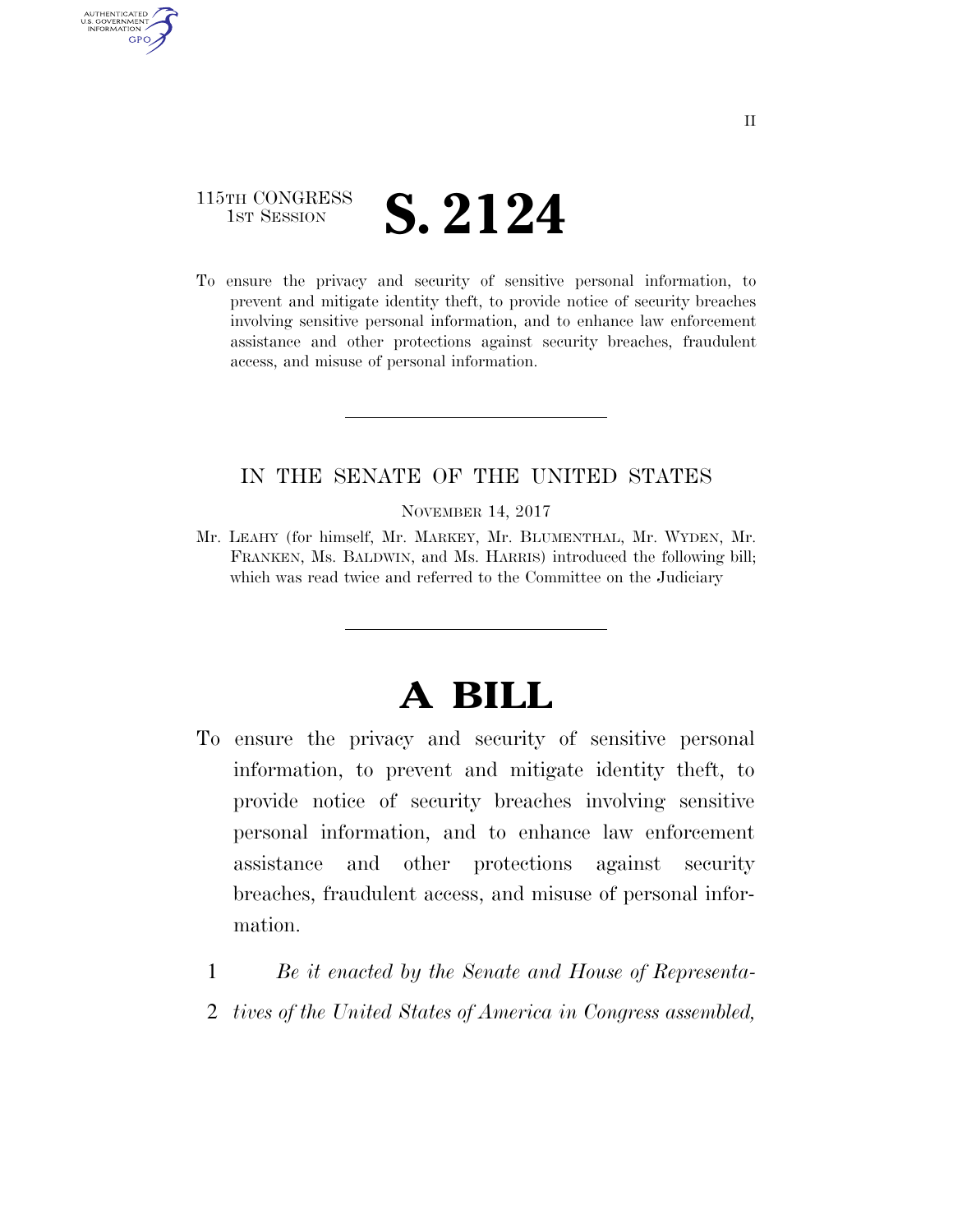### 1 **SECTION 1. SHORT TITLE; TABLE OF CONTENTS.**

- 2 (a) SHORT TITLE.—This Act may be cited as the
- 3 ''Consumer Privacy Protection Act of 2017''.
- 4 (b) TABLE OF CONTENTS.—The table of contents for
- 5 this Act is as follows:
	- Sec. 1. Short title; table of contents.
	- Sec. 2. Findings.
	- Sec. 3. Definitions.

#### TITLE I—PUNISHMENT FOR CONCEALMENT OF SECURITY BREACHES AND TOOLS TO COMBAT CYBERCRIME

- Sec. 101. Concealment of security breaches involving sensitive personally identifiable information.
- Sec. 102. Reporting of certain cybercrimes.
- Sec. 103. Authority to shut down botnets.
- Sec. 104. Deterring the development and sale of computer and cell phone spying devices.

#### TITLE II—CONSUMER PRIVACY AND SECURITY OF SENSITIVE PERSONALLY IDENTIFIABLE INFORMATION

Subtitle A—Consumer Privacy and Data Security Program

- Sec. 201. Purpose and applicability of consumer privacy and data security program.
- Sec. 202. Requirements for consumer privacy and data security program.
- Sec. 203. Federal enforcement.
- Sec. 204. Enforcement by State attorneys general.
- Sec. 205. Relation to other laws.

Subtitle B—Security Breach Notification and Protection

- Sec. 211. Notice to individuals; protection.
- Sec. 212. Exemptions.
- Sec. 213. Methods of notice.
- Sec. 214. Content of notification.
- Sec. 215. Coordination of notification with credit reporting agencies.
- Sec. 216. Notice to the Federal Trade Commission.
- Sec. 217. Notice to law enforcement.
- Sec. 218. Federal enforcement.
- Sec. 219. Enforcement by State attorneys general.
- Sec. 220. Effect on Federal and State law.
- Sec. 221. Reporting on exemptions.
- Sec. 222. Effective date.

#### TITLE III—COMPLIANCE WITH STATUTORY PAY-AS-YOU-GO ACT

Sec. 301. Budget compliance.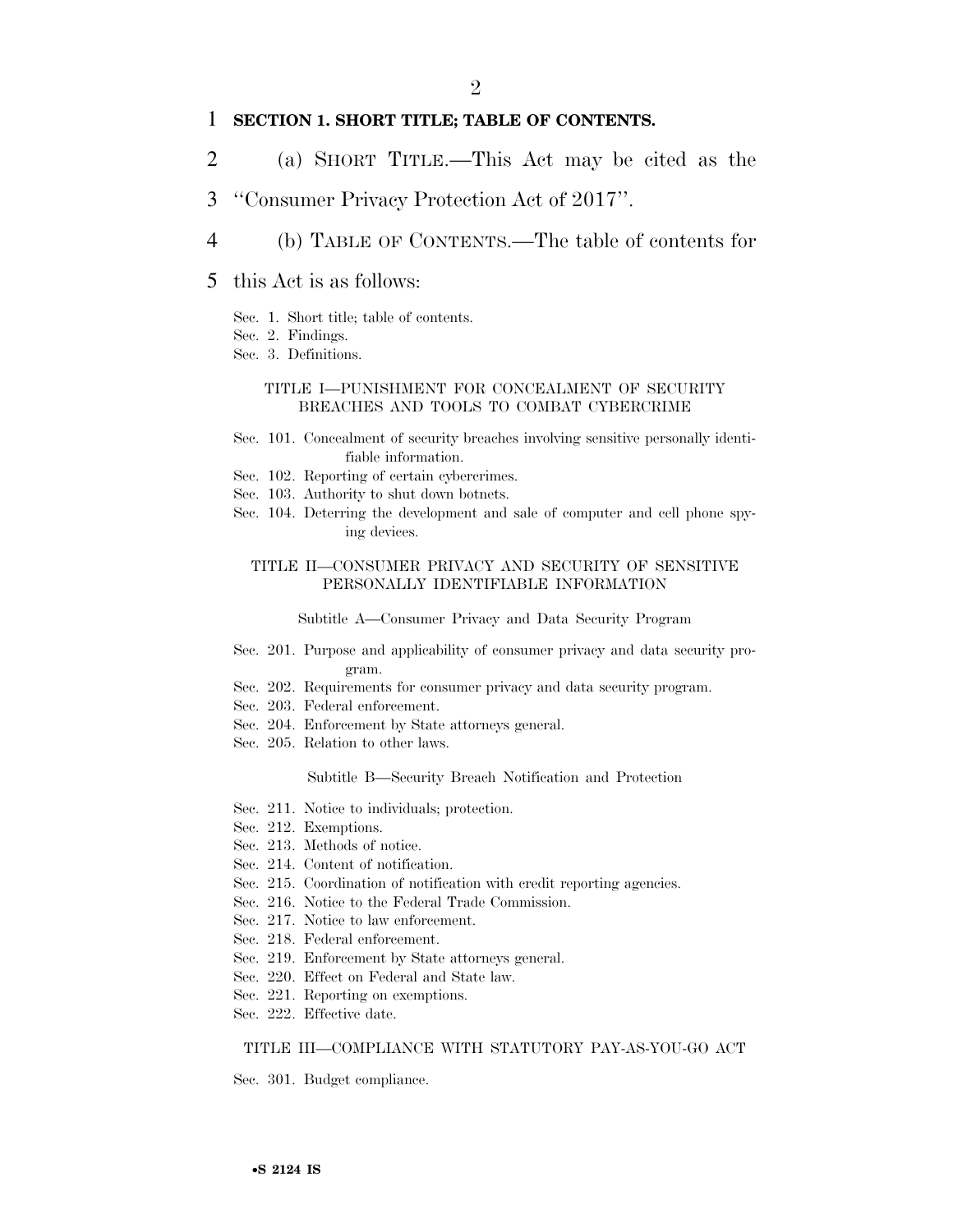### **SEC. 2. FINDINGS.**

Congress finds that—

 (1) databases of sensitive personally identifiable information are increasingly prime targets of hack- ers, nation-state actors, identity thieves, rogue em- ployees, and other criminals, including organized and sophisticated criminal operations;

 (2) security breaches caused by such criminal acts are a serious threat to consumer privacy, con- sumer confidence, homeland security, national secu-rity, e-commerce, and economic stability;

 (3) misuse of sensitive personally identifiable information has the potential to cause serious or ir- reparable harm to an individual's livelihood, privacy, and liberty and undermine efficient and effective business and government operations;

 (4) identity theft is a serious threat to the Na- tion's economic stability, national security, homeland security, cybersecurity, the development of e-com-merce, and the privacy rights of Americans;

 (5) it is important for business entities that own, use, store, or license sensitive personally identi- fiable information to adopt reasonable policies and procedures to help ensure the security and privacy of sensitive personally identifiable information; and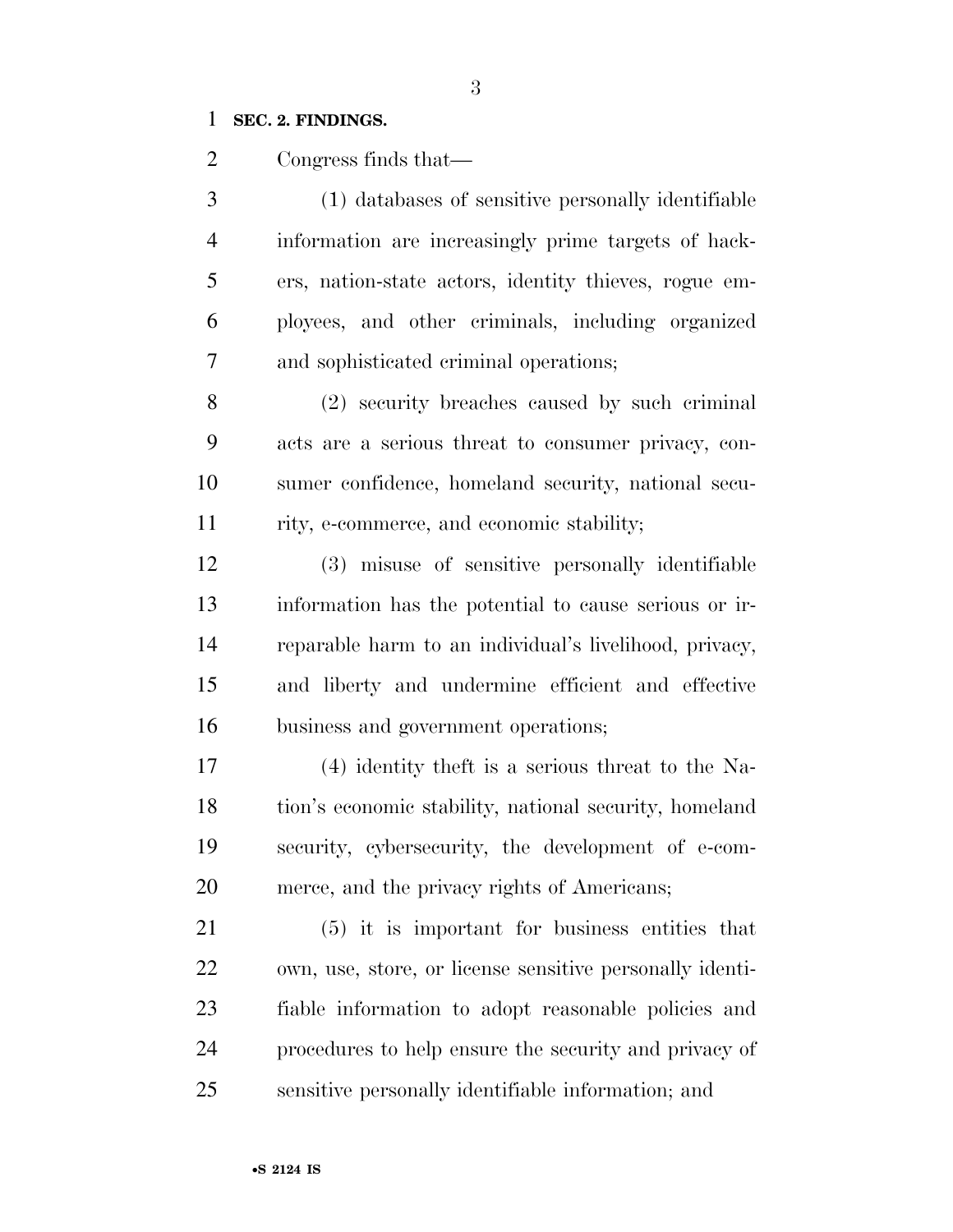| $\mathbf{1}$   | (6) individuals whose personal information has          |
|----------------|---------------------------------------------------------|
| $\overline{2}$ | been compromised or who have been victims of iden-      |
| 3              | tity theft should receive the necessary information     |
| $\overline{4}$ | and assistance to mitigate any potential damage.        |
| 5              | SEC. 3. DEFINITIONS.                                    |
| 6              | In this Act, the following definitions shall apply:     |
| 7              | (1) AFFILIATE.—The term "affiliate" means               |
| 8              | persons related by common ownership or by cor-          |
| 9              | porate control.                                         |
| 10             | (2) AGENCY.—The term "agency" has the same              |
| 11             | meaning given such term in section $551$ of title $5$ , |
| 12             | United States Code.                                     |
| 13             | (3) BUSINESS ENTITY.—The term "business"                |
| 14             | entity" means any organization, corporation, trust,     |
| 15             | partnership, sole proprietorship, unincorporated as-    |
| 16             | sociation, or venture established to make a profit, or  |
| 17             | a nonprofit organization.                               |
| 18             | (4) CONSUMER PRIVACY AND DATA SECURITY                  |
| 19             | PROGRAM.—The term "consumer privacy and data            |
| 20             | security program" means the program described in        |
| 21             | section $202(a)$ .                                      |
| 22             | (5) CONSUMER REPORTING AGENCY.—The term                 |
| 23             | "consumer reporting agency" means a consumer re-        |
| 24             | porting agency described in section $603(p)$ of the     |
| 25             | Fair Credit Reporting Act (15 U.S.C. 1681a(p)).         |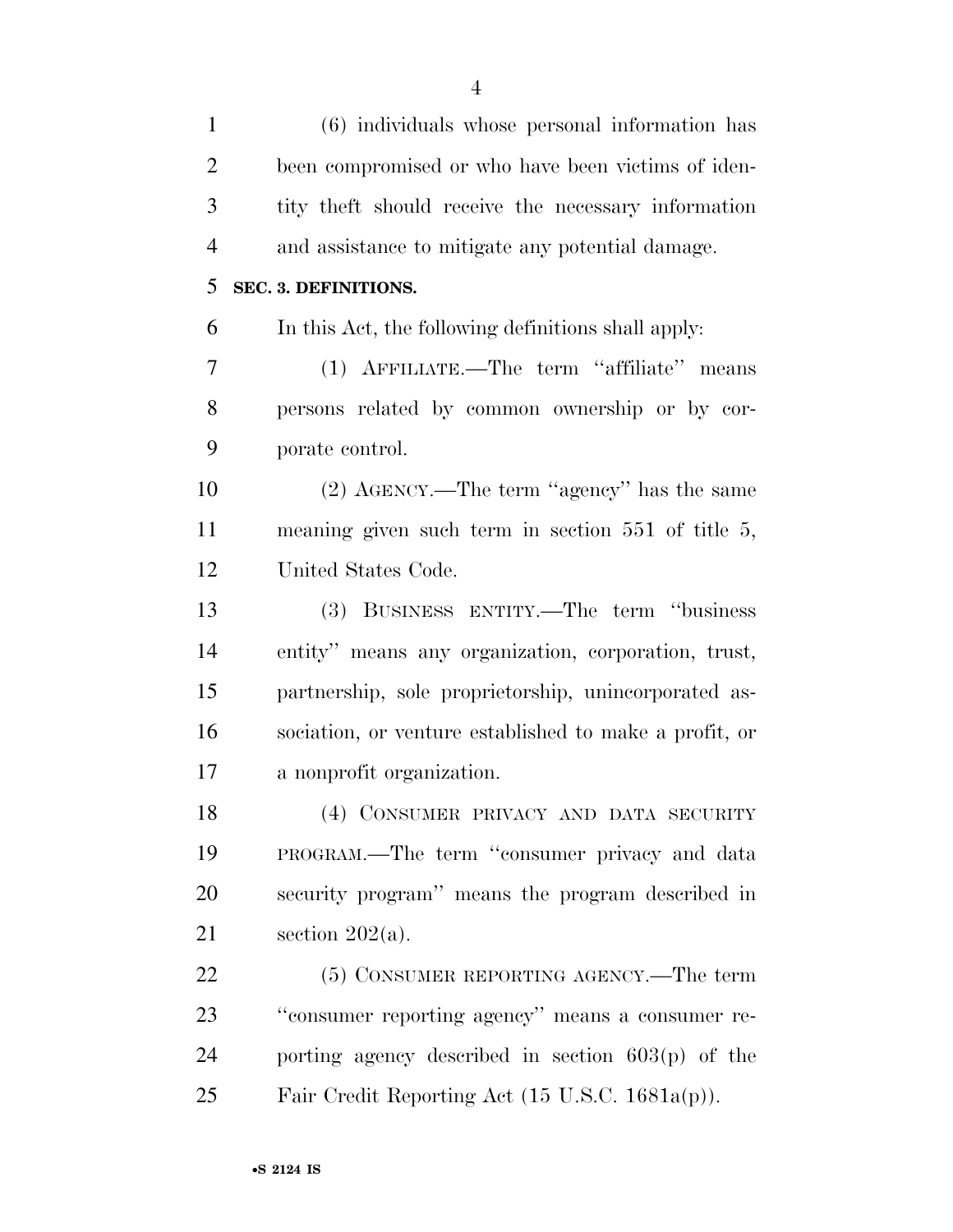| $\mathbf{1}$   | $(6)$ COVERED ENTITY.—The term "covered en-              |
|----------------|----------------------------------------------------------|
| $\overline{2}$ | tity" means any business entity, other than a service    |
| 3              | provider, that collects, uses, accesses, transmits,      |
| 4              | stores, or disposes of sensitive personally identifiable |
| 5              | information, including a consumer reporting agency.      |
| 6              | (7) DESIGNATED ENTITY.—The term "des-                    |
| 7              | ignated entity" means the Federal Government enti-       |
| 8              | ty designated by the Secretary of Homeland Security      |
| 9              | under section $217(a)$ .                                 |
| 10             | (8) ENCRYPTION.—The term "encryption"—                   |
| 11             | (A) means the protection of data in elec-                |
| 12             | tronic form, in storage or in transit, using an          |
| 13             | encryption technology that has been generally            |
| 14             | accepted by experts in the field of information          |
| 15             | security that renders such data indecipherable           |
| 16             | in the absence of associated cryptographic keys          |
| 17             | necessary to enable decryption of such data;             |
| 18             | and                                                      |
| 19             | (B) includes appropriate management and                  |
| 20             | safeguards of such cryptographic keys so as to           |
| 21             | protect the integrity of the eneryption.                 |
| 22             | IDENTITY THEFT.—The term "identity<br>(9)                |
| 23             | theft" means a violation of section $1028(a)(7)$ of      |
| 24             | title 18, United States Code.                            |
| 25             | $(10)$ SECURITY BREACH.—                                 |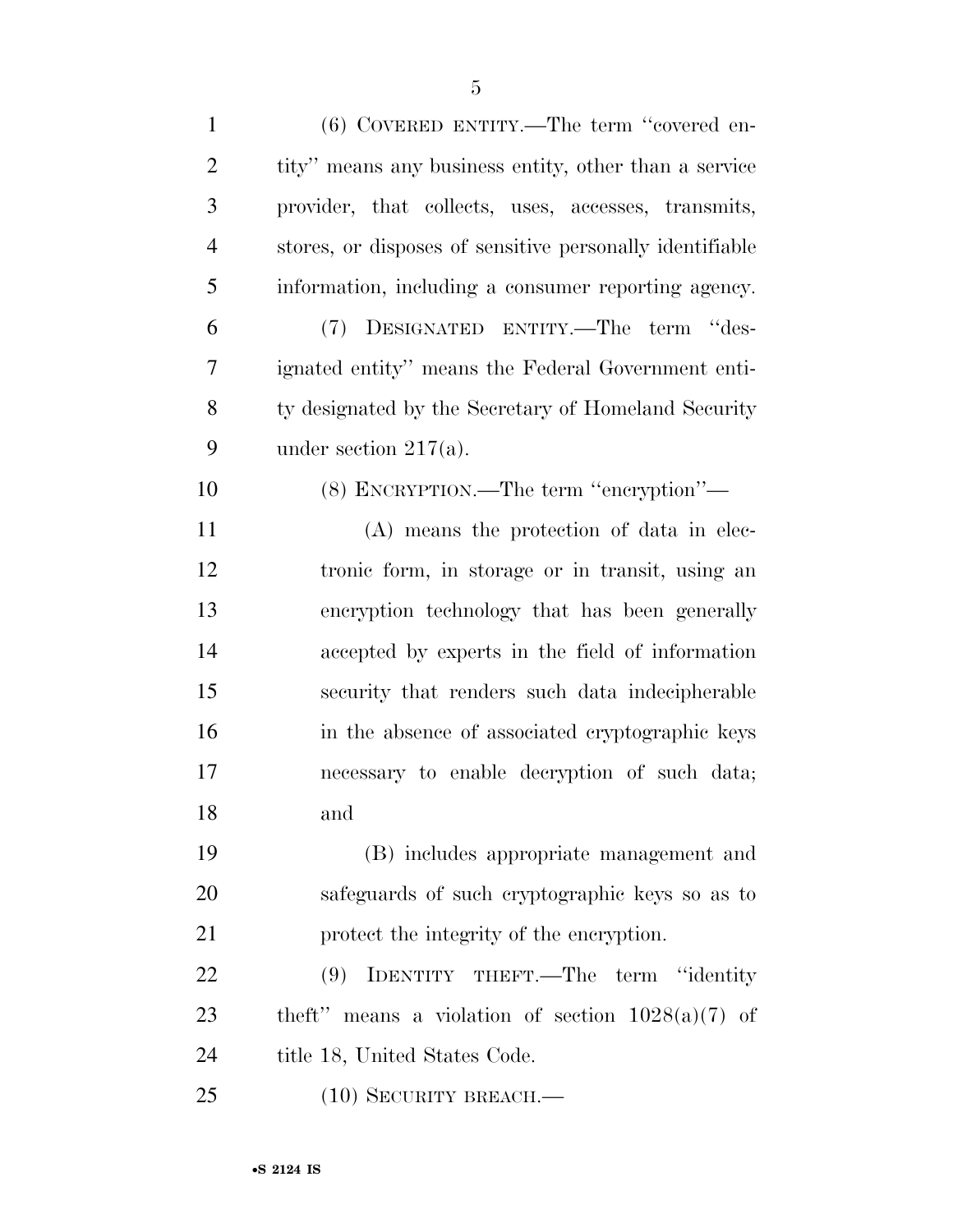| $\mathbf{1}$   | (A) IN GENERAL.—The term "security                  |
|----------------|-----------------------------------------------------|
| $\overline{2}$ | breach" means compromise of the privacy, in-        |
| 3              | tegrity, or security of computerized data that      |
| $\overline{4}$ | results in, or that there is a reasonable basis to  |
| 5              | conclude has resulted in, unauthorized access to    |
| 6              | or acquisition of sensitive personally identifiable |
| 7              | information.                                        |
| 8              | EXCLUSION.—The term "security"<br>(B)               |
| 9              | breach" does not include—                           |
| 10             | (i) a good faith access or acquisition              |
| 11             | of sensitive personally identifiable informa-       |
| 12             | tion by a business entity, or an employee           |
| 13             | or agent of a business entity, if the sen-          |
| 14             | sitive personally identifiable information is       |
| 15             | not subject to further unauthorized disclo-         |
| 16             | sure;                                               |
| 17             | (ii) the release of a public record not             |
| 18             | otherwise subject to confidentiality or non-        |
| 19             | disclosure requirements; or                         |
| 20             | (iii) any lawfully authorized investiga-            |
| 21             | tive, protective, or intelligence activity of a     |
| 22             | law enforcement or intelligence agency of           |
| 23             | the United States, a State, or a political          |
| 24             | subdivision of a State.                             |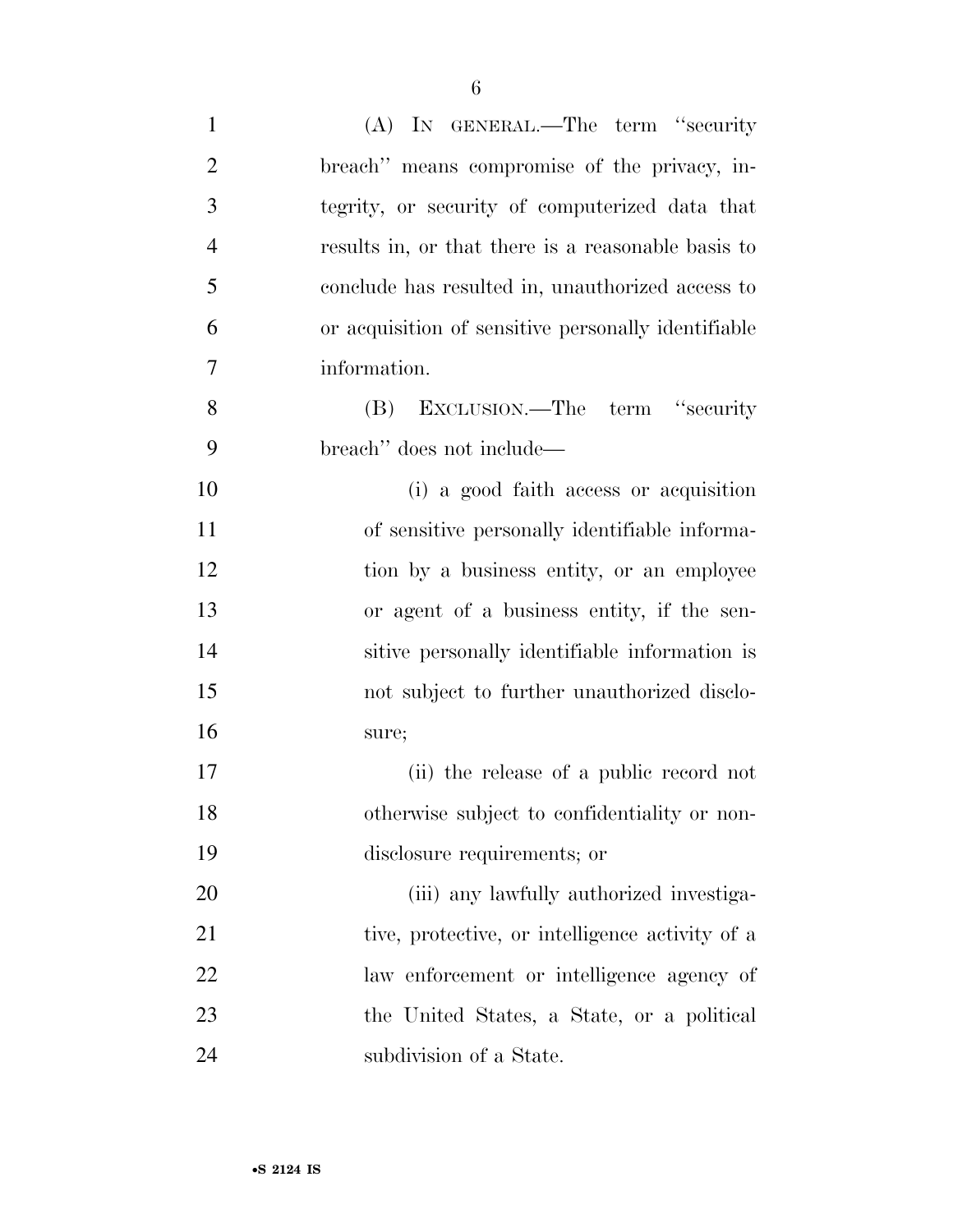| $\mathbf{1}$   | (11) SENSITIVE PERSONALLY IDENTIFIABLE IN-             |
|----------------|--------------------------------------------------------|
| $\overline{2}$ | FORMATION.—The term "sensitive personally identi-      |
| 3              | fiable information" means any information or com-      |
| $\overline{4}$ | pilation of information, in electronic or digital form |
| 5              | that identifies or could be used to identify a par-    |
| 6              | ticular person, including the following:               |
| 7              | (A) A non-truncated Social Security num-               |
| 8              | ber, a driver's license number, passport num-          |
| 9              | ber, or alien registration number or other gov-        |
| 10             | ernment-issued unique identification number.           |
| 11             | (B) A financial account number or credit               |
| 12             | or debit card number in combination with any           |
| 13             | security code, access code, or password if re-         |
| 14             | quired for an individual to obtain credit, with-       |
| 15             | draw funds, or engage in financial transactions.       |
| 16             | (C) A unique electronic account identifier,            |
| 17             | including an online user name or e-mail ad-            |
| 18             | dress, in combination with any security code,          |
| 19             | access code, password, or security question and        |
| 20             | answer, if required for an individual to obtain        |
| 21             | money, goods, services, access to digital photo-       |
| 22             | graphs, digital videos or electronic communica-        |
| 23             | tions, or any other thing of value.                    |
| 24             | Unique biometric data, such<br>(D)<br>as               |
| 25             | faceprint, fingerprint, voice print, a retina or       |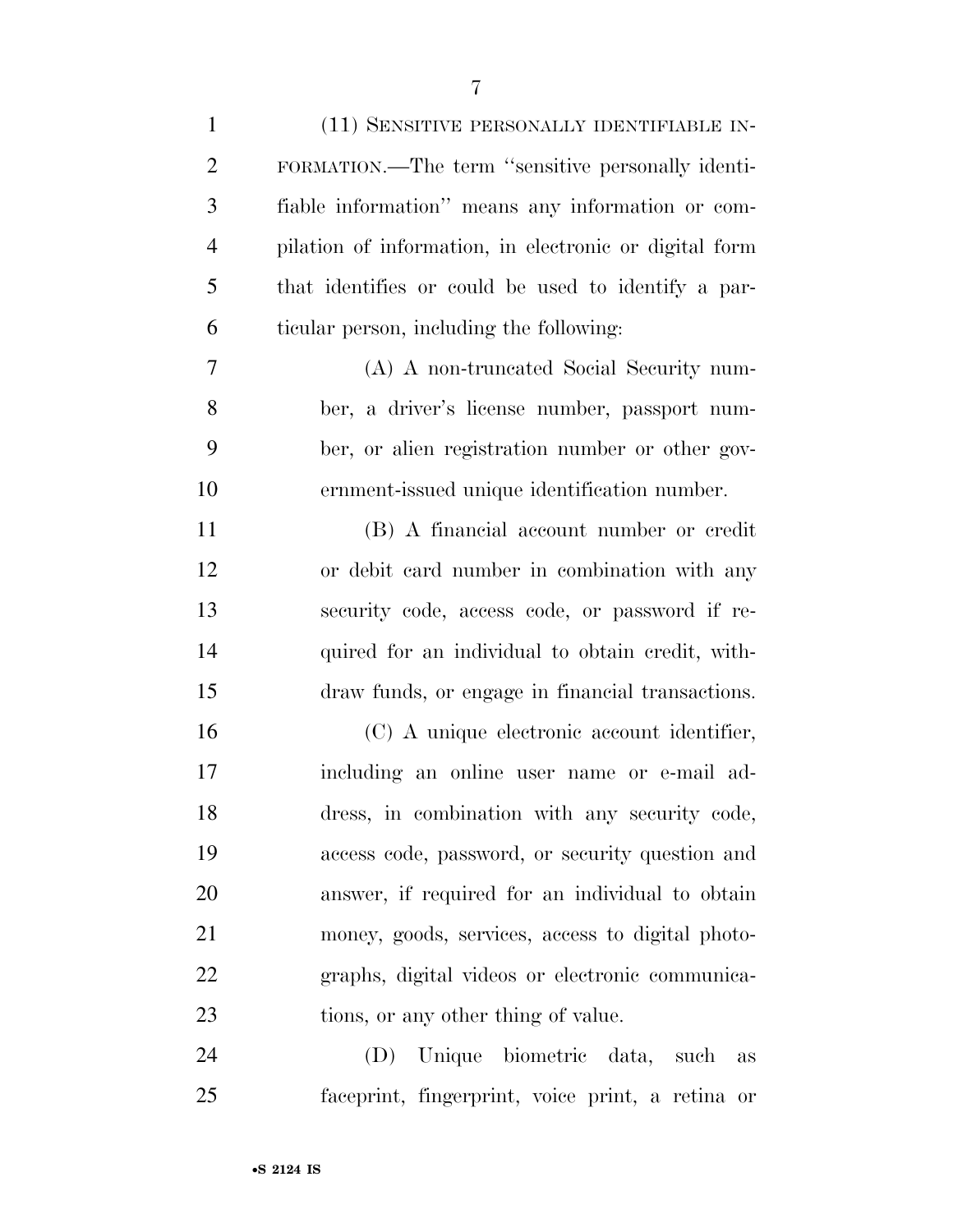1 iris image, or any other unique physical rep-resentation.

 (E) An individual's first and last name or first initial and last name in combination with any information that relates to the individual's past, present, or future physical or mental health or condition, or to the provision of health care to or diagnosis of the individual, including health insurance information such as a health insurance policy number or subscriber identi- fication number, or any information in an indi- vidual's health insurance application and claims history.

 (F) Information about an individual's geo- graphic location generated by or derived from the operation or use of an electronic commu- nications device that is sufficient to identify the street and name of the city or town in which the device is located, excluding telephone num-bers or network or internet protocol addresses.

 (G) Password-protected digital photo- graphs and digital videos not otherwise avail-able to the public.

 (12) SERVICE PROVIDER.—The term ''service provider'' means a business entity that provides elec-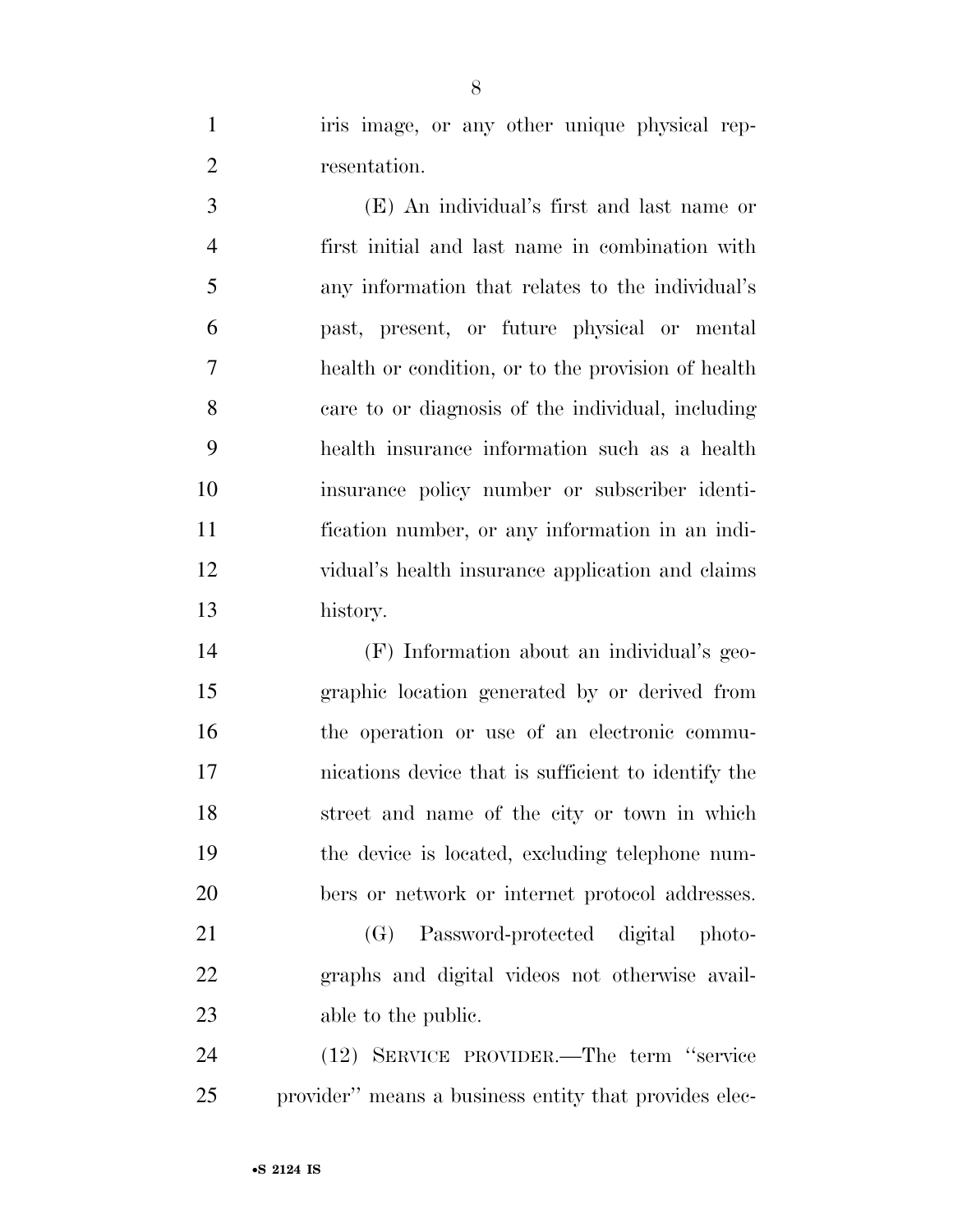tronic data transmission, routing, intermediate and transient storage, or connections to its system or network, where the business entity providing such services does not select or modify the content of the electronic data, is not the sender or the intended re- cipient of the data, and the business entity trans- mits, routes, or provides connections for sensitive personally identifiable information in a manner that sensitive personally identifiable information is undif- ferentiated from other types of data that such busi- ness entity transmits, routes, or provides connec- tions. Any such business entity shall be treated as a service provider under this Act only to the extent that it is engaged in the provision of such trans- mission, routing, intermediate and transient storage or connections.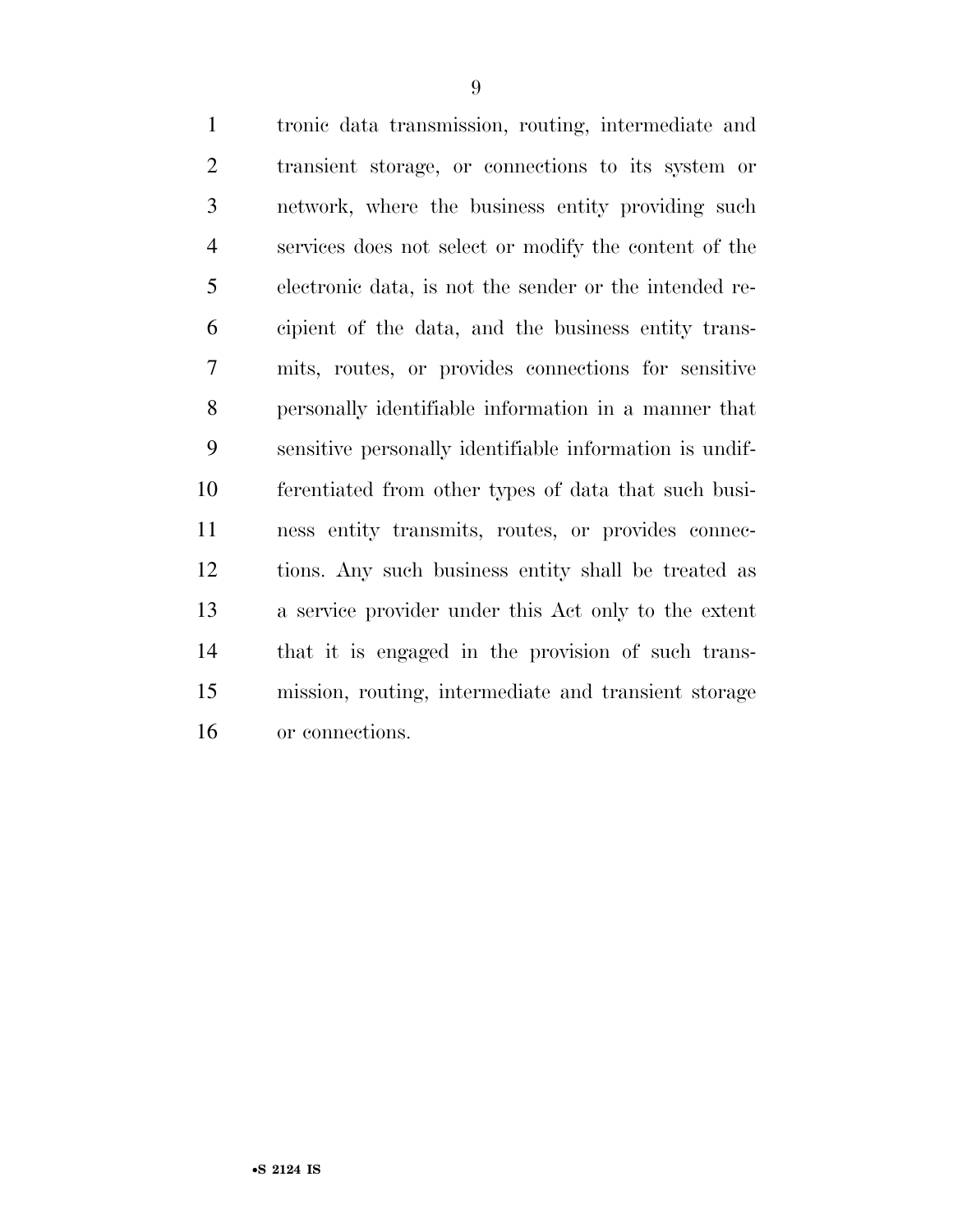# **TITLE I—PUNISHMENT FOR CON- CEALMENT OF SECURITY BREACHES AND TOOLS TO COMBAT CYBERCRIME**

 **SEC. 101. CONCEALMENT OF SECURITY BREACHES INVOLV- ING SENSITIVE PERSONALLY IDENTIFIABLE INFORMATION.** 

 (a) IN GENERAL.—Chapter 47 of title 18, United States Code, is amended by adding at the end the fol-lowing:

## **''§ 1041. Concealment of security breaches involving sensitive personally identifiable informa-tion**

 ''(a) IN GENERAL.—Whoever, having knowledge of a security breach and of the fact that notice of such security breach is required under title II of the Consumer Privacy Protection Act of 2017, intentionally and willfully conceals the fact of such security breach, shall, in the event that such security breach results in economic harm to any indi- vidual in the amount of \$1,000 or more, be fined under this title or imprisoned for not more than 5 years, or both. 22 "(b) PERSON DEFINED.—For purposes of subsection (a), the term 'person' has the meaning given the term in section 1030(e)(12).''.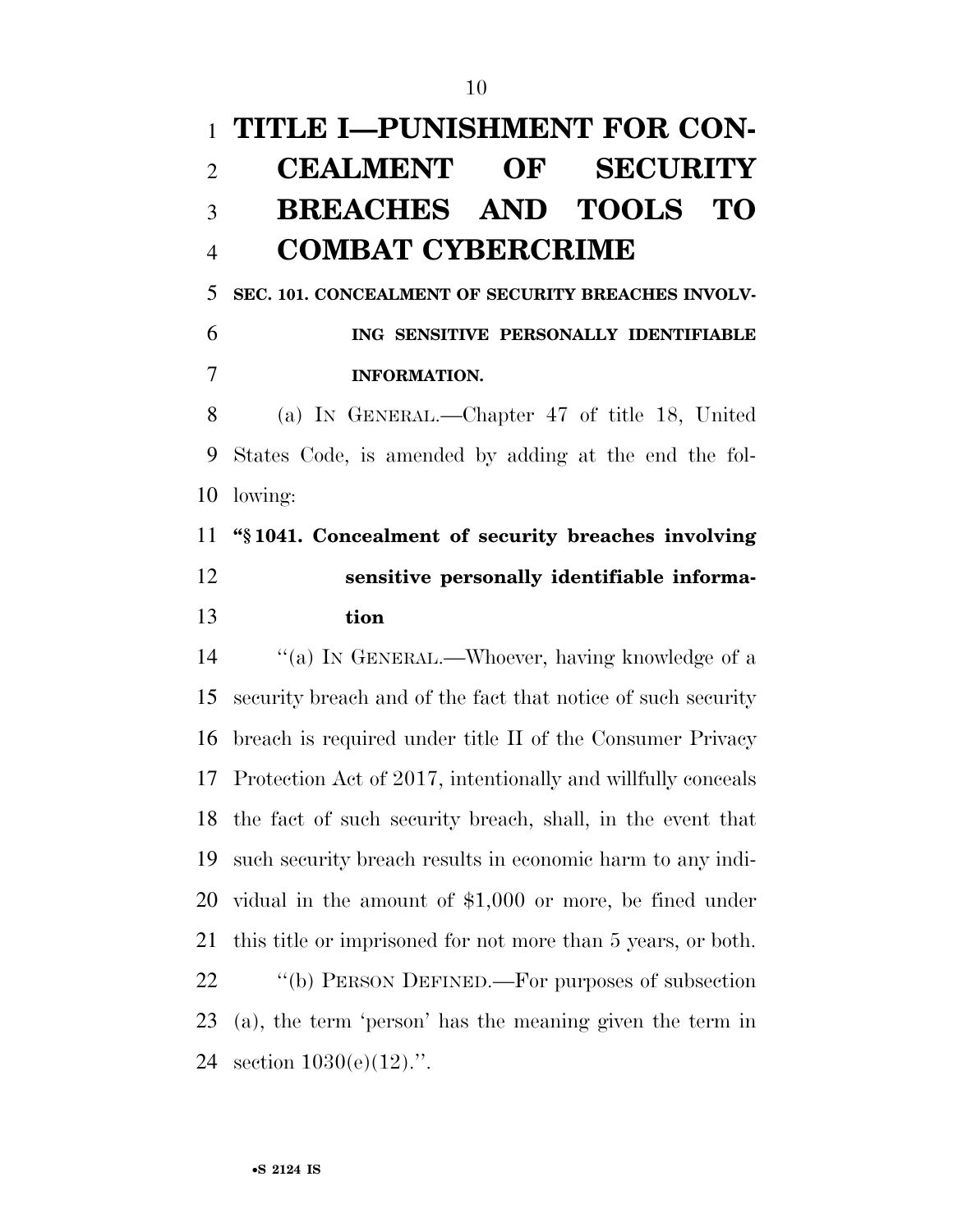(b) CONFORMING AND TECHNICAL AMENDMENTS.— The table of sections for chapter 47 of title 18, United States Code, is amended by adding at the end the fol-lowing:

''1041. Concealment of security breaches involving sensitive personally identifiable information.''.

(c) ENFORCEMENT AUTHORITY.—

 (1) IN GENERAL.—The United States Secret Service and the Federal Bureau of Investigation shall have the authority to investigate offenses under section 1041 of title 18, United States Code, as added by subsection (a).

 (2) NONEXCLUSIVITY.—The authority granted in paragraph (1) shall not be exclusive of any exist-ing authority held by any other Federal agency.

**SEC. 102. REPORTING OF CERTAIN CYBERCRIMES.** 

 Section 1030 of title 18, United States Code, is amended by striking subsection (h) and inserting the fol-lowing:

 ''(h) REPORTING CERTAIN CRIMINAL CASES.—Not later than 1 year after the date of the enactment of this subsection, and annually thereafter, the Attorney General shall report to the Committee on the Judiciary of the Sen- ate and the Committee on the Judiciary of the House of Representatives the number of criminal cases brought under subsection (a) that involve conduct in which—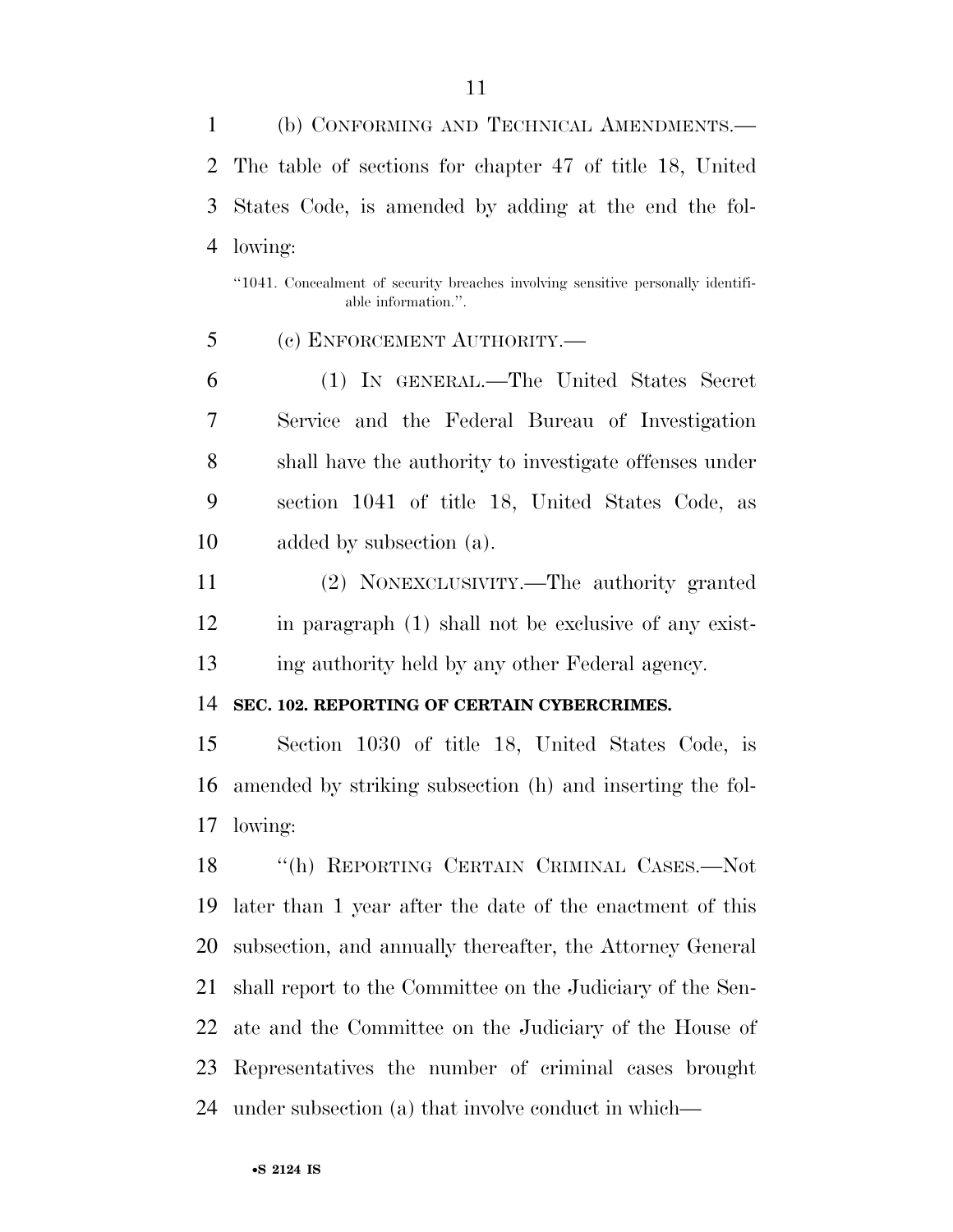| $\mathbf{1}$   | $\lq(1)$ the defendant—                              |
|----------------|------------------------------------------------------|
| $\overline{2}$ | "(A) exceeded authorized access to a non-            |
| 3              | governmental computer; or                            |
| $\overline{4}$ | "(B) accessed a nongovernmental com-                 |
| 5              | puter without authorization; and                     |
| 6              | $\lq(2)$ the sole basis for the Government deter-    |
| 7              | mining that access to the nongovernmental computer   |
| 8              | was unauthorized, or in excess of authorization, was |
| 9              | that the defendant violated a contractual obligation |
| 10             | or agreement with a service provider or employer,    |
| 11             | such as an acceptable use policy or terms of service |
| 12             | agreement.".                                         |
| 13             | SEC. 103. AUTHORITY TO SHUT DOWN BOTNETS.            |
| 14             | (a) AMENDMENT.—Section 1345 of title 18, United      |
| 15             | States Code, is amended—                             |
| 16             | (1) in the heading, by inserting "and abuse"         |
| 17             | after " <b>fraud</b> ";                              |
| 18             | $(2)$ in subsection $(a)$ —                          |
| 19             | $(A)$ in paragraph $(1)$ —                           |
| 20             | (i) in subparagraph $(B)$ , by striking              |
| 21             | "or" at the end;                                     |
| 22             | (ii) in subparagraph $(C)$ , by inserting            |
| 23             | "or" after the semicolon; and                        |
| 24             | (iii) by inserting after subparagraph                |
| 25             | $(C)$ the following:                                 |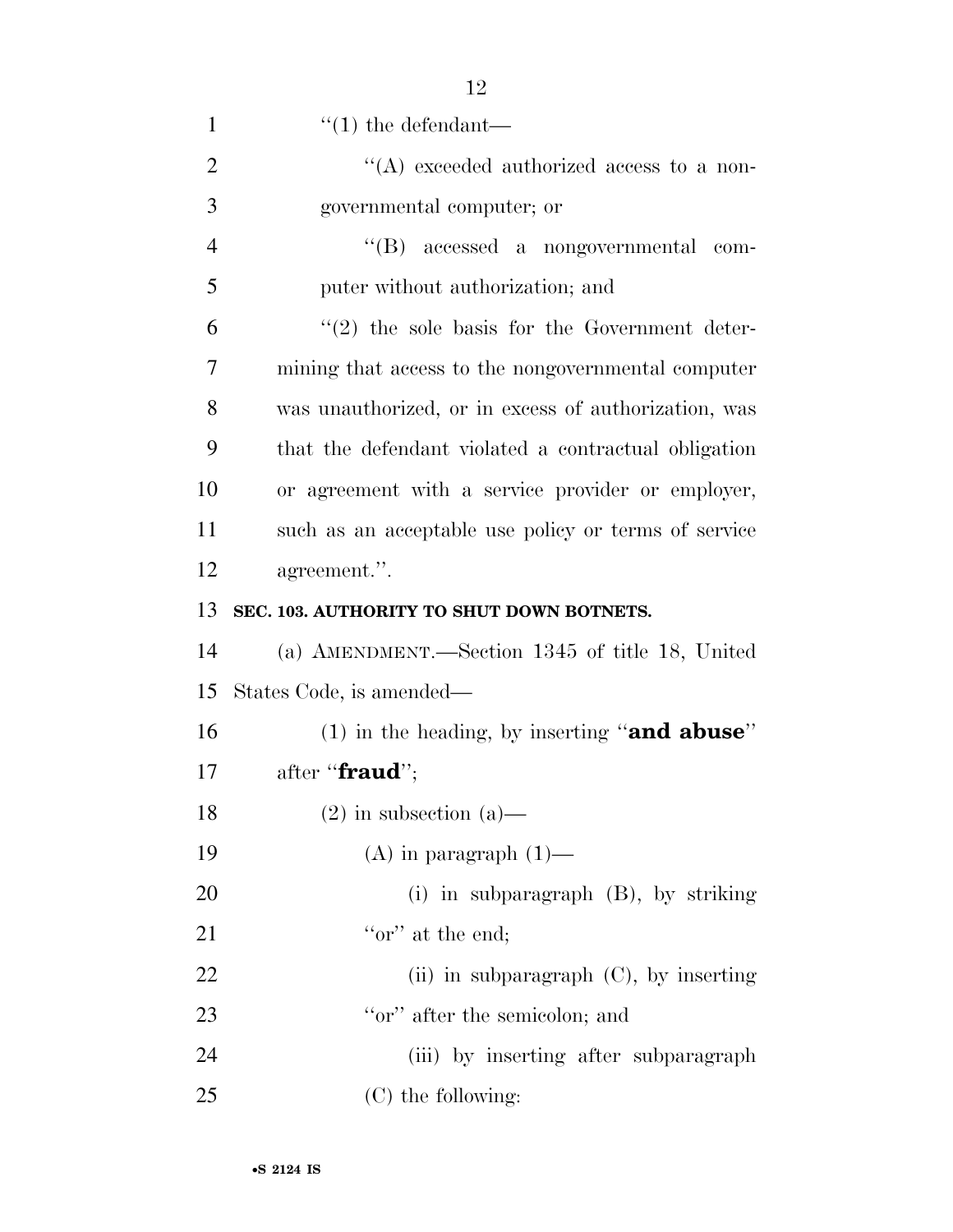| $\mathbf{1}$   | "(D) violating section $1030(a)(5)$ where such               |
|----------------|--------------------------------------------------------------|
| $\mathbf{2}$   | conduct would damage (as defined in section 1030),           |
| 3              | 100 or more protected computers (as defined in sec-          |
| $\overline{4}$ | tion 1030) during any 1-year period, including by            |
| 5              | denying access to or operation of the computers, in-         |
| 6              | stalling unwanted software on the computers, using           |
| 7              | the computers without authorization, or obtaining            |
| $8\,$          | information from the computers without authoriza-            |
| 9              | $\text{tion};$ "; and                                        |
| 10             | $(B)$ in paragraph $(2)$ , by inserting ", a vio-            |
| 11             | lation of section $1030(a)(5)$ as described in sub-          |
| 12             | section $(a)(1)(D)$ ," before "or a Federal";                |
| 13             | $(3)$ in subsection (b), by adding ", except in the          |
| 14             | case of a person violating section $1030(a)(5)$ in the       |
| 15             | manner described in subsection $(a)(1)(D)$ ," before         |
| 16             | "take such other action"; and                                |
| 17             | (4) by adding at the end the following:                      |
| 18             | $\lq\lq$ (c) A restraining order or prohibition described in |
| 19             | subsection (b), if issued in circumstances described in sub- |
| 20             | section $(a)(1)(D)$ —                                        |
| 21             | $\lq(1)$ may only authorize action that solely af-           |
| 22             | fects persons violating section 1030 in the manner           |
| 23             | described in subsection $(a)(1)(D)$ ; and                    |
| 24             | (2)<br>may, upon application of the Attorney                 |
| 25             | General—                                                     |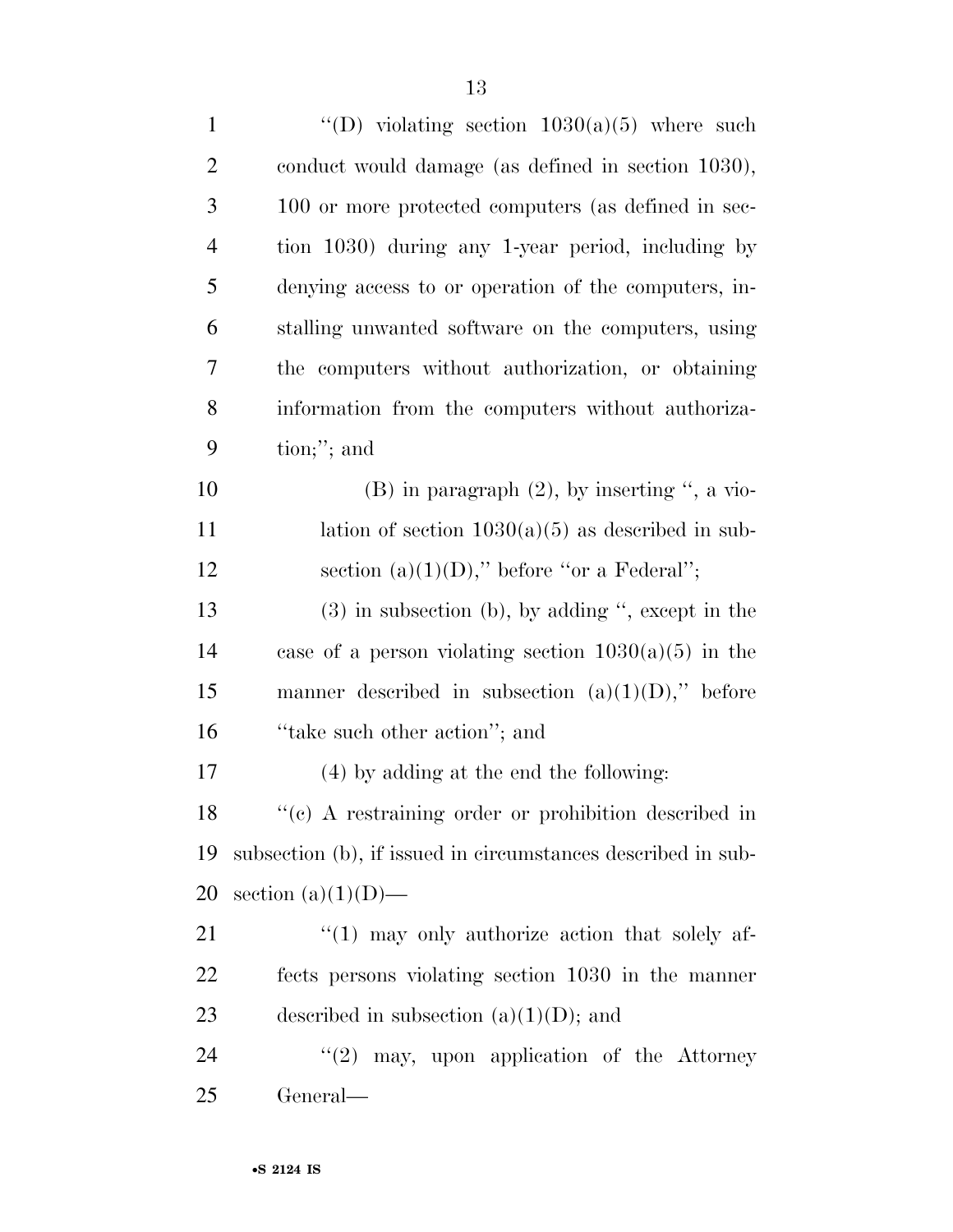1 ''(A) specify that no cause of action shall lie in any court against a person for complying with the restraining order, prohibition, or other action; and

 ''(B) provide that the United States shall pay to such person a fee for reimbursement for such costs as are reasonably necessary and which have been directly incurred in complying with the restraining order, prohibition, or other action.

 ''(d) There are authorized to be appropriated to the Department of Justice, the Department of Homeland Se- curity, and the Department of the Treasury such sums as are necessary to implement this section, including pay- ments made by the United States of a fee for reimburse-ment.''.

 (b) TECHNICAL AND CONFORMING AMENDMENT.— The table of sections for chapter 63 is amended by strik- ing the item relating to section 1345 and inserting the following:

''1345. Injunctions against fraud and abuse.''.

## **SEC. 104. DETERRING THE DEVELOPMENT AND SALE OF COMPUTER AND CELL PHONE SPYING DE-VICES.**

•**S 2124 IS** Section 1956(c)(7)(D) of title 18, United States Code, is amended by inserting ''section 2512 (relating to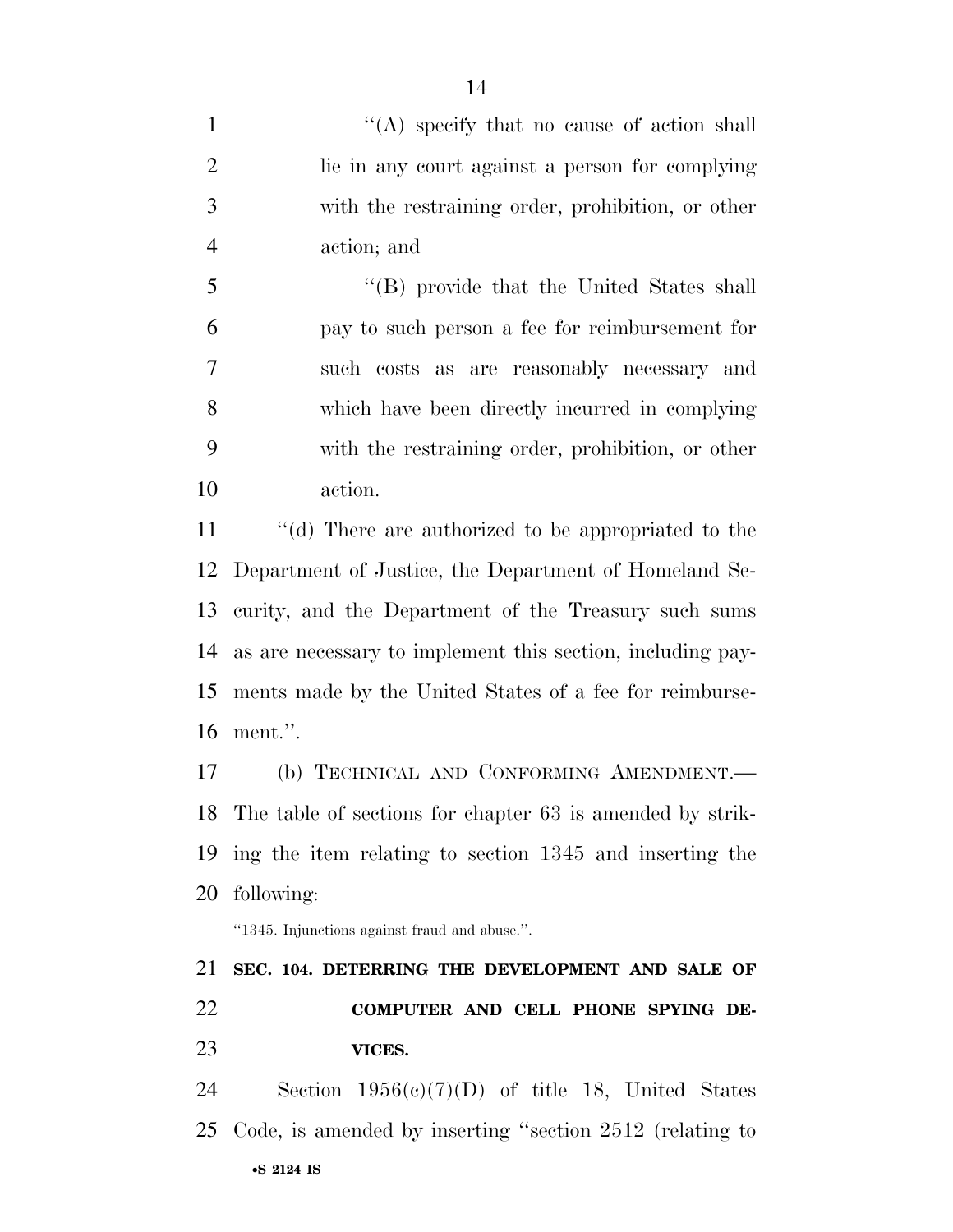the manufacture, distribution, possession, and advertising of wire, oral, or electronic communication intercepting de-vices),'' before ''section 46502''.

# **TITLE II—CONSUMER PRIVACY AND SECURITY OF SENSITIVE PERSONALLY IDENTIFIABLE INFORMATION Subtitle A—Consumer Privacy and**

### **Data Security Program**

**SEC. 201. PURPOSE AND APPLICABILITY OF CONSUMER** 

### **PRIVACY AND DATA SECURITY PROGRAM.**

 (a) PURPOSE.—The purpose of this subtitle is to en- sure standards for developing and implementing adminis- trative, technical, and physical safeguards to protect the security of sensitive personally identifiable information.

 (b) APPLICABILITY.—A covered entity engaging in interstate commerce that collects, uses, accesses, trans- mits, stores, or disposes of sensitive personally identifiable information in electronic or digital form of not less than 10,000 United States persons during any 12-month period is subject to the requirements for a consumer privacy and data security program for protecting sensitive personally identifiable information.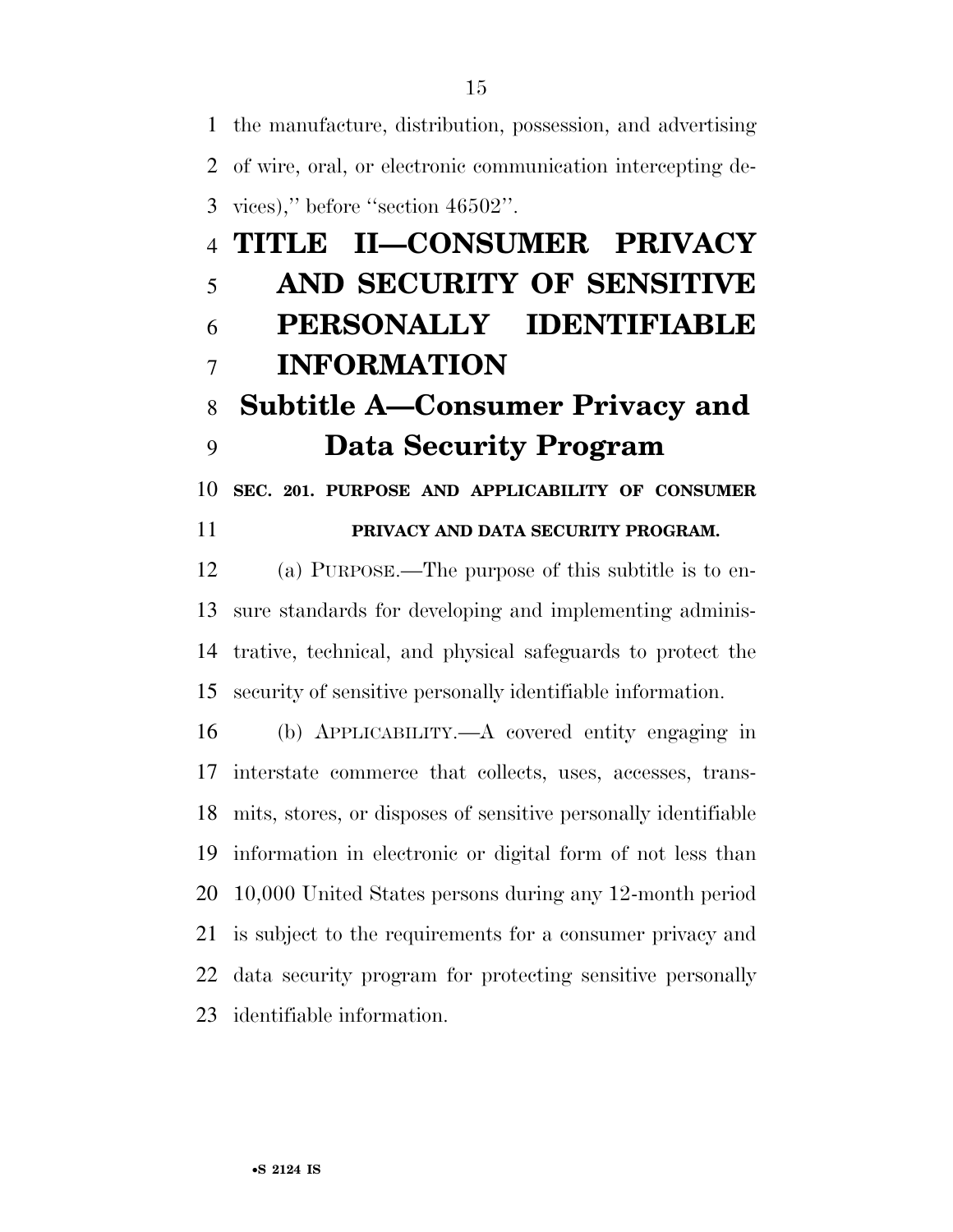| 1              | (c) LIMITATIONS.—Notwithstanding any other obli-            |
|----------------|-------------------------------------------------------------|
| 2              | gation under this subtitle, this subtitle does not apply to |
| 3              | the following:                                              |
| $\overline{4}$ | (1) FINANCIAL INSTITUTIONS.—Financial insti-                |
| 5              | tutions—                                                    |
| 6              | (A) subject to and in compliance with the                   |
| 7              | data security requirements and standards under              |
| 8              | section 501(b) of the Gramm-Leach-Bliley Act                |
| 9              | $(15 \text{ U.S.C. } 6801(b));$ and                         |
| 10             | (B) subject to the jurisdiction of an agency                |
| 11             | or authority described in section $505(a)$ of the           |
| 12             | Gramm-Leach-Bliley Act $(15 \text{ U.S.C. } 6805(a))$ .     |
| 13             | (2) HIPAA AND HITECH REGULATED ENTI-                        |
| 14             | TIES.—An entity that is subject to and in compli-           |
| 15             | ance with the data security requirements of the fol-        |
| 16             | lowing, with respect to data that is subject to such        |
| 17             | requirements:                                               |
| 18             | (A) Section 13401 of the Health Informa-                    |
| 19             | tion Technology for Economic and Clinical                   |
| 20             | Health Act (42 U.S.C. 17931).                               |
| 21             | $(B)$ Part 160 or 164 of title 45, Code of                  |
| 22             | Federal Regulations (or any successor regula-               |
| 23             | tions).                                                     |
| 24             | (C) The regulations promulgated under                       |
| 25             | section $264(c)$ of the Health Insurance Port-              |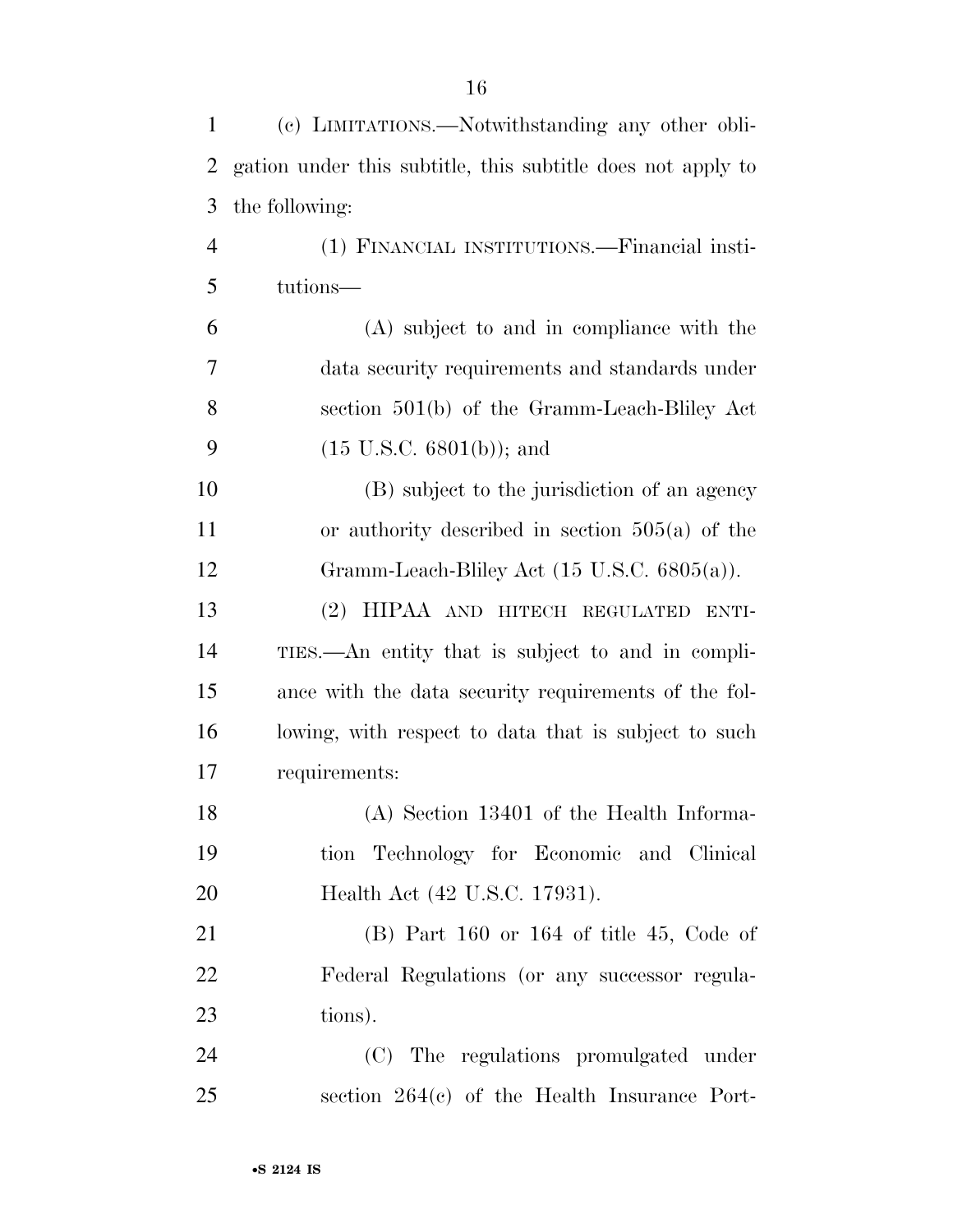ability and Accountability Act of 1996 (42 U.S.C. 1320d–2 note).

 (D) In the case of a business associate, as defined in section 13400 of the Health Informa- tion Technology for Economic and Clinical Health Act (42 U.S.C. 17921), the applicable privacy and data security requirements of part 8 1 of subtitle D of title XIII of division A of the American Reinvestment and Recovery Act of 10 2009 (42 U.S.C. 17931 et seq.).

 (3) SERVICE PROVIDERS.—A service provider for any electronic communication by a third party, to the extent that the service provider is engaged solely in the transmission, routing, or temporary, in- termediate, or transient storage of that communica-tion.

### **SEC. 202. REQUIREMENTS FOR CONSUMER PRIVACY AND DATA SECURITY PROGRAM.**

 (a) CONSUMER PRIVACY AND DATA SECURITY PRO- GRAM.—A covered entity subject to this subtitle shall com- ply with the following safeguards and any other adminis- trative, technical, or physical safeguards identified by the Federal Trade Commission for the protection of sensitive personally identifiable information: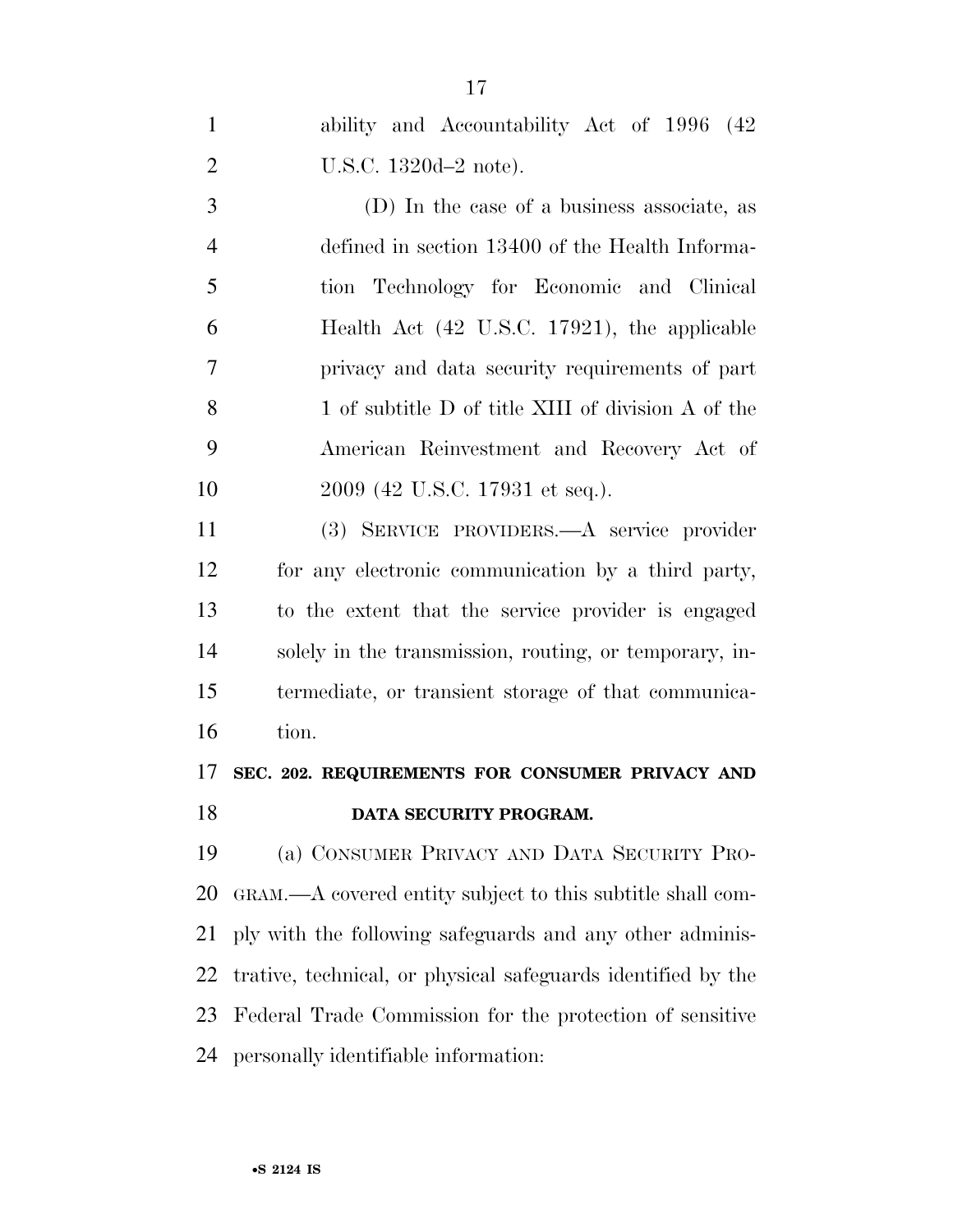| $\mathbf{1}$   | (1) SCOPE.—A covered entity shall implement a        |
|----------------|------------------------------------------------------|
| $\overline{2}$ | comprehensive consumer privacy and data security     |
| 3              | program that includes administrative, technical, and |
| $\overline{4}$ | physical safeguards appropriate to the size and com- |
| 5              | plexity, and the nature and scope, of the activities |
| 6              | of the covered entity.                               |
| 7              | (2) DESIGN.—The consumer privacy and data            |
| 8              | security program shall be designed to—               |
| 9              | (A) ensure the privacy and security of sen-          |
| 10             | sitive personally identifying information;           |
| 11             | (B) protect against any anticipated                  |
| 12             | vulnerabilities to the privacy and security of       |
| 13             | sensitive personally identifying information; and    |
| 14             | (C) protect against unauthorized access,             |
| 15             | destruction, acquisition, disclosure, or use of      |
| 16             | sensitive personally identifying information.        |
| 17             | RISK ASSESSMENT.—A covered entity<br>(3)             |
| 18             | shall-                                               |
| 19             | (A) identify reasonably foreseeable internal         |
| 20             | and external vulnerabilities and internal and ex-    |
| 21             | ternal threats that could result in unauthorized     |
| 22             | access, destruction, acquisition, disclosure,<br>or  |
| 23             | use of sensitive personally identifiable informa-    |
| 24             | tion or of systems containing sensitive person-      |
| 25             | ally identifiable information;                       |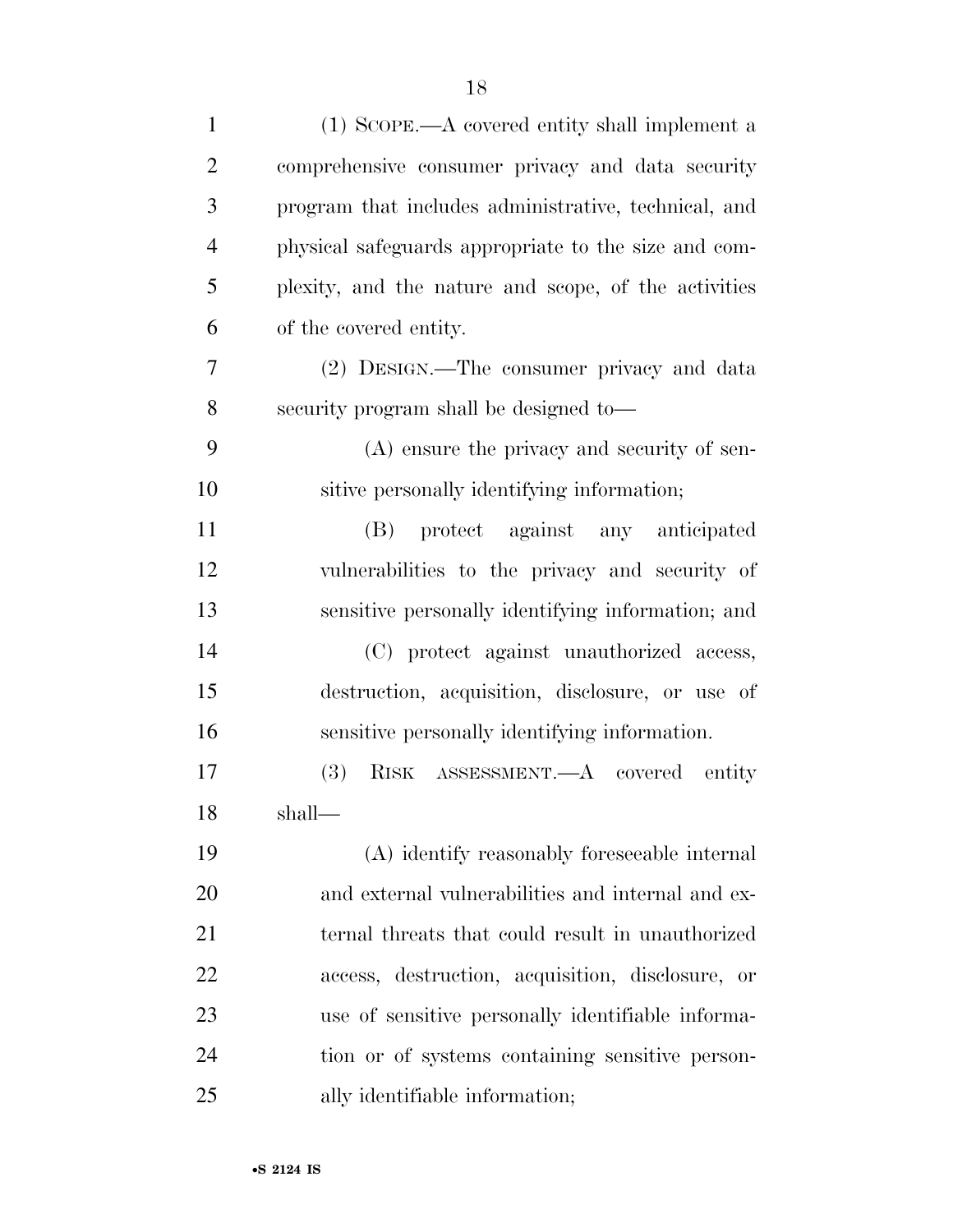| $\mathbf{1}$   | (B) assess the likelihood of and potential        |
|----------------|---------------------------------------------------|
| $\overline{2}$ | damage from unauthorized access, destruction,     |
| 3              | acquisition, disclosure, or use of sensitive per- |
| $\overline{4}$ | sonally identifiable information;                 |
| 5              | (C) assess the sufficiency of its technical,      |
| 6              | physical, and administrative controls in place to |
| 7              | control and minimize risks from unauthorized      |
| 8              | access, destruction, acquisition, disclosure, or  |
| 9              | use of sensitive personally identifiable informa- |
| 10             | tion; and                                         |
| 11             | (D) assess the vulnerability of sensitive         |
| 12             | personally identifiable information during de-    |
| 13             | struction and disposal of such information, in-   |
| 14             | cluding through the disposal or retirement of     |
| 15             | hardware.                                         |
| 16             | (4) RISK MANAGEMENT AND CONTROL.—Each             |
| 17             | covered entity shall—                             |
| 18             | (A) design its consumer privacy and data          |
| 19             | security program to control the risks identified  |
| 20             | under paragraph $(3)$ ;                           |
| 21             | (B) adopt measures commensurate with              |
| 22             | the sensitivity of the data as well as the size,  |
| 23             | complexity, nature, and scope of the activities   |
| 24             | of the covered entity that—                       |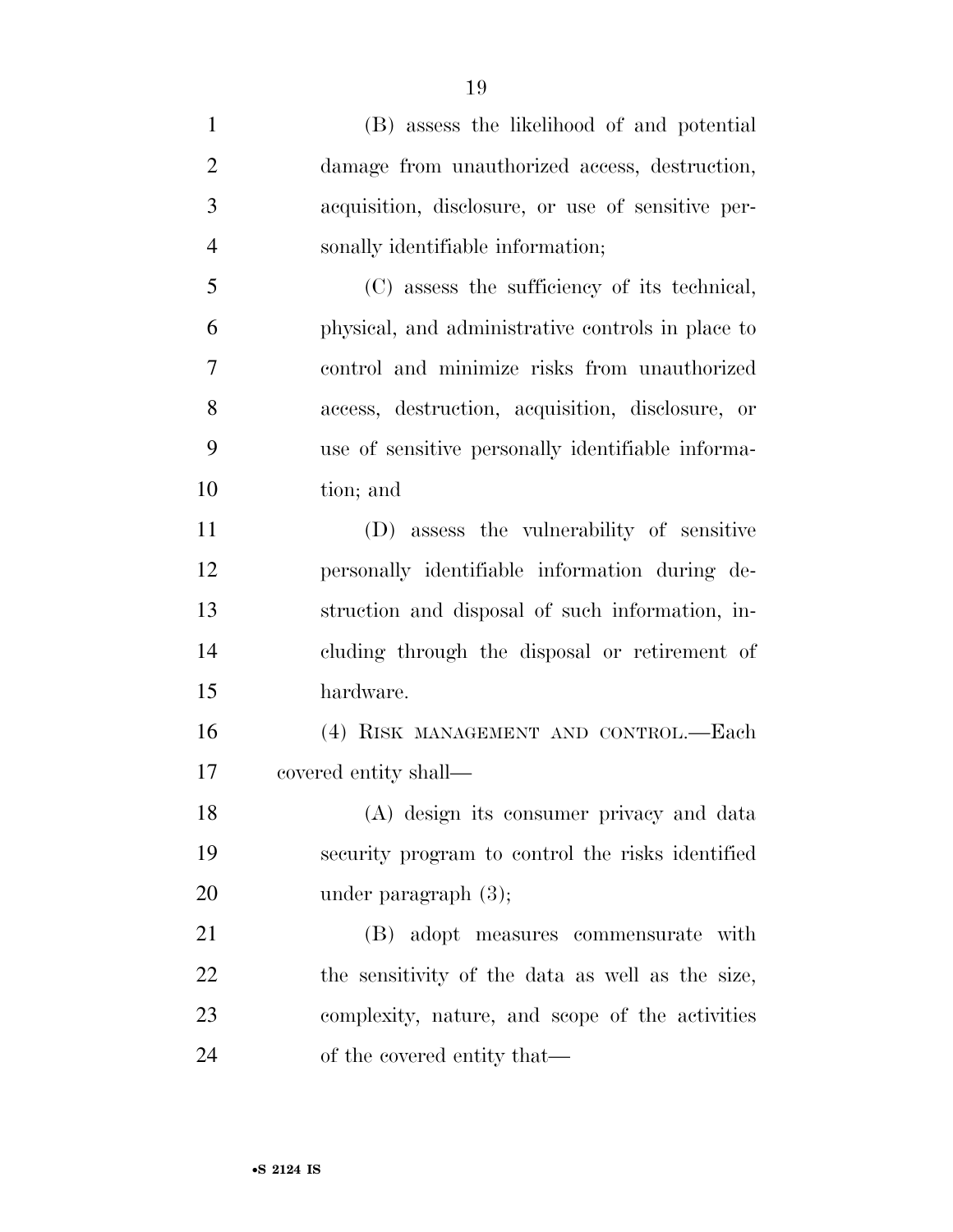(i) controls access to sensitive person- ally identifiable information, including con- trols to authenticate and permit access only to authorized individuals; (ii) detect, record, and preserve infor- mation relevant to actual and attempted fraudulent, unlawful, or unauthorized ac- cess, acquisition, disclosure, or use of sen- sitive personally identifiable information, including by employees and other individ-11 uals otherwise authorized to have access;

 (iii) protect sensitive personally identi- fiable information during use, trans- mission, storage, and disposal by encryption, redaction, disclosure limitation methodologies, or access controls, that are widely accepted as an effective industry practice or industry standard, or other rea-sonable means;

 (iv) ensure that sensitive personally identifiable information is properly de- stroyed and disposed of, including during the destruction of computers and other electronic media that contain sensitive per-sonally identifiable information; and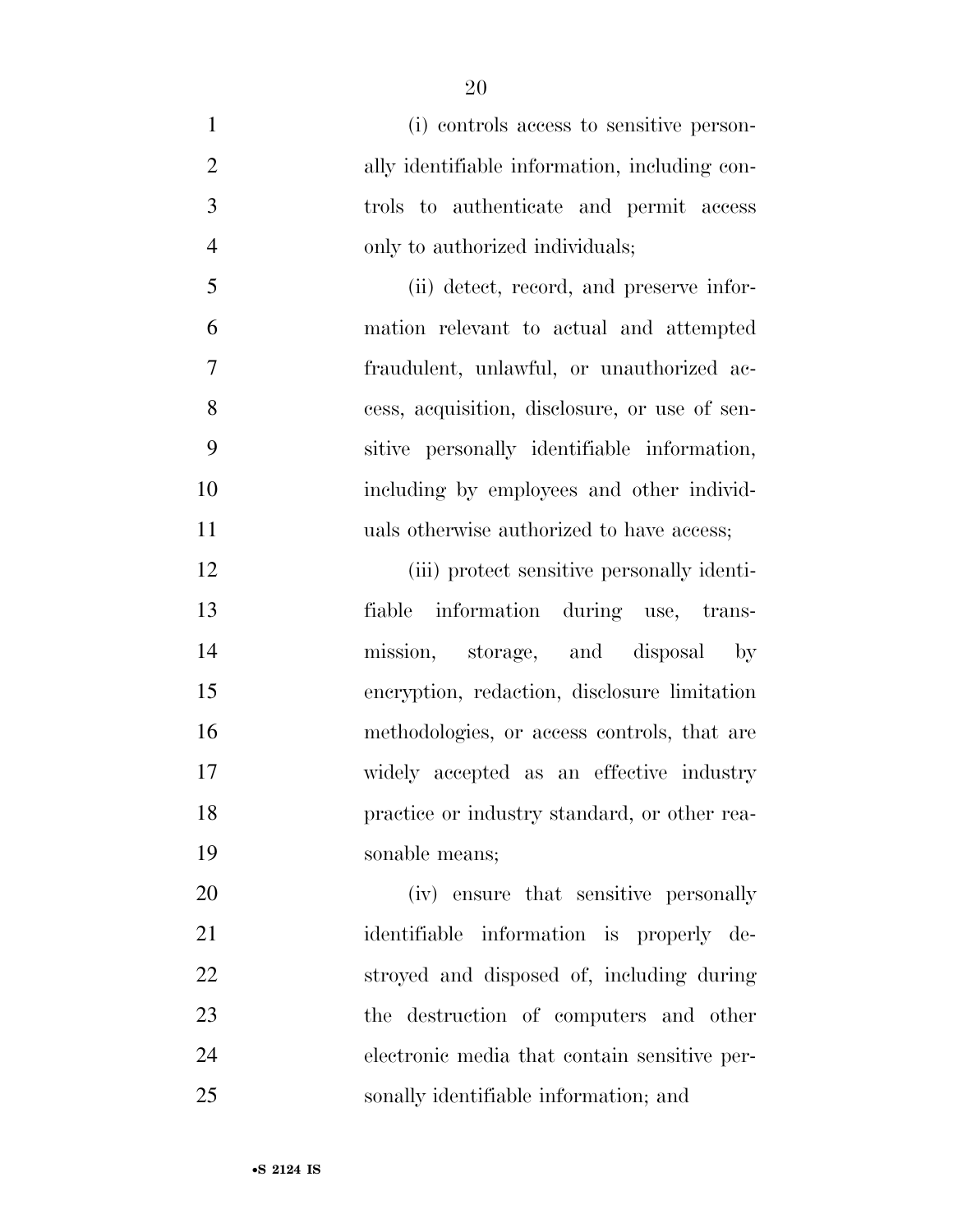(v) ensure that no third party is au- thorized to access or acquire sensitive per- sonally identifiable information in its pos- session without the covered entity first per- forming sufficient due diligence to ascer- tain, with reasonable certainty, that such information is being sought for a valid legal purpose; and

 (C) establish a plan and procedures for minimizing the amount of sensitive personally identifiable information maintained by the cov- ered entity and the length of time such infor- mation is retained, which shall provide for the retention of sensitive personally identifiable in- formation only as reasonably needed for the business purposes of such business entity or as necessary to comply with any legal obligation and only as long as so needed.

 (5) LIMITATION.—Nothing in this subsection shall be construed to permit, and nothing does per- mit, the Federal Trade Commission to issue regula- tions requiring, or according greater legal status to, the implementation of or application of a specific technology or technological specifications for meeting the requirements of this title.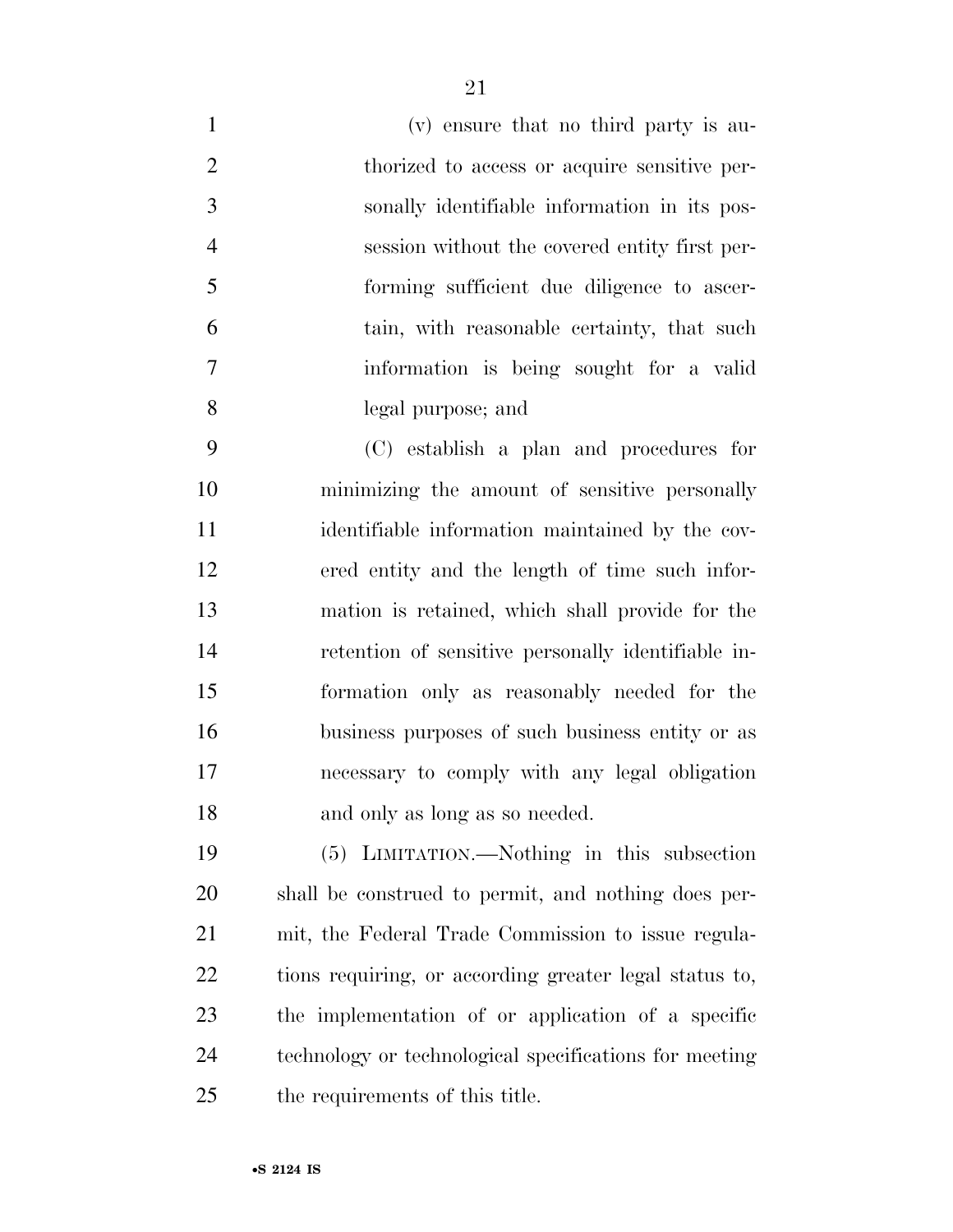(b) TRAINING.—Covered entities subject to this sub- title shall take steps to ensure employee training and su- pervision for implementation of the consumer privacy and data security program of the covered entity.

(c) VULNERABILITY TESTING.—

 (1) IN GENERAL.—Covered entities subject to this subtitle shall take steps to ensure regular test- ing of key technical, physical, and administrative controls for information and information systems of the consumer privacy and data security program to detect, prevent, and respond to attacks or intrusions, or other system failures.

 (2) FREQUENCY.—The frequency and nature of the tests required under paragraph (1) shall be de- termined by the risk assessment of the covered enti-16 ty under subsection  $(a)(3)$ .

 (d) RELATIONSHIP TO CERTAIN PROVIDERS OF SERVICES.—In the event a covered entity subject to this subtitle engages a person or entity not subject to this sub- title (other than a service provider) to receive sensitive personally identifiable information in performing services or functions (other than the services or functions provided by a service provider) on behalf of and under the instruc-tion of such covered entity, the covered entity shall—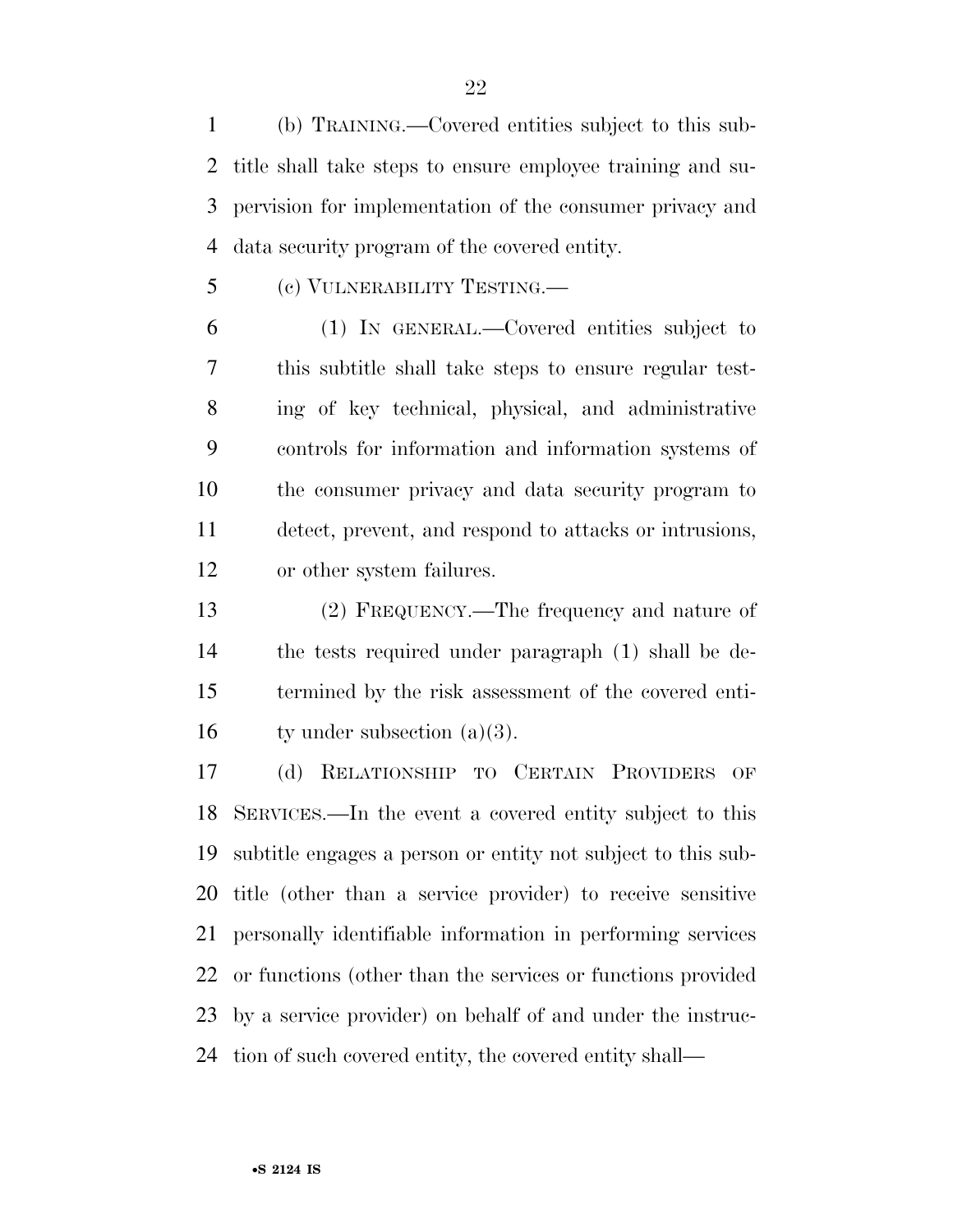(1) exercise appropriate due diligence in select-2 ing the person or entity for responsibilities related to sensitive personally identifiable information, and take reasonable steps to select and retain a person or entity that is capable of maintaining appropriate controls for the privacy and security of the sensitive personally identifiable information at issue; and (2) require the person or entity by contract to implement and maintain appropriate measures de- signed to meet the objectives and requirements gov- erning subtitle A. (e) PERIODIC ASSESSMENT AND CONSUMER PRIVACY AND DATA SECURITY MODERNIZATION.—Each covered entity subject to this subtitle shall on a regular basis mon- itor, evaluate, and adjust, as appropriate its consumer pri- vacy and data security program in light of any relevant changes in— 18 (1) technology; (2) internal or external threats and

 vulnerabilities to sensitive personally identifiable in-formation; and

 (3) the changing business arrangements of the covered entity, such as—

(A) mergers and acquisitions;

(B) alliances and joint ventures;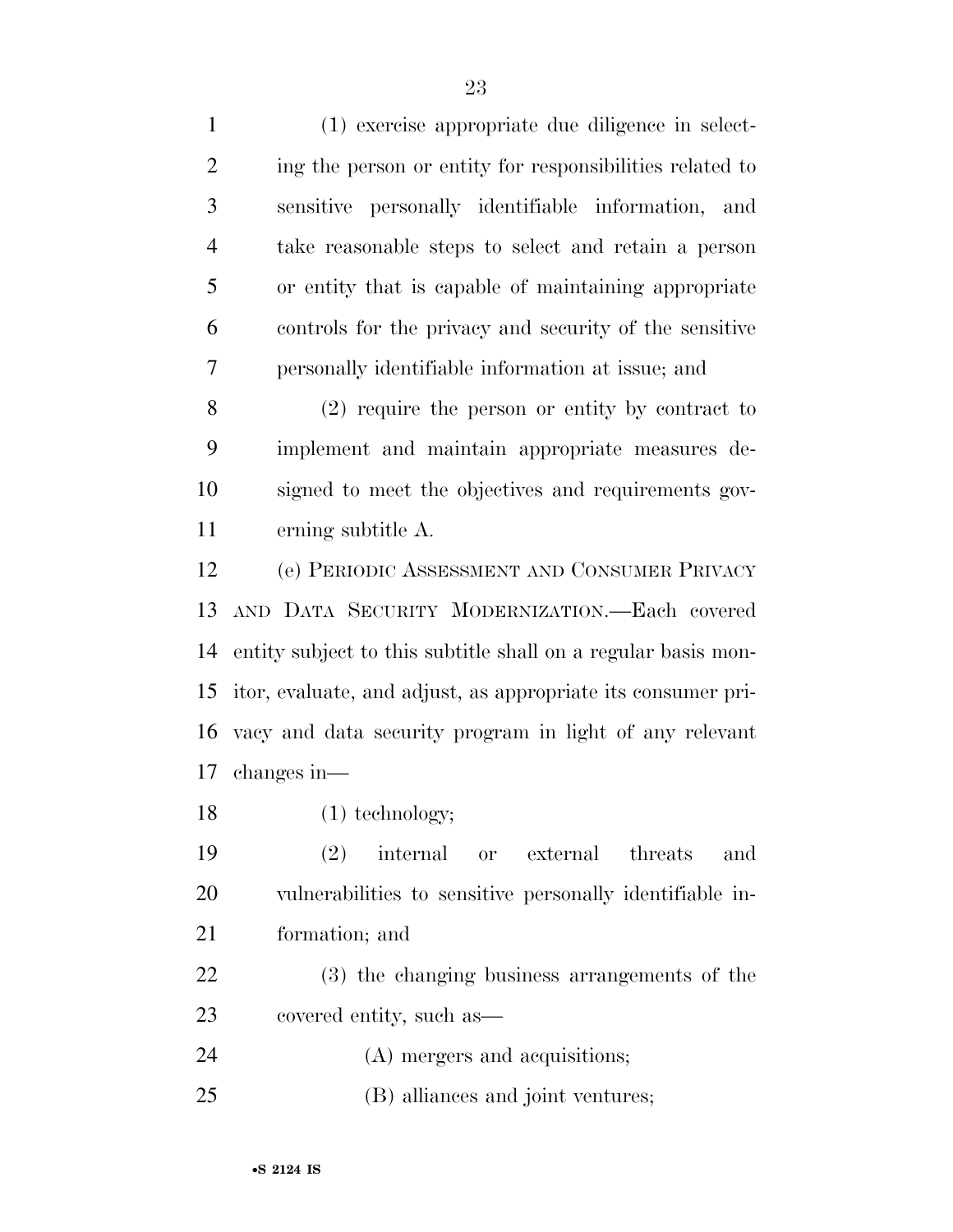|   | (C) outsourcing arrangements;                 |
|---|-----------------------------------------------|
| 2 | (D) bankruptcy; and                           |
| 3 | (E) changes to sensitive personally identifi- |
|   | able information systems.                     |
|   |                                               |

 (f) CONSUMER NOTICE.—Not less frequently than once every calendar year, a covered entity shall provide, upon request of a United States resident and at no cost to that individual, notice to that individual of what sen- sitive personally identifiable information of that individual is maintained or shared by the covered entity.

(g) CONSUMER OPT-OUT.—

 (1) DEFINITIONS.—In this subsection, the terms ''consumer'' and ''file'' have the meanings given the terms in section 603 of the Fair Credit Reporting Act (15 U.S.C. 1681a).

 (2) CREDIT FREEZE.—Upon the request of a consumer, a covered entity that is a consumer re- porting agency that compiles or maintains a file on the consumer and has received appropriate proof of the identity of the requester shall place or lift a credit freeze in the file of the consumer without charge to the consumer.

 (h) RULEMAKING.—Not later than 1 year after the date of enactment of this Act, the Federal Trade Commis-sion shall issue regulations in accordance with section 553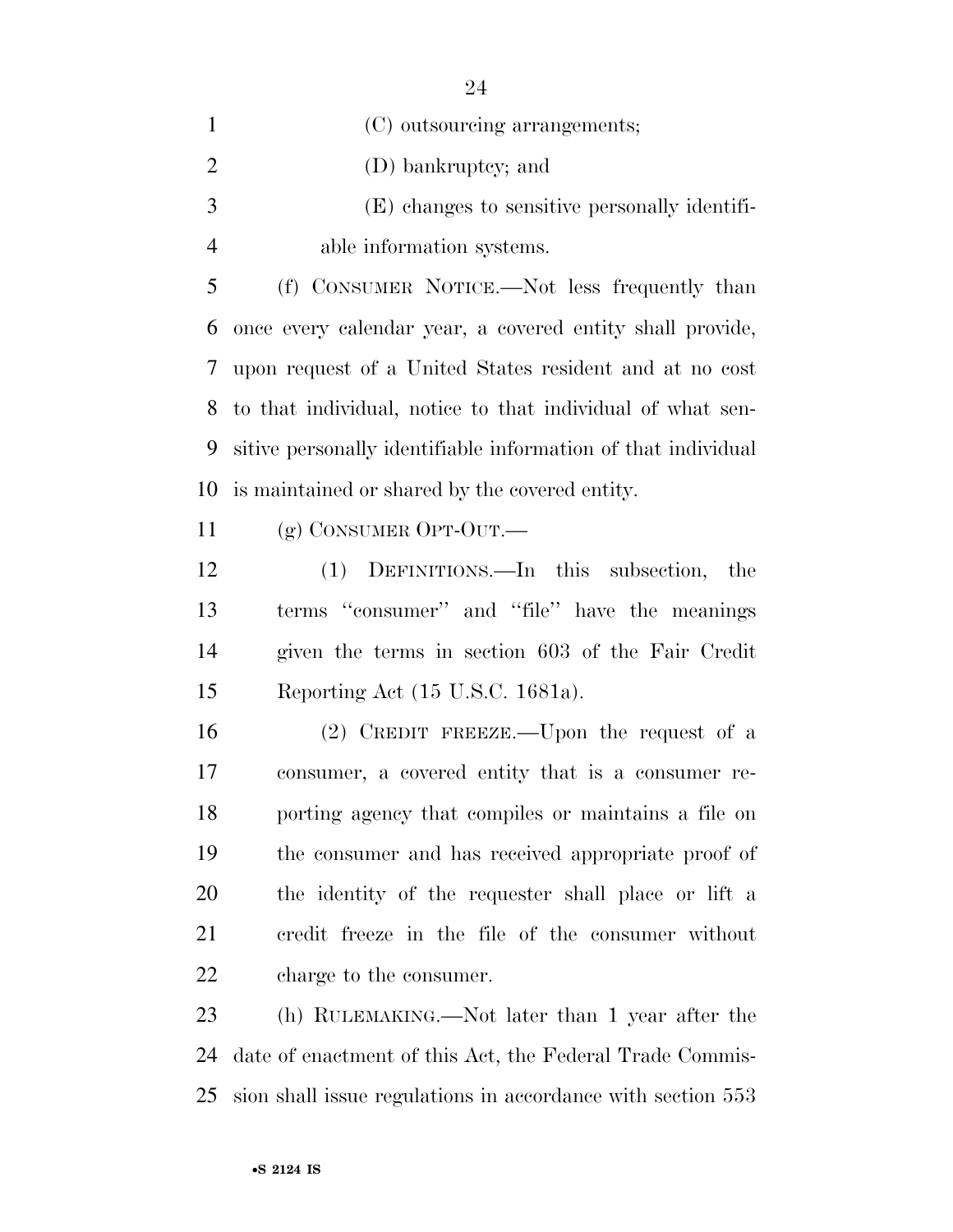of title 5, United States Code, to implement subsections 2 (a) through  $(g)$ .

 (i) IMPLEMENTATION TIMELINE.—Not later than 1 year after the date on which the Federal Trade Commis- sion issues the final regulations required under subsection (h), a covered entity subject to the provisions of this sub- title shall implement a consumer privacy and data security program pursuant to this subtitle.

### **SEC. 203. FEDERAL ENFORCEMENT.**

 (a) IN GENERAL.—The Attorney General and the Federal Trade Commission may enforce civil violations of section 201 or 202.

 (b) CIVIL ACTIONS BY THE ATTORNEY GENERAL OF THE UNITED STATES.—

 (1) IN GENERAL.—The Attorney General may bring a civil action in the appropriate United States district court against any covered entity that en- gages in conduct constituting a violation of this sub- title and, upon proof of such conduct by a prepon- derance of the evidence, such covered entity shall be subject to a civil penalty in an amount that is not greater than the product of the number of individ- uals whose sensitive personally identifiable informa- tion was placed at risk as a result of the violation and \$16,500.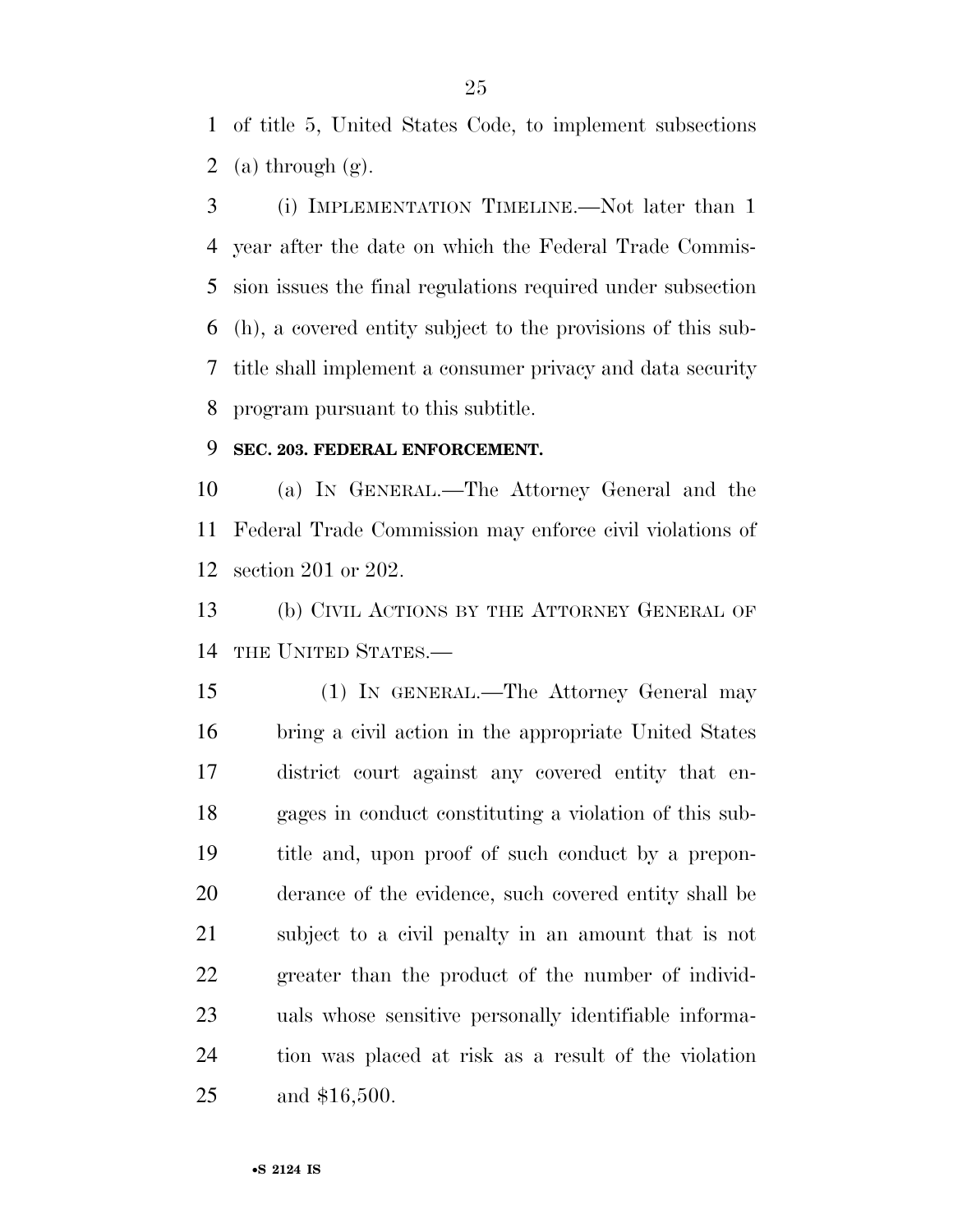(2) DETERMINATIONS.—The determination of whether a violation of a provision of this subtitle has occurred, and if so, the amount of the penalty to be imposed, if any, shall be made by the court sitting as the finder of fact. The determination of whether a violation of a provision of this subtitle was willful or intentional, and if so, the amount of the addi- tional penalty to be imposed, if any, shall be made by the court sitting as the finder of fact. (3) ADDITIONAL PENALTY LIMIT.—If a court

 determines under paragraph (2) that a violation of a provision of this subtitle was willful or intentional and imposes an additional penalty, the court may not impose an additional penalty in an amount that exceeds \$10,000,000.

16 (c) INJUNCTIVE ACTIONS BY THE ATTORNEY GEN-ERAL.—

 (1) IN GENERAL.—If it appears that a covered entity has engaged, or is engaged, in any act or practice constituting a violation of this subtitle, the Attorney General may petition an appropriate dis-22 trict court of the United States for an order—

(A) enjoining such act or practice; or

(B) enforcing compliance with this subtitle.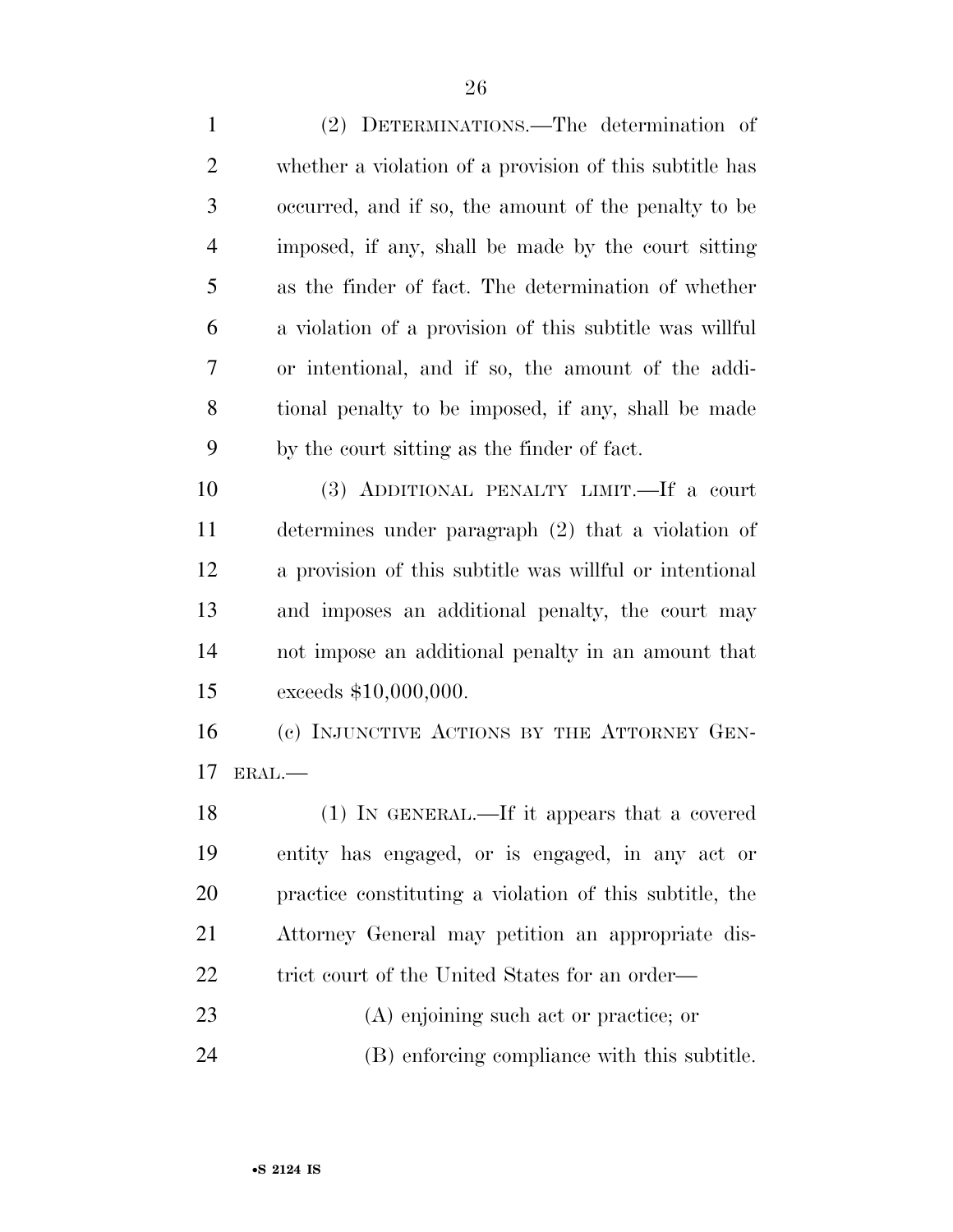(2) ISSUANCE OF ORDER.—A court may issue an order under paragraph (1), if the court finds that the conduct in question constitutes a violation of this subtitle.

 (d) CIVIL ACTIONS BY THE FEDERAL TRADE COM-MISSION.—

 (1) IN GENERAL.—Compliance with the require- ments imposed under this subtitle may be enforced under the Federal Trade Commission Act (15 U.S.C. 41 et seq.) by the Federal Trade Commission with respect to business entities subject to this Act. All of the functions and powers of the Federal Trade Commission under the Federal Trade Commission Act are available to the Commission to enforce com- pliance by any person with the requirements imposed under this title.

(2) CIVIL PENALTIES.—

18 (A) IN GENERAL.—Any covered entity that violates the provisions of this subtitle shall be subject to a civil penalty in the amount that is not greater than the product of the number of individuals whose sensitive personally identifi- able information was placed at risk as a result of the violation and \$16,500.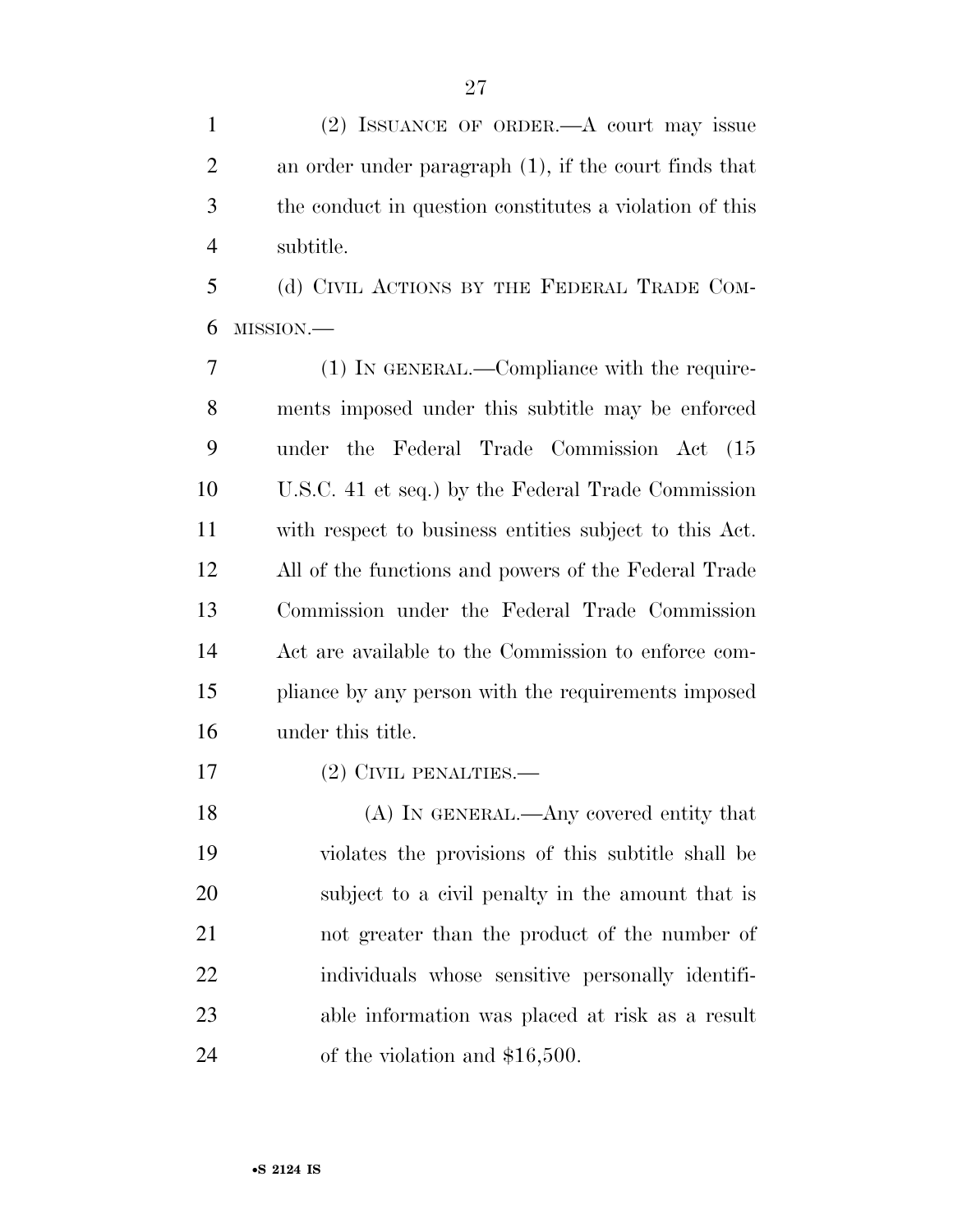(B) DETERMINATIONS.—The determina-2 tion of whether a violation of a provision of this subtitle has occurred, and if so, the amount of the penalty to be imposed, if any, shall be made by the court sitting as the finder of fact. The determination of whether a violation of a provi- sion of this subtitle was willful or intentional, and if so, the amount of the additional penalty to be imposed, if any, shall be made by the court sitting as the finder of fact.

 (C) ADDITIONAL PENALTY LIMIT.—If a court determines under subparagraph (B) that a violation of a provision of this subtitle was willful or intentional and imposes an additional penalty, the court may not impose an additional penalty in an amount that exceeds \$10,000,000.

 (3) UNFAIR OR DECEPTIVE ACTS OR PRAC- TICES.—For the purpose of the exercise by the Fed- eral Trade Commission of its functions and powers under the Federal Trade Commission Act, a viola- tion of any requirement or prohibition imposed under this title shall constitute an unfair or decep- tive act or practice in commerce in violation of a 25 regulation under section  $18(a)(1)(B)$  of the Federal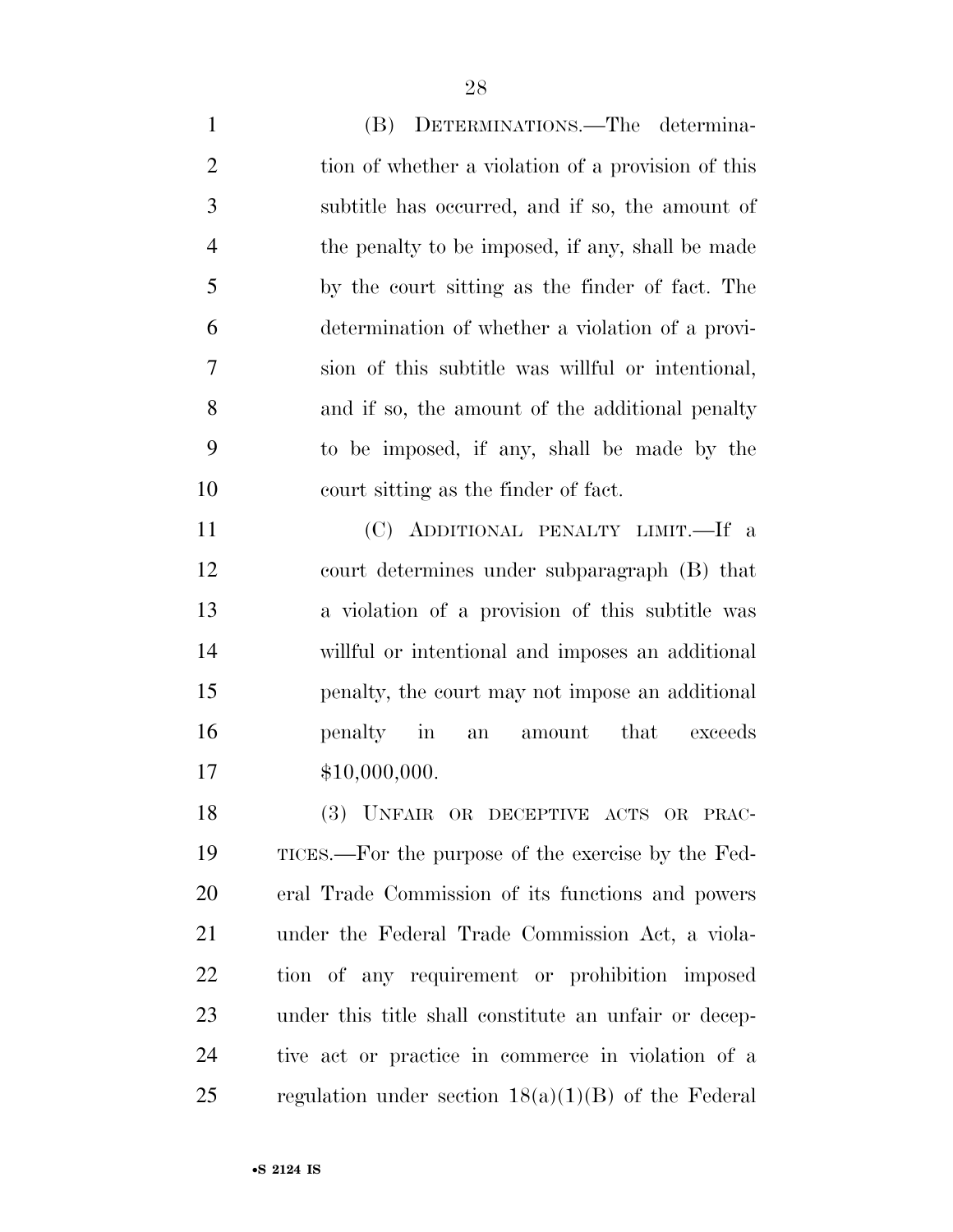| $\mathbf{1}$   | Trade Commission Act $(15 \text{ U.S.C. } 57a(a)(I)(B))$ re- |
|----------------|--------------------------------------------------------------|
| $\overline{2}$ | garding unfair or deceptive acts or practices and            |
| 3              | shall be subject to enforcement by the Federal Trade         |
| $\overline{4}$ | Commission under that Act with respect to any busi-          |
| 5              | ness entity, irrespective of whether that business en-       |
| 6              | tity is engaged in commerce or meets any other ju-           |
| 7              | risdictional tests in the Federal Trade Commission           |
| 8              | Act.                                                         |
| 9              | (e) COORDINATION OF ENFORCEMENT.                             |
| 10             | (1) IN GENERAL.—When opening an investiga-                   |
| 11             | tion, the Federal Trade Commission shall consult             |
| 12             | with the Attorney General.                                   |
| 13             | (2) LIMITATION.—The Federal Trade Commis-                    |
| 14             | sion may initiate investigations under this subsection       |
| 15             | unless the Attorney General determines that such an          |
| 16             | investigation would impede an ongoing criminal in-           |
| 17             | vestigation or national security activity.                   |
| 18             | (3) COORDINATION AGREEMENT.                                  |
| 19             | $(A)$ IN GENERAL.—In order to avoid con-                     |
| 20             | flicts and promote consistency regarding the en-             |
| 21             | forcement and litigation of matters under this               |
| 22             | Act, not later than 180 days after the date of               |
| 23             | enactment of this Act, the Attorney General                  |
| 24             | and the Federal Trade Commission shall enter                 |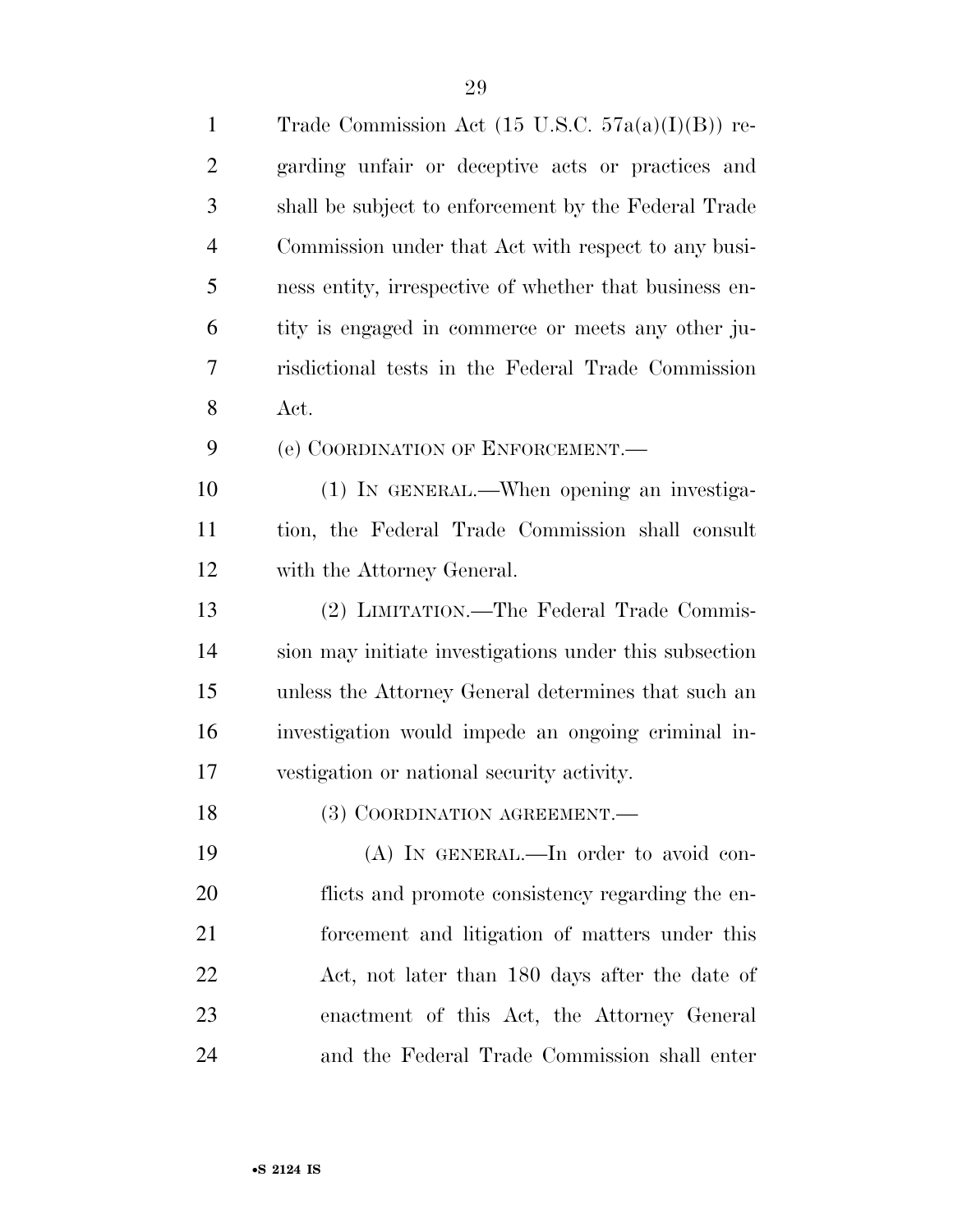| $\mathbf{1}$   | into an agreement for coordination regarding             |
|----------------|----------------------------------------------------------|
| $\overline{2}$ | the enforcement of this Act.                             |
| 3              | REQUIREMENT.—The coordination<br>(B)                     |
| $\overline{4}$ | agreement entered into under subparagraph (A)            |
| 5              | shall include provisions to ensure that parallel         |
| 6              | investigations and proceedings under this sec-           |
| 7              | tion are conducted in a manner that avoids con-          |
| 8              | flicts and does not impede the ability of the At-        |
| 9              | torney General to prosecute violations of Fed-           |
| 10             | eral criminal laws.                                      |
| 11             | (f) OTHER RIGHTS AND REMEDIES.—The rights and            |
| 12             | remedies available under this section are cumulative and |
| 13             | shall not affect any other rights and remedies available |
| 14             | under law.                                               |
| 15             | SEC. 204. ENFORCEMENT BY STATE ATTORNEYS GENERAL.        |
| 16             | (a) STATE ENFORCEMENT.—                                  |
| 17             | (1) CIVIL ACTIONS.—In any case in which the              |
| 18             | attorney general of a State or any State or local law    |
| 19             | enforcement agency authorized by the State attorney      |
| 20             | general or by State statute to prosecute violations of   |
| 21             | consumer protection law, has reason to believe that      |
| 22             | a covered entity has violated section 201 or 202, the    |
| 23             | State, as parens patriae, may bring a civil action on    |
| 24             | behalf of the residents of that State to-                |
| 25             | (A) enjoin that act or practice;                         |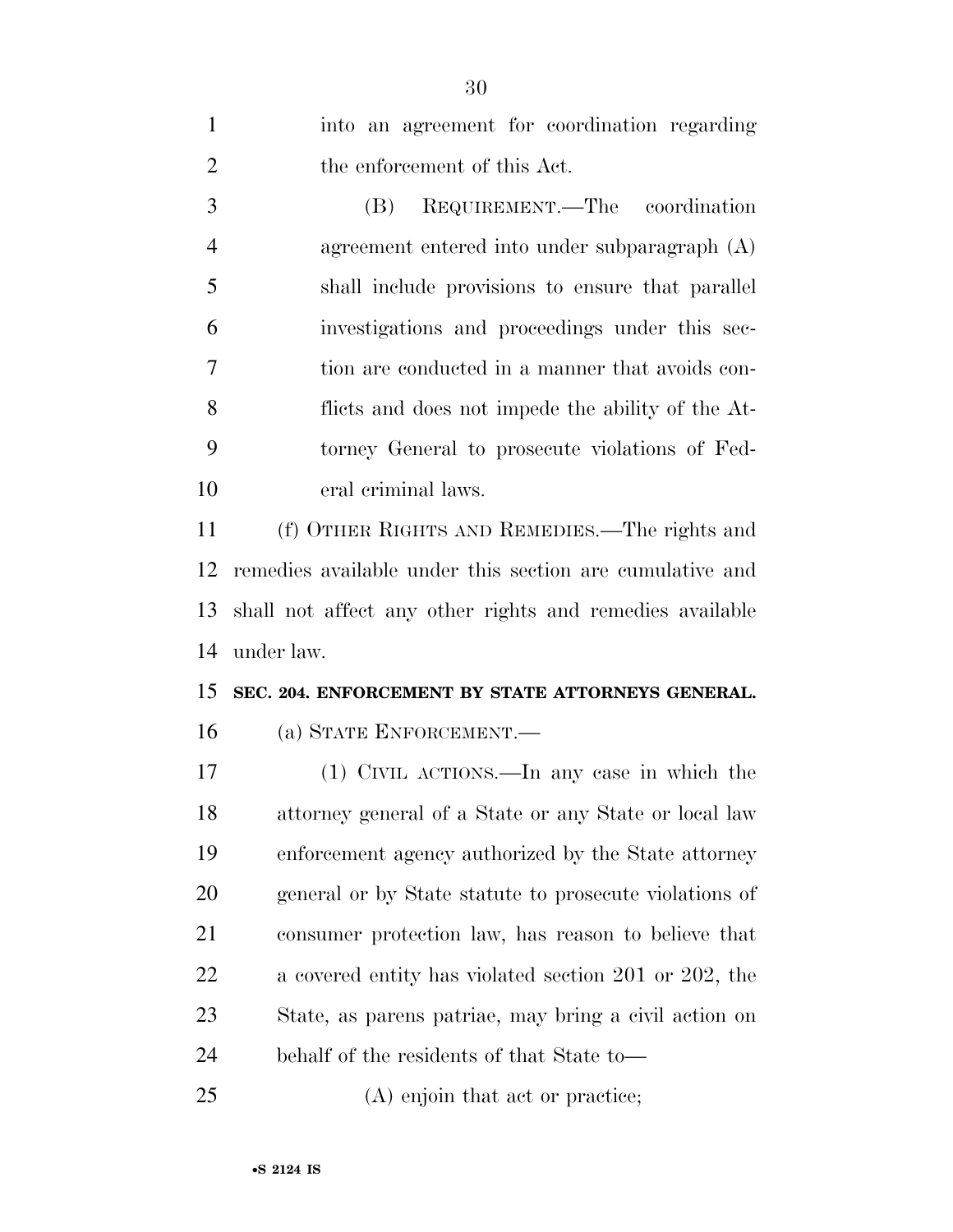(B) enforce compliance with section 201 or 2 202; or

 (C) impose a civil penalty in an amount that is not greater than the product of the number of individuals whose sensitive personally identifiable information was placed at risk as a result of the violation and \$16,500.

8 (2) PENALTY DETERMINATION.—

 (A) DETERMINATIONS.—The determina-10 tion of whether a violation of a provision of this subtitle has occurred, and if so, the amount of 12 the penalty to be imposed, if any, shall be made by the court sitting as the finder of fact. The determination of whether a violation of a provi- sion of this subtitle was willful or intentional, 16 and if so, the amount of the additional penalty to be imposed, if any, shall be made by the court sitting as the finder of fact.

 (B) ADDITIONAL PENALTY LIMIT.—If a court determines under subparagraph (A) that a violation of a provision of this subtitle was willful or intentional and imposes an additional penalty, the court may not impose an additional penalty in an amount that exceeds \$10,000,000.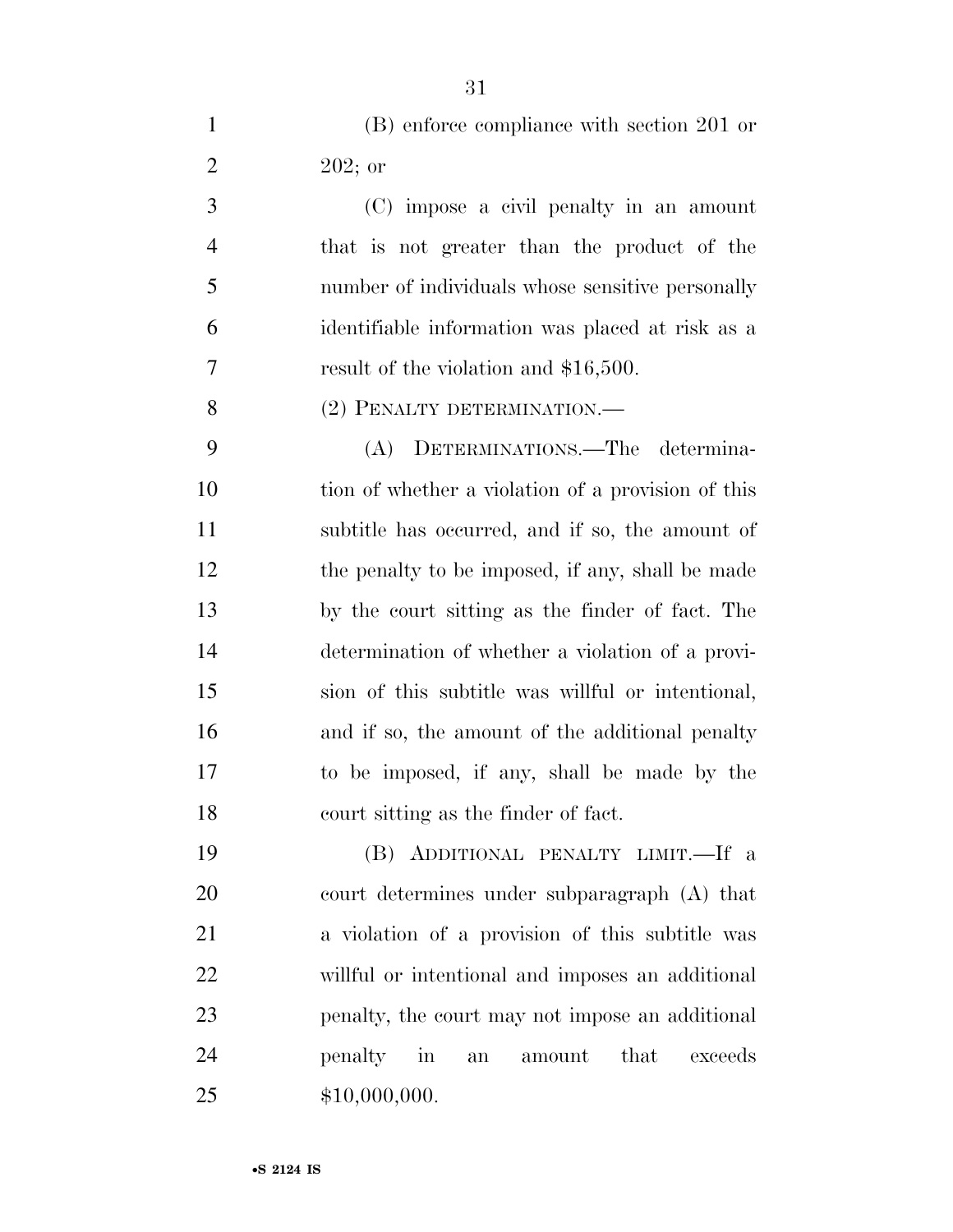| $\overline{2}$ | (A) IN GENERAL.—Before filing an action                |
|----------------|--------------------------------------------------------|
| 3              | under this subsection, the attorney general of         |
| $\overline{4}$ | the State involved shall provide to the Attorney       |
| 5              | General of the United States and the Federal           |
| 6              | Trade Commission—                                      |
| $\tau$         | (i) a written notice of that action; and               |
| 8              | (ii) a copy of the complaint for that                  |
| 9              | action.                                                |
| 10             | (B) EXCEPTION.—Subparagraph (A) shall                  |
| 11             | not apply with respect to the filing of an action      |
| 12             | by an attorney general of a State under this           |
| 13             | subsection, if the attorney general of a State         |
| 14             | determines that it is not feasible to provide the      |
| 15             | notice described in this subparagraph before the       |
| 16             | filing of the action.                                  |
| 17             | (C) NOTIFICATION WHEN PRACTICABLE.—                    |
| 18             | In an action described under subparagraph (B),         |
| 19             | the attorney general of a State shall provide the      |
| 20             | written notice and the copy of the complaint to        |
| 21             | the Attorney General of the United States and          |
| 22             | the Federal Trade Commission as soon after             |
| 23             | the filing of the complaint as practicable.            |
| 24             | (4) FEDERAL PROCEEDINGS.—Upon receiving                |
| 25             | notice under paragraph $(2)$ , the Attorney General of |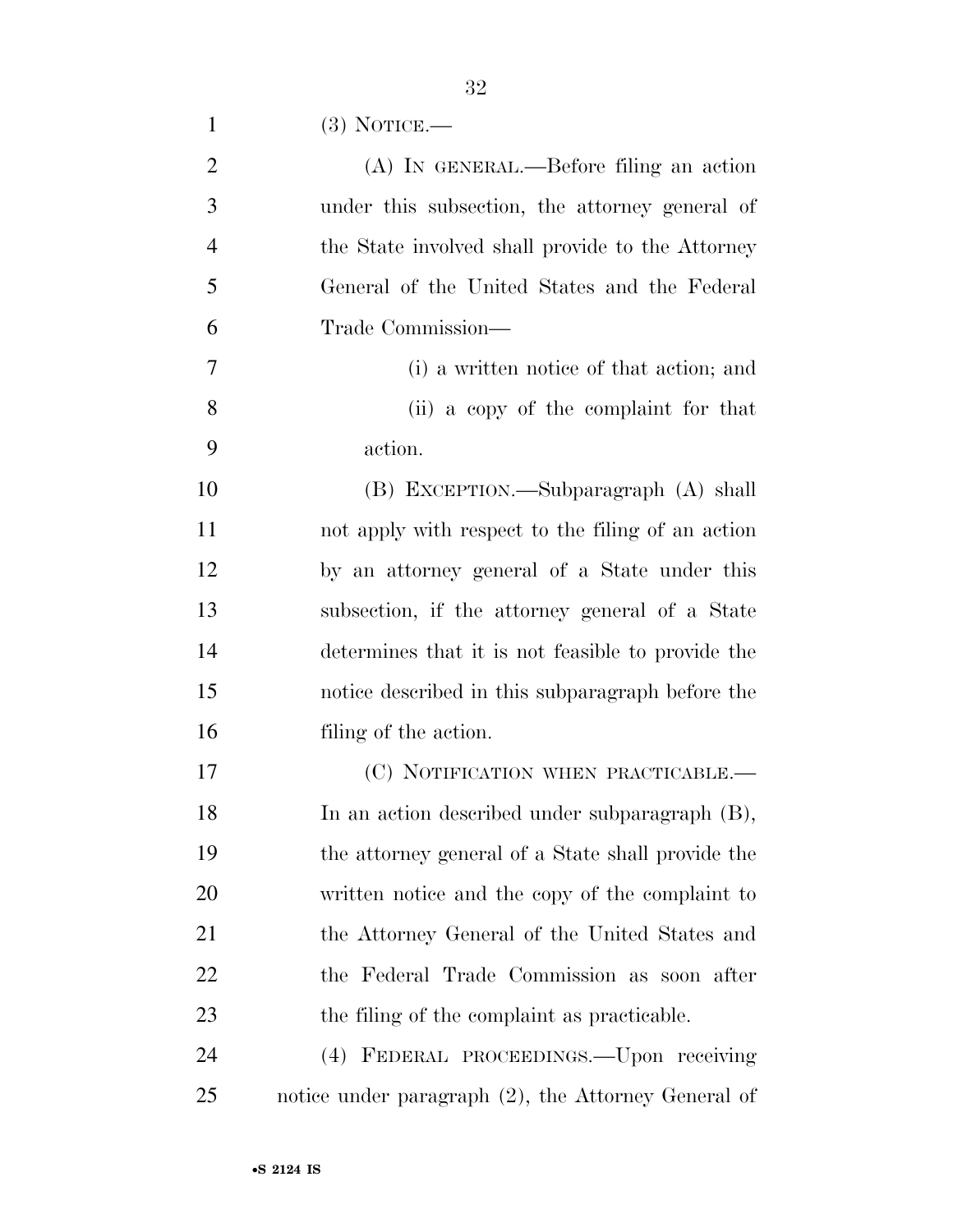| $\mathbf{1}$   | the United States and the Federal Trade Commis-         |
|----------------|---------------------------------------------------------|
| $\overline{2}$ | sion shall have the right to-                           |
| 3              | $(A)$ move to stay the action, pending the              |
| $\overline{4}$ | final disposition of a pending Federal pro-             |
| 5              | ceeding or action as described in section 203;          |
| 6              | (B) initiate an action in the appropriate               |
| 7              | United States district court under section 203          |
| 8              | and move to consolidate all pending actions, in-        |
| 9              | eluding State actions, in such court;                   |
| 10             | (C) intervene in an action brought under                |
| 11             | paragraph $(1)$ ; and                                   |
| 12             | (D) file petitions for appeal.                          |
| 13             | (5) PENDING PROCEEDINGS.—If the Attorney                |
| 14             | General of the United States or the Federal Trade       |
| 15             | Commission initiates a Federal civil action for a vio-  |
| 16             | lation of this subtitle, or any regulations thereunder, |
| 17             | no attorney general of a State may bring an action      |
| 18             | for a violation of this subtitle that resulted from the |
| 19             | same or related acts or omissions against a defend-     |
| 20             | ant named in the Federal civil action initiated by the  |
| 21             | Attorney General of the United States or the Fed-       |
| <u>22</u>      | eral Trade Commission.                                  |
| 23             | $(6)$ RULE OF CONSTRUCTION.—For purposes of             |
| 24             | bringing any civil action under paragraph (1) noth-     |
| 25             | ing in this subtitle shall be construed to prevent an   |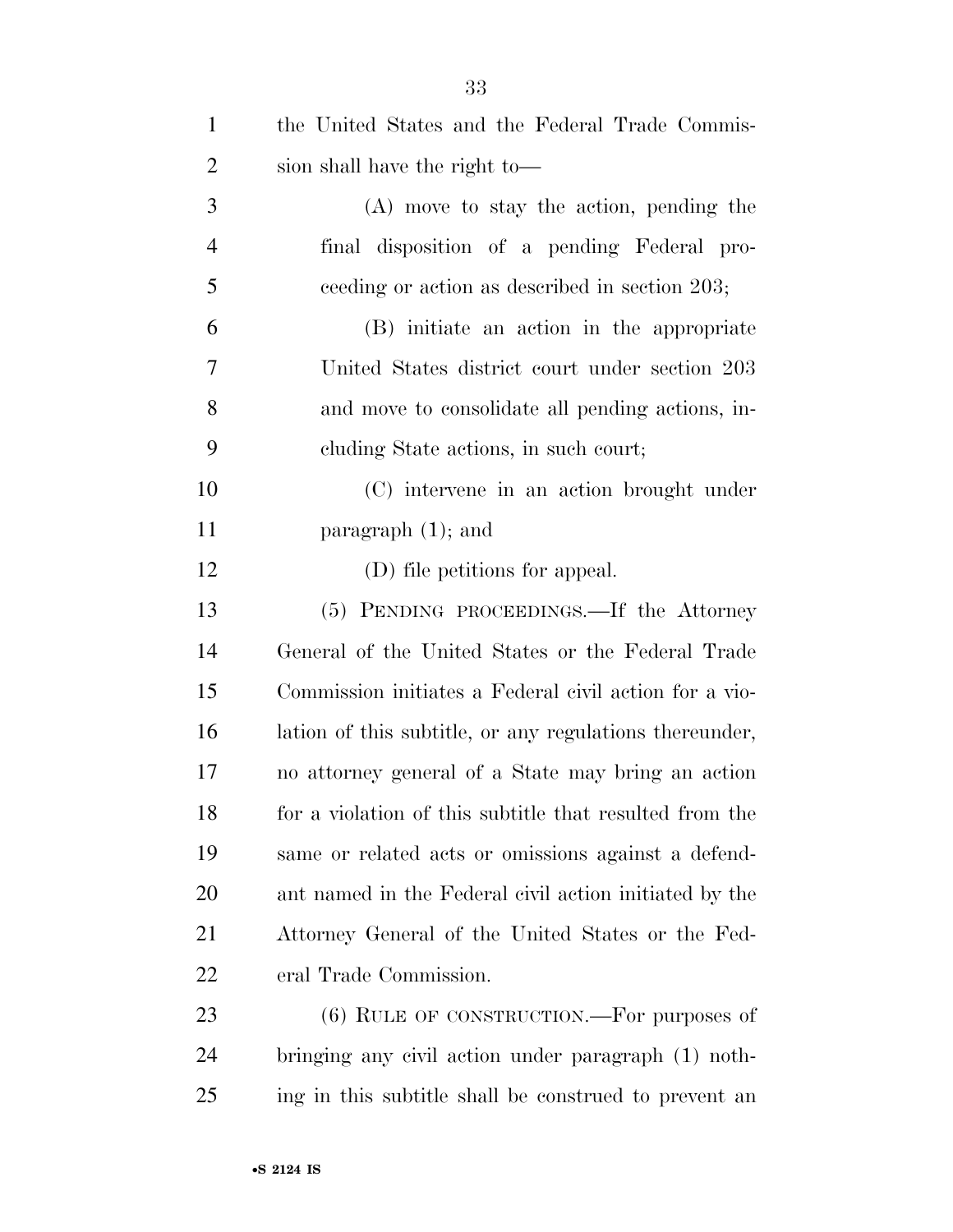| $\mathbf{1}$   | attorney general of a State from exercising the pow-        |
|----------------|-------------------------------------------------------------|
| $\overline{2}$ | ers conferred on the attorney general by the laws of        |
| 3              | that State to-                                              |
| $\overline{4}$ | (A) conduct investigations;                                 |
| 5              | (B) administer oaths and affirmations; or                   |
| 6              | (C) compel the attendance of witnesses or                   |
| 7              | the production of documentary and other evi-                |
| 8              | dence.                                                      |
| 9              | (7) VENUE; SERVICE OF PROCESS.-                             |
| 10             | (A) VENUE.—Any action brought under                         |
| 11             | subsection (a) may be brought in—                           |
| 12             | (i) the district court of the United                        |
| 13             | States that meets applicable requirements                   |
| 14             | relating to venue under section 1391 of                     |
| 15             | title 28, United States Code; or                            |
| 16             | (ii) another court of competent juris-                      |
| 17             | diction.                                                    |
| 18             | (B) SERVICE OF PROCESS.—In an action                        |
| 19             | brought under subsection (a), process may be                |
| 20             | served in any district in which the defendant—              |
| 21             | (i) is an inhabitant; or                                    |
| 22             | (ii) may be found.                                          |
| 23             | (b) NO PRIVATE CAUSE OF ACTION.—Nothing in                  |
| 24             | this subtitle establishes a private cause of action against |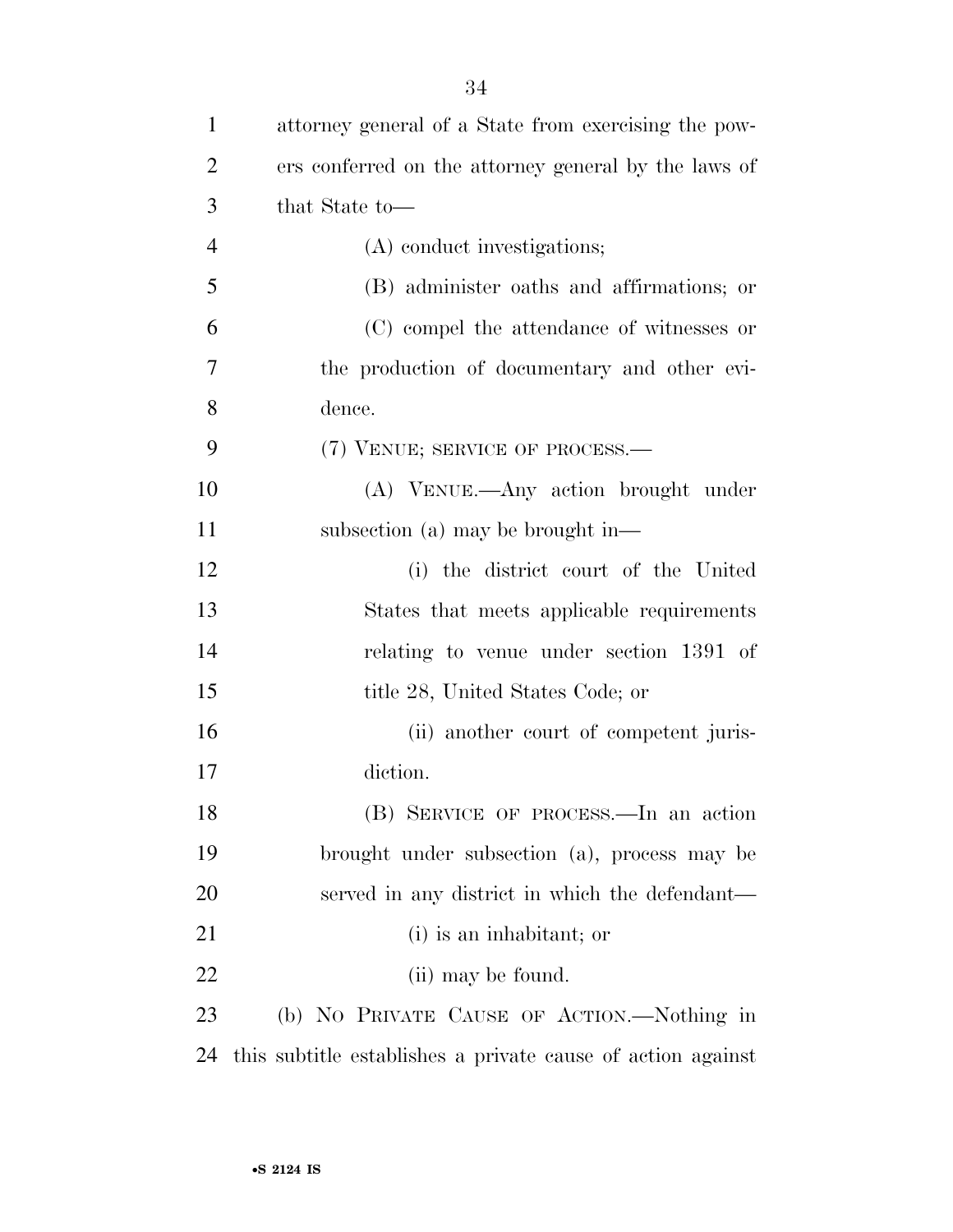a business entity for violation of any provision of this sub-title.

### **SEC. 205. RELATION TO OTHER LAWS.**

 (a) PREEMPTION.—For any covered entity that is subject to this subtitle, the provisions of this subtitle shall supersede any other provision of Federal law, or any provi- sions of the law of any State or political subdivision of a State, requiring data security practices that are less stringent than the requirements of this subtitle.

 (b) CONSUMER PROTECTION LAWS.—Except as pro- vided in subsection (a), this section shall not be construed to limit the enforcement of any State consumer protection law by an attorney general of a State.

 (c) PROTECTION OF CERTAIN STATE LAWS.—Noth- ing in this Act shall be construed to preempt the applica-bility of—

(1) State trespass, contract, or tort law; or

 (2) any other State law to the extent that the law relates to acts of fraud.

 (d) PRESERVATION OF FTC AUTHORITY.—Nothing in this Act may be construed in any way to limit the au- thority of the Federal Trade Commission under any other provision of law.

 (e) PRESERVATION OF FCC AUTHORITY.—Nothing in this Act may be construed in any way to limit the au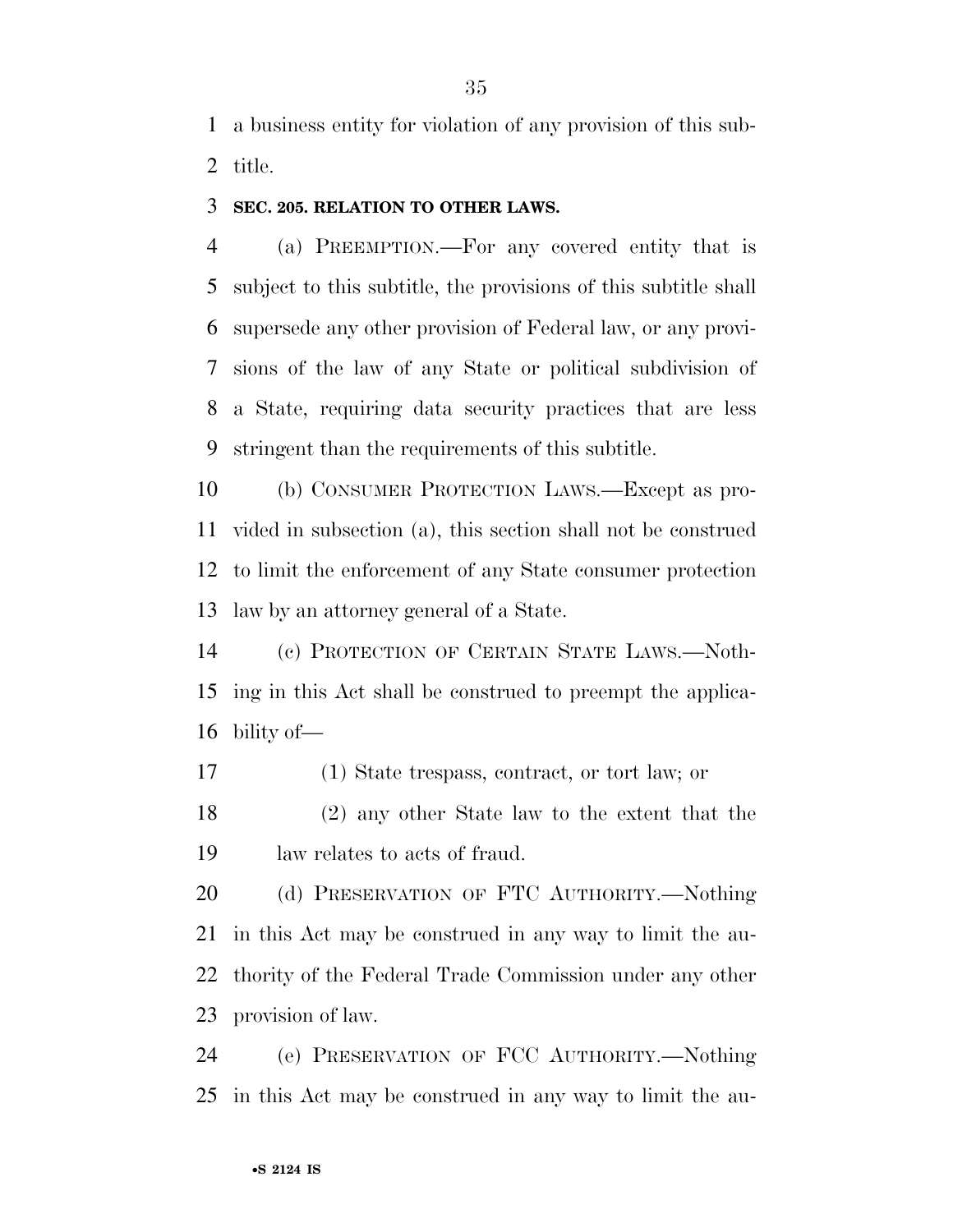thority of the Federal Communications Commission under any other provision of law.

## **Subtitle B—Security Breach Notification and Protection**

### **SEC. 211. NOTICE TO INDIVIDUALS; PROTECTION.**

 (a) IN GENERAL.—Except as provided in section 212, a covered entity shall, following the discovery of a security breach of sensitive personally identifiable information held by that covered entity or any third-party entity contracted to maintain or process data in electronic form containing sensitive personally identifiable information for that cov-ered entity—

 (1) notify any resident of the United States whose sensitive personally identifiable information has been, or is reasonably believed to have been, accessed or acquired; and

 (2) provide 5 years of appropriate identity theft prevention and mitigation services, if any, to any in- dividual notified under paragraph (1), upon request of the individual and at no cost to the individual, 21 under which the individual shall not be—

 (A) automatically enrolled, without the consent of the individual, into a fee-based iden- tity theft prevention and mitigation service at the end of the 5-year period; or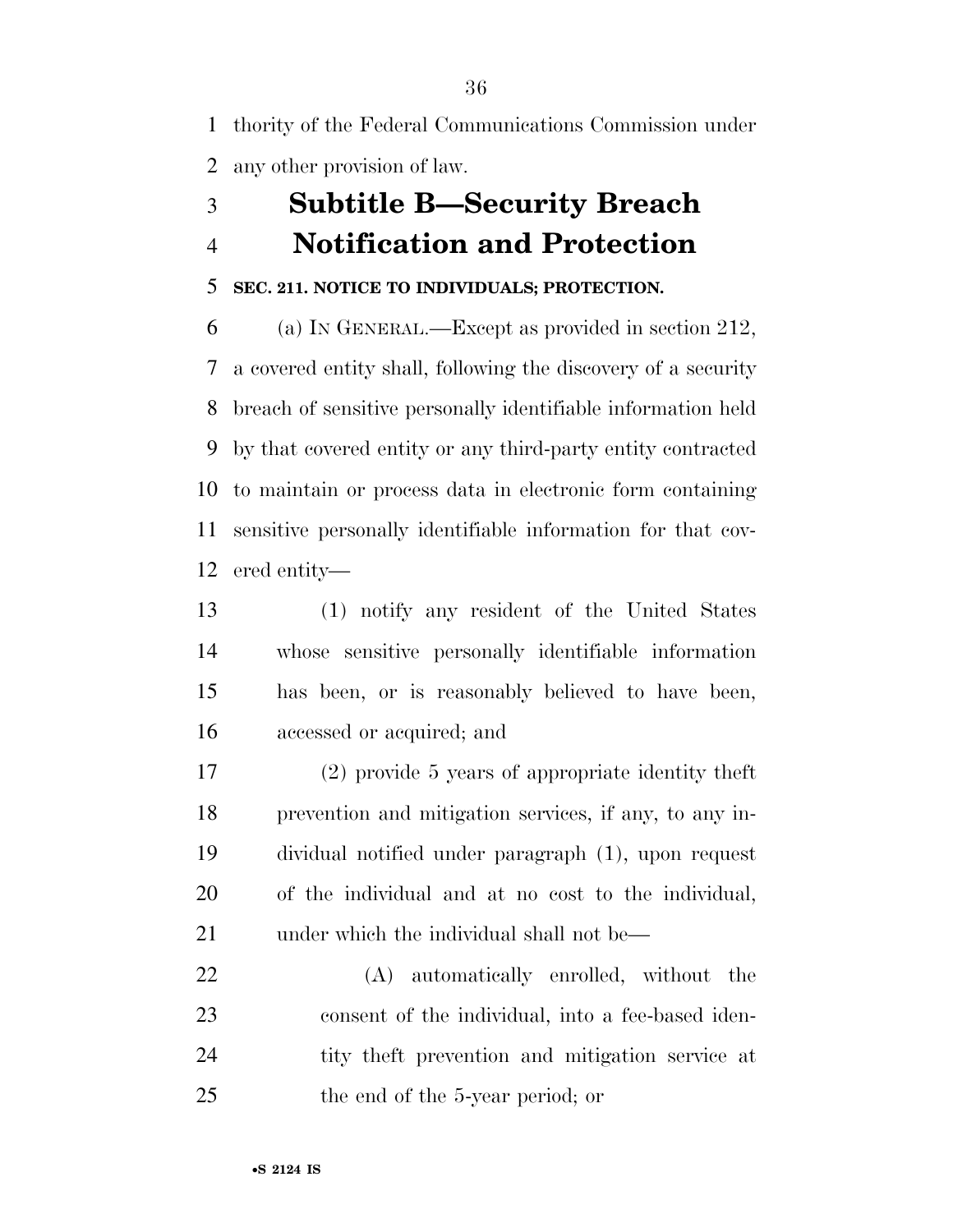| $\mathbf{1}$ | (B) required to seek arbitration of any          |
|--------------|--------------------------------------------------|
| 2            | claim arising from the identity the t prevention |
| 3            | and mitigation service described in subpara-     |
| 4            | graph(A).                                        |
| 5            | (b) OBLIGATION OF THIRD-PARTY ENTITIES.—         |

 (1) IN GENERAL.—In the event of a breach of security of a system maintained by a third-party en- tity that has been contracted to maintain or process data in electronic form containing sensitive person- ally identifiable information on behalf of a covered entity who owns or possesses such data, the third- party entity shall notify the covered entity of the breach of security. Upon receiving notification from the third-party entity, such covered entity shall pro- vide the notification and identify theft prevention and mitigation service required under subsection (a).

17 (2) NOTICE BY THIRD-PARTY ENTITIES.—Noth- ing in this subtitle shall prevent or abrogate an agreement between a covered entity required to give notice under this section and a third-party entity 21 that has been contracted to maintain or process data in electronic form containing sensitive personally identifiable information for a covered entity, to pro-vide the notifications required under subsection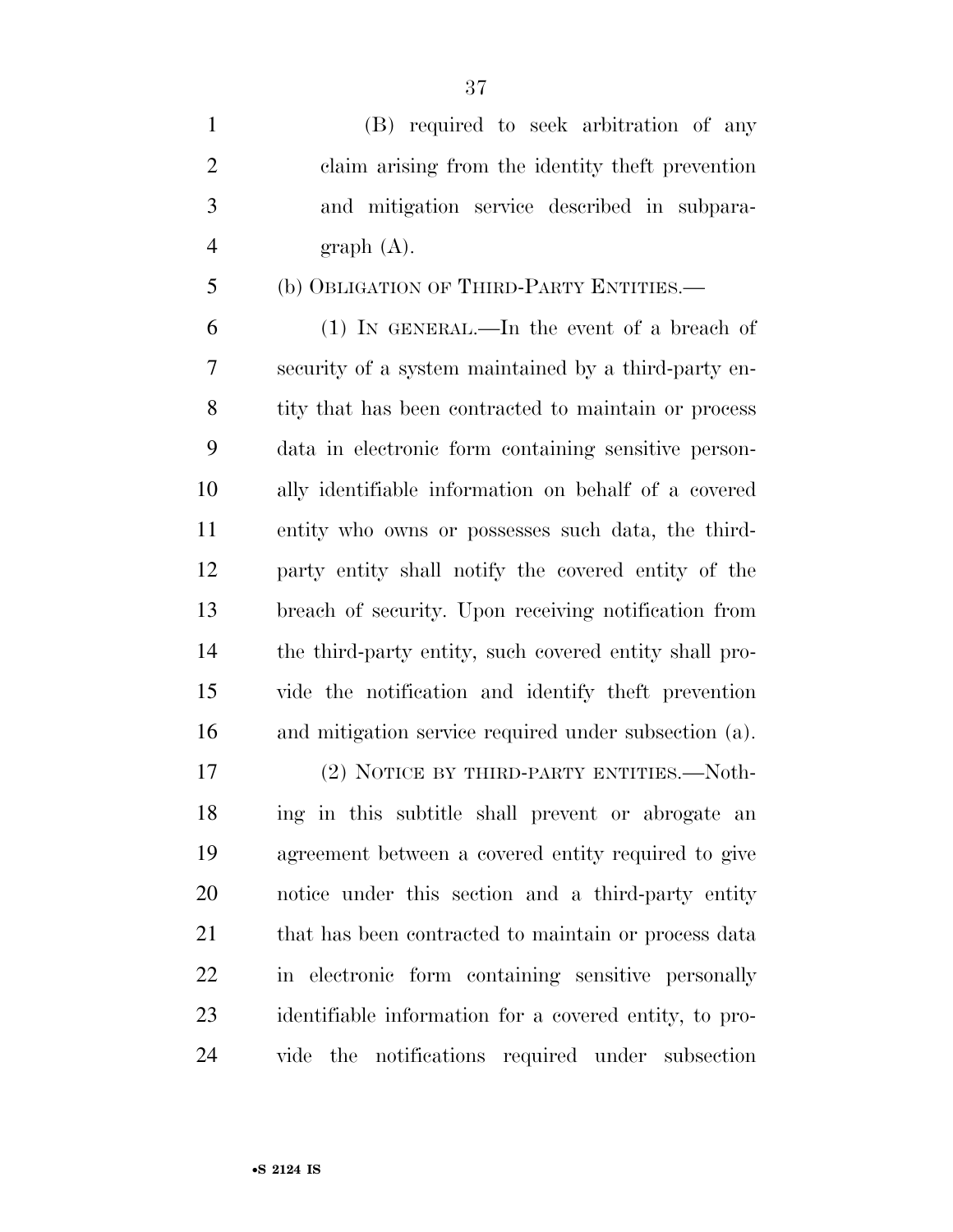(a)(1) or the identity theft prevention and mitigation 2 service required under subsection  $(a)(2)$ .

 (3) SERVICE PROVIDERS.—If a service provider becomes aware of a security breach containing sen- sitive personally identifiable information that is owned or possessed by a covered entity that connects to or uses a system or network provided by the serv- ice provider for the purpose of transmitting, routing, or providing intermediate or transient storage of such data, the service provider shall be required to promptly notify the covered entity who initiated such connection, transmission, routing, or storage of the security breach if the covered entity can be reason- ably identified. Upon receiving such notification from a service provider, the covered entity shall be required to provide the notification and identity theft prevention and mitigation service required under subsection (a).

(c) TIMELINESS OF NOTIFICATION.—

20 (1) IN GENERAL.—All notifications and identity theft prevention and mitigation services required under this section shall be made as expediently as possible and without unreasonable delay following the discovery by the covered entity of a security breach.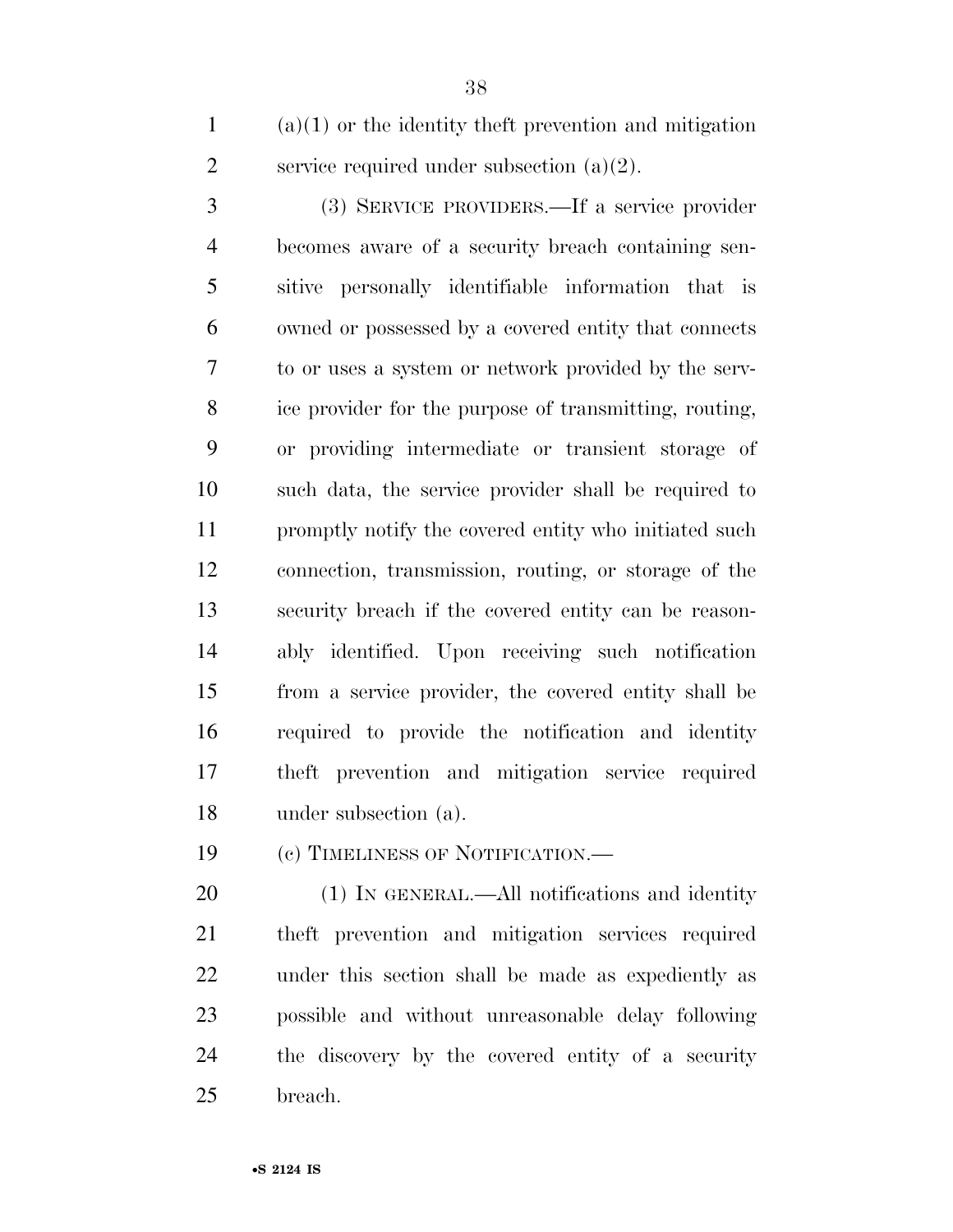(2) REASONABLE DELAY.—Reasonable delay under this subsection may include any reasonable time necessary to determine the scope of the security breach, prevent further disclosures, and provide no- tice to law enforcement when required. Except as provided in subsection (d), delay of notification or provision of identity theft prevention and mitigation service shall not exceed 7 days following the dis-covery of a security breach.

 (3) BURDEN OF PRODUCTION.—The covered entity required to provide notice and identity theft prevention and mitigation service under this subtitle shall, upon the request of the Attorney General of the United States or the Federal Trade Commission provide records or other evidence of the notifications and identity theft prevention and mitigation service required under this subtitle, including to the extent applicable, the reasons for any delay of notification or provision of identity theft prevention and mitiga-tion service.

 (d) DELAY AUTHORIZED FOR LAW ENFORCEMENT OR NATIONAL SECURITY PURPOSES.—

23 (1) IN GENERAL.—If a Federal law enforce- ment agency or intelligence agency determines that the notification or provision of identity theft preven-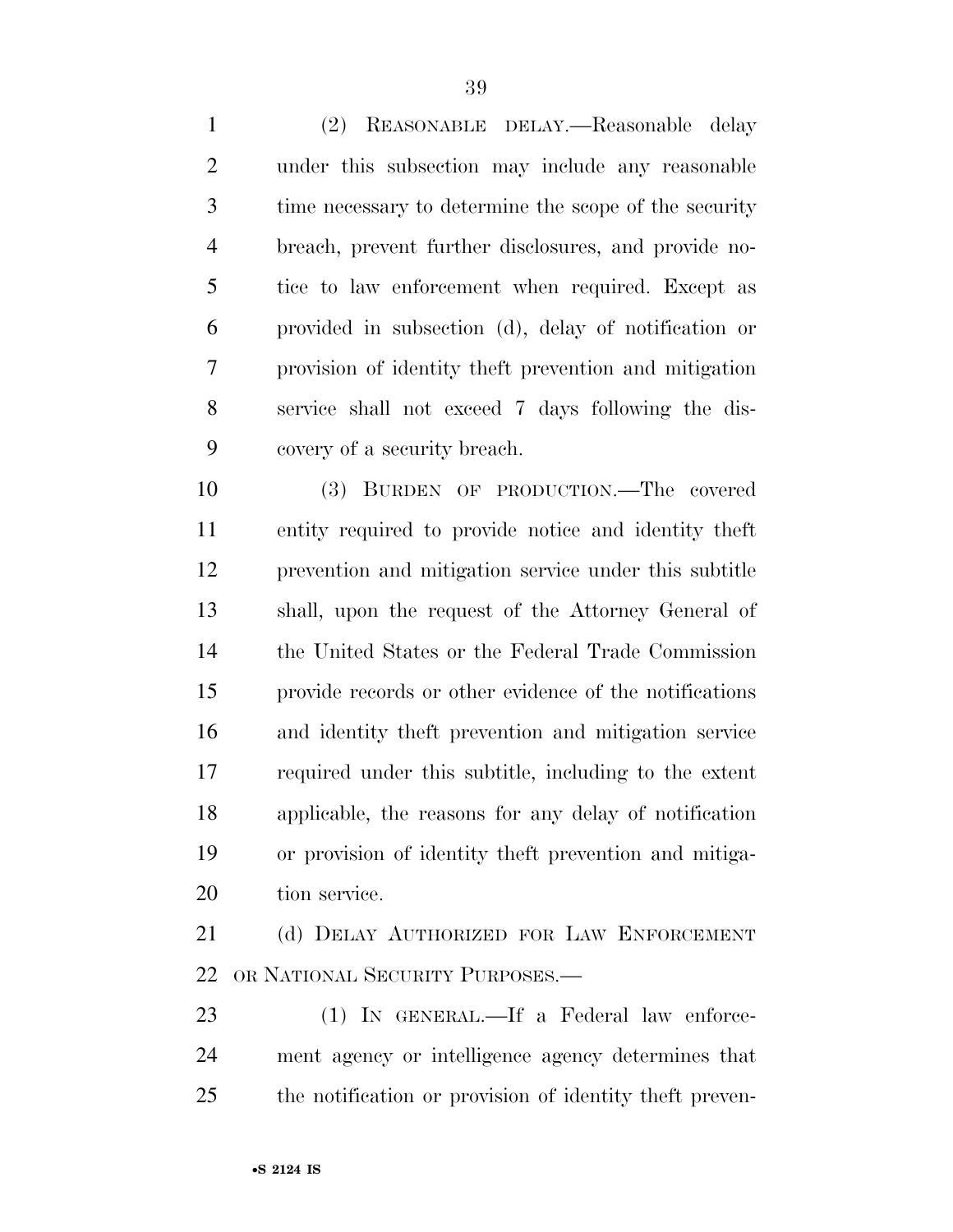tion and mitigation service required under this sec- tion would impede a criminal investigation, or na- tional security activity, such notification or provision of identity theft prevention and mitigation service, as the case may be, shall be delayed upon written notice from a Federal law enforcement agency or in- telligence agency to the covered entity that experi- enced the security breach. The notification from a Federal law enforcement agency or intelligence agen- cy shall specify in writing the period of delay re- quested for law enforcement or national security purposes.

 (2) EXTENDED DELAY.—If the notification or provision of identity theft prevention and mitigation service required under subsection (a) is delayed pur- suant to paragraph (1), a covered entity shall give notice or identity theft prevention and mitigation service, as the case may be, 15 days after the day such law enforcement or national security delay was invoked unless a Federal law enforcement or intel-21 ligence agency provides written notification that fur-22 ther delay is necessary.

 (3) LAW ENFORCEMENT IMMUNITY.—No non- constitutional cause of action shall lie in any court against any agency for acts relating to the delay of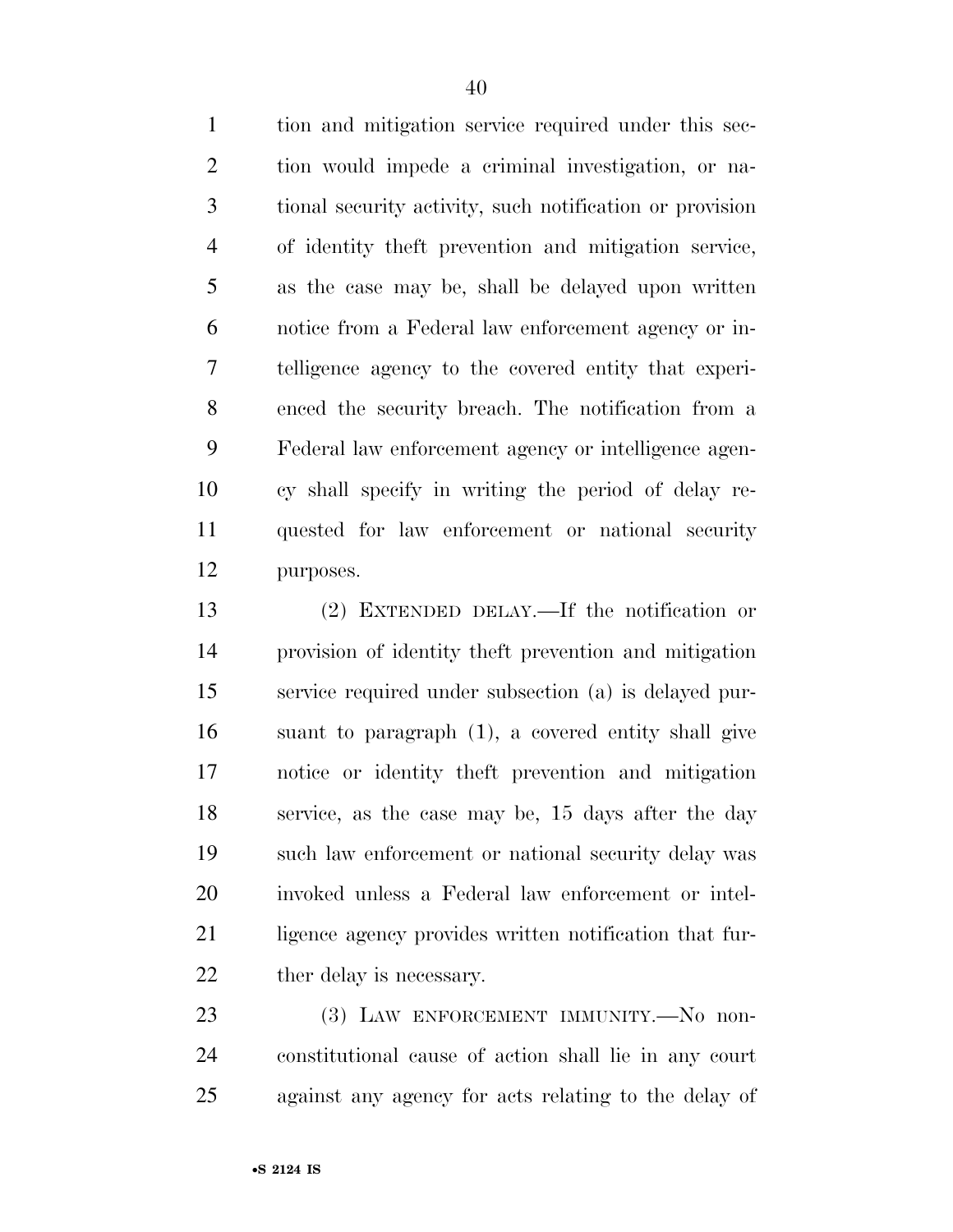| $\mathbf{1}$   | notification for law enforcement or national security       |
|----------------|-------------------------------------------------------------|
| $\overline{2}$ | purposes under this subtitle.                               |
| 3              | (e) LIMITATIONS.—Notwithstanding any other obli-            |
| $\overline{4}$ | gation under this subtitle, this subtitle does not apply to |
| 5              | the following:                                              |
| 6              | (1) FINANCIAL INSTITUTIONS.—Financial insti-                |
| 7              | tutions—                                                    |
| 8              | (A) subject to and in compliance with the                   |
| 9              | data security requirements and standards under              |
| 10             | section 501(b) of the Gramm-Leach-Bliley Act                |
| 11             | $(15 \text{ U.S.C. } 6801(b));$ and                         |
| 12             | (B) subject to the jurisdiction of an agency                |
| 13             | or authority described in section $505(a)$ of the           |
| 14             | Gramm-Leach-Bliley Act $(15 \text{ U.S.C. } 6805(a))$ .     |
| 15             | (2) HIPAA AND HITECH REGULATED<br>ENTI-                     |
| 16             | TIES.—An entity that is subject to and in compli-           |
| 17             | ance with the data breach notification of the fol-          |
| 18             | lowing, with respect to data that is subject to such        |
| 19             | requirements:                                               |
| 20             | (A) Section 13401 of the Health Informa-                    |
| 21             | tion Technology for Economic and Clinical                   |
| 22             | Health Act (42 U.S.C. 17931).                               |
| 23             | $(B)$ Part 160 or 164 of title 45, Code of                  |
| 24             | Federal Regulations (or any successor regula-               |
| 25             | tions).                                                     |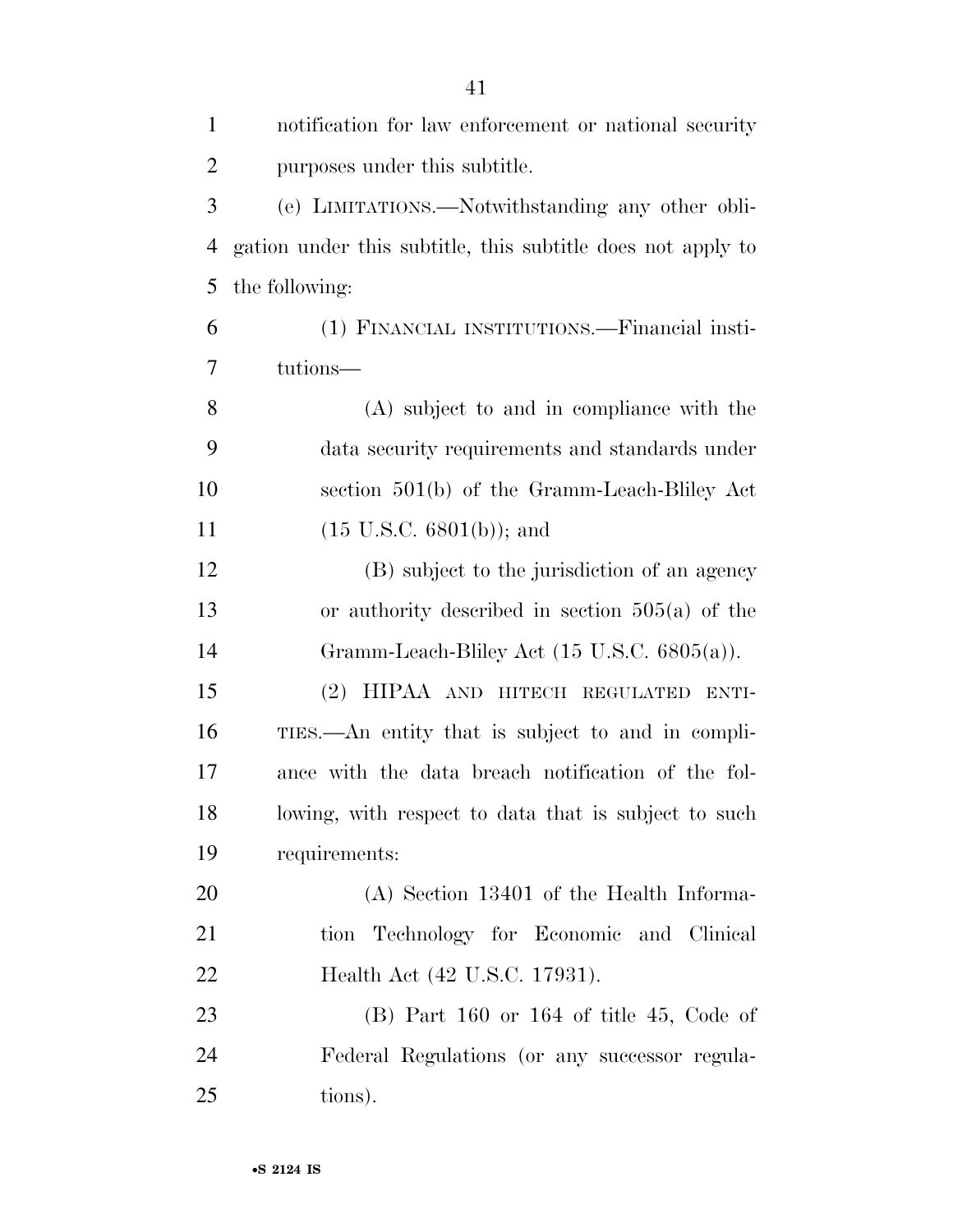(C) The regulations promulgated under section 264(c) of the Health Insurance Port- ability and Accountability Act of 1996 (42 U.S.C. 1320d–2 note). (D) In the case of a business entity, the applicable data breach notification requirements of part 1 of subtitle D of title XIII of division 8 A of the American Reinvestment and Recovery Act of 2009 (42 U.S.C. 17931 et seq.), if such business entity is acting as a covered entity, a business associate, or a vendor of personal health records, as those terms are defined in section 13400 of the Health Information Tech- nology for Economic and Clinical Health Act (42 U.S.C. 17921). (E) In the case of a third-party service provider, section 13407 of the Health Informa- tion Technology for Economic and Clinical Health Act (42 U.S.C. 17937). **SEC. 212. EXEMPTIONS.** 

 (a) NATIONAL SECURITY AND LAW ENFORCEMENT EXEMPTION.—

 (1) IN GENERAL.—Section 211 shall not apply to a covered entity if a Federal law enforcement agency or intelligence agency—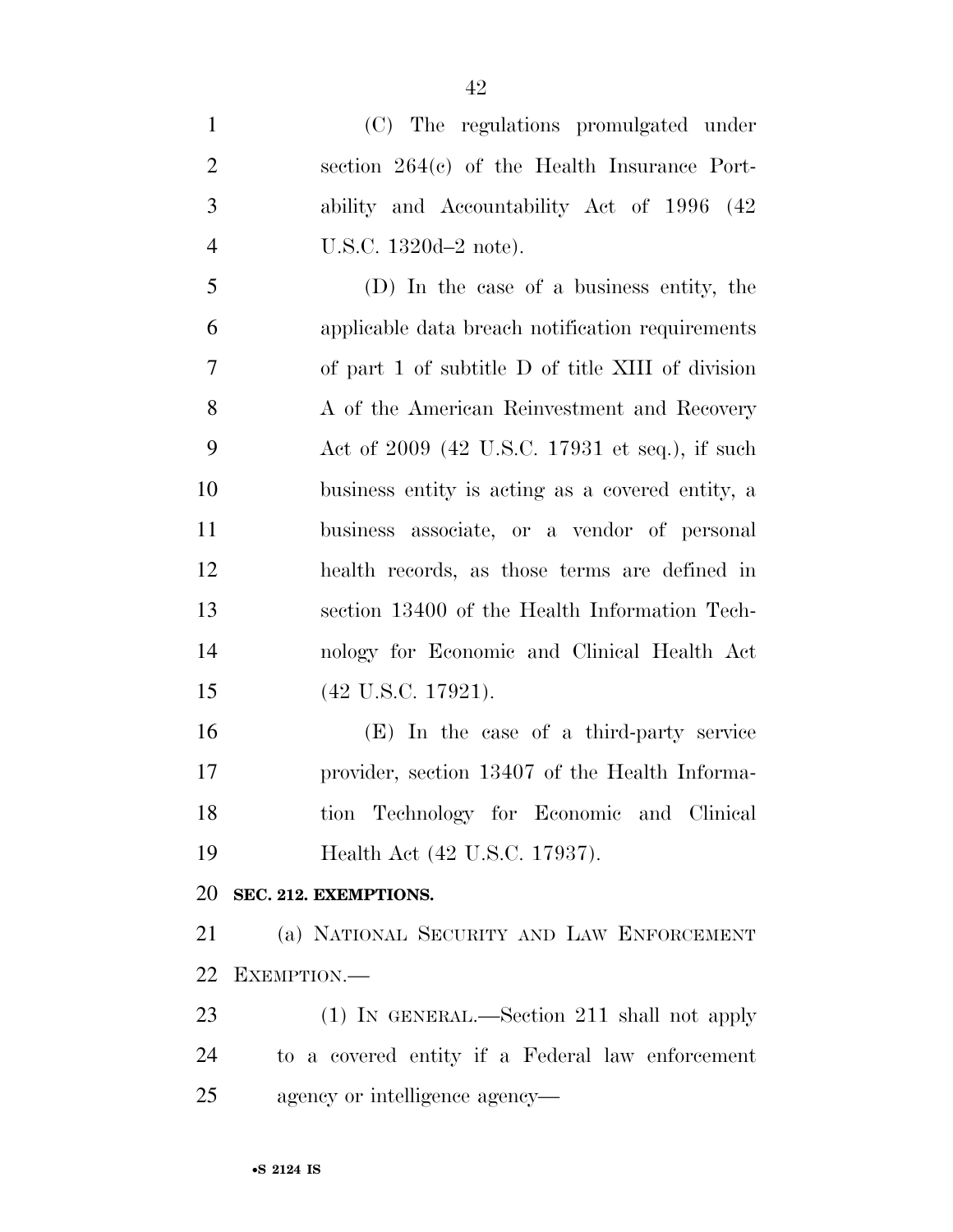| $\mathbf{1}$   | (A) determines that notification of the se-                  |
|----------------|--------------------------------------------------------------|
| $\overline{2}$ | curity breach-                                               |
| 3              | (i) could be expected to reveal sen-                         |
| $\overline{4}$ | sitive sources and methods or similarly im-                  |
| 5              | pede the ability of the Government to con-                   |
| 6              | duct law enforcement investigations; or                      |
| 7              | (ii) could be expected to cause damage                       |
| 8              | to the national security;                                    |
| 9              | (B) communicates the determination made                      |
| 10             | under subparagraph $(A)$ to the covered entity;              |
| 11             | and                                                          |
| 12             | (C) orders that notification required under                  |
| 13             | section 211 not be made.                                     |
| 14             | (2) IMMUNITY.—No nonconstitutional cause of                  |
| 15             | action shall lie in any court against any Federal            |
| 16             | agency for acts relating to the exemption from noti-         |
| 17             | fication for law enforcement or national security            |
| 18             | purposes under this title.                                   |
| 19             | (b) SAFE HARBOR EXEMPTION.—A covered entity                  |
| 20             | shall be exempt from the notice and identity the ft preven-  |
| 21             | tion and mitigation service requirements under section       |
| 22             | 211 if the covered entity reasonably determines that sen-    |
| 23             | sitive personally identifiable information is rendered unus- |
| 24             | able, unreadable, or indecipherable through data security    |
| 25             | technology or methodology, including encryption or redac-    |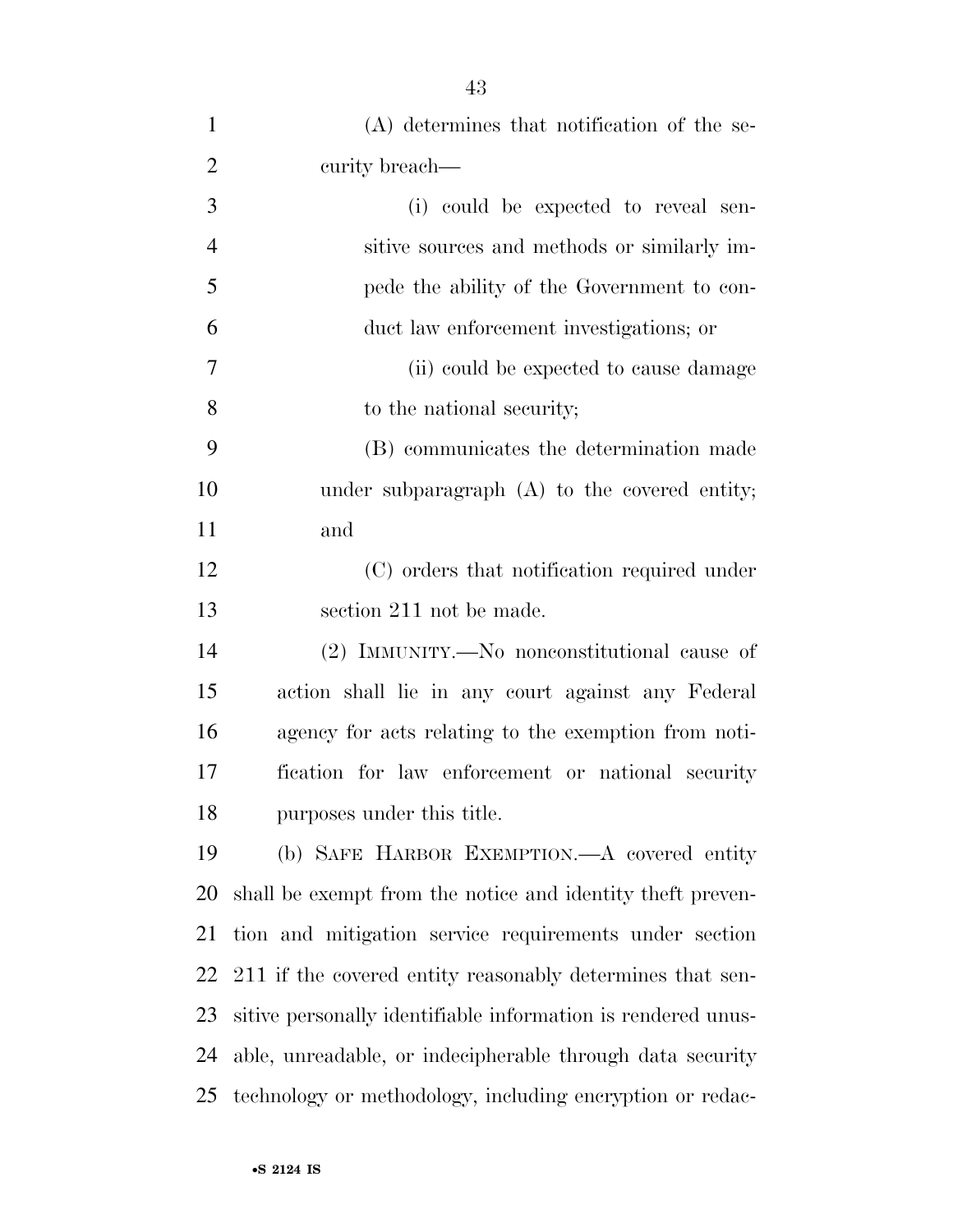tion, that is generally accepted by experts in the field of information security, such that there is no reasonable like- lihood that a security breach has resulted in, or will result in, the misuse of data.

### **SEC. 213. METHODS OF NOTICE.**

 A covered entity shall be in compliance with section 211 if the covered entity provides the following:

 (1) INDIVIDUAL NOTICE.—Notice to individuals by one of the following means if the method of noti- fication selected can most likely be expected to reach the intended individual:

 (A) Written notification to the last known home mailing address of the individual in the records of the covered entity.

 (B) Telephone notice to the individual per- sonally, provided that the telephone notice is made directly to each affected consumer, and is not made through a prerecorded message.

(C) E-mail notice, if—

20  $(i)(I)$  the covered entity's primary method of communication with the indi-vidual is by e-mail; or

 (II) the individual has consented to receive such notice and the notice is con-sistent with the provisions permitting elec-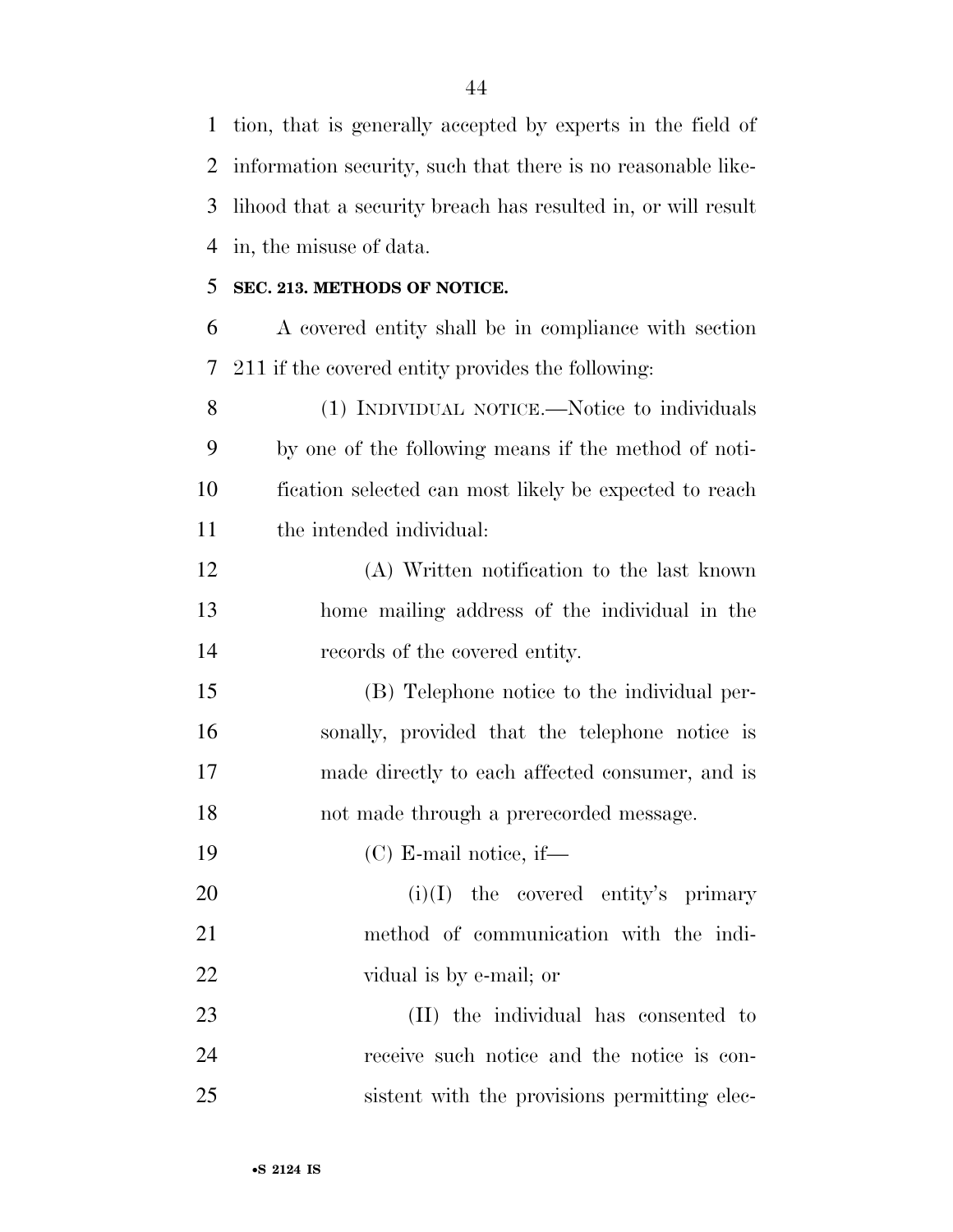1 tronic transmission of notices under sec- tion 101 of the Electronic Signatures in Global and National Commerce Act (15 U.S.C. 7001); and (ii) the e-mail notice does not request, or contain a hypertext link to a request, that the consumer provide personal infor- mation in response to the notice. (2) MEDIA, WEBSITE, AND SOCIAL MEDIA NO- TICE.—In the event notice is required to more than 5,000 individuals in 1 State and individual notice is not feasible due to lack of sufficient contact informa- tion for the individuals required to be notified, a cov- ered entity shall— (A) provide notice to the major media out- lets serving the State or jurisdiction of the indi- viduals believed to be affected; (B) place notice in a clear and conspicuous place on the website of the covered entity if the covered entity operates a website; and (C) place notice on each social media plat- form on which the covered entity maintains a social media presence, if any.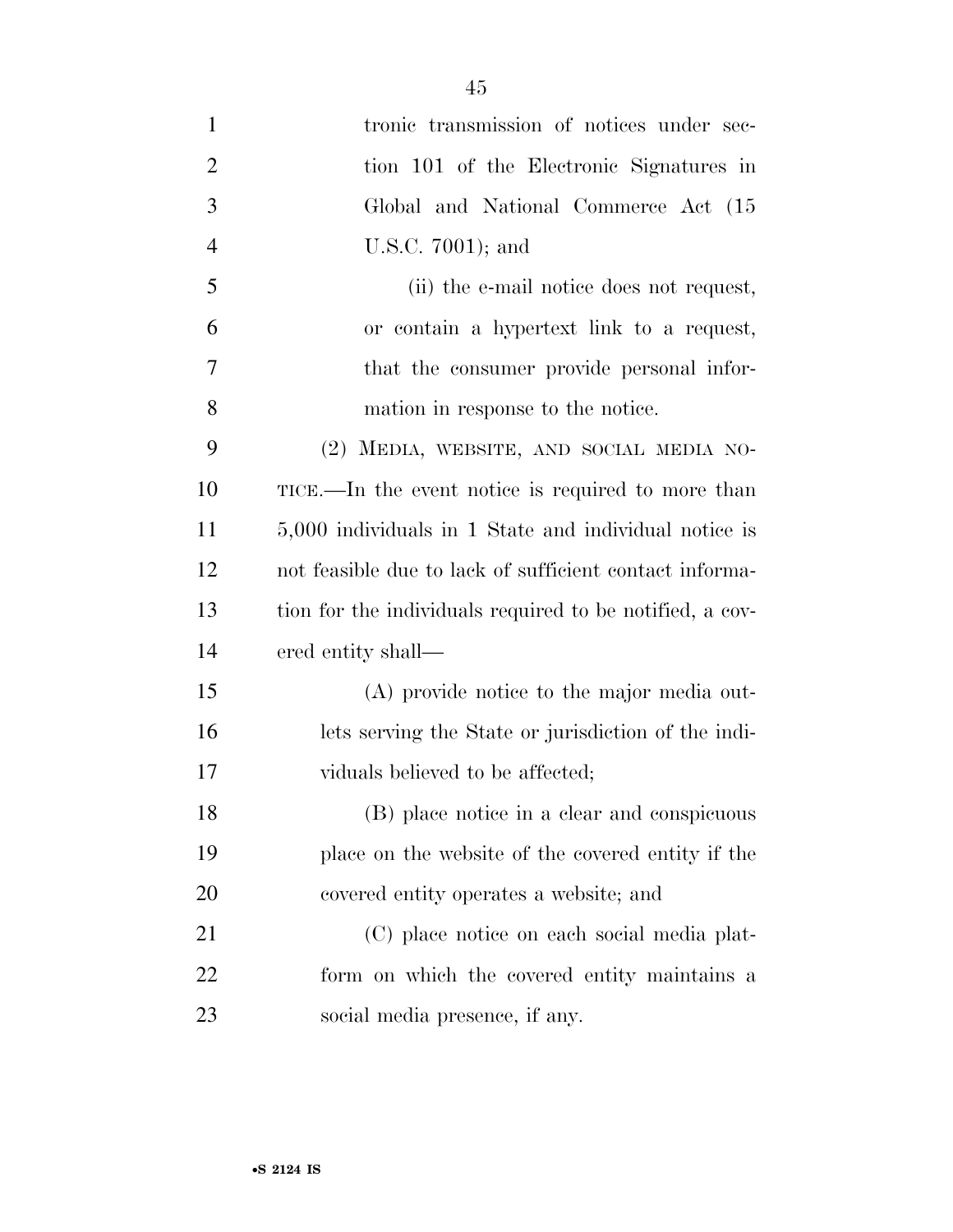### **SEC. 214. CONTENT OF NOTIFICATION.**

 (a) IN GENERAL.—Regardless of the method by which notice is provided to individuals under section 213, such notice shall include, to the extent possible—

 (1) a general description of the incident and the date or estimated date of the security breach and the date range during which the sensitive personally identifiable information was compromised;

 (2) a description of the categories of sensitive personally identifiable information that was, or is reasonably believed to have been, accessed or ac-12 quired by an unauthorized person;

 (3) the acts the covered entity, or the agent of the covered entity, has taken to protect sensitive personally identifiable information from further se-curity breach;

 (4) at the discretion of the covered entity, rea- sonable advice on steps the individual may take to protect himself or herself;

 (5) if applicable, an offer to provide appropriate identity theft prevention and mitigation services, as 22 described in section  $211(a)(2)$ ;

(6) a toll-free number—

 (A) that the individual may use to contact the covered entity, or the agent of the covered entity; and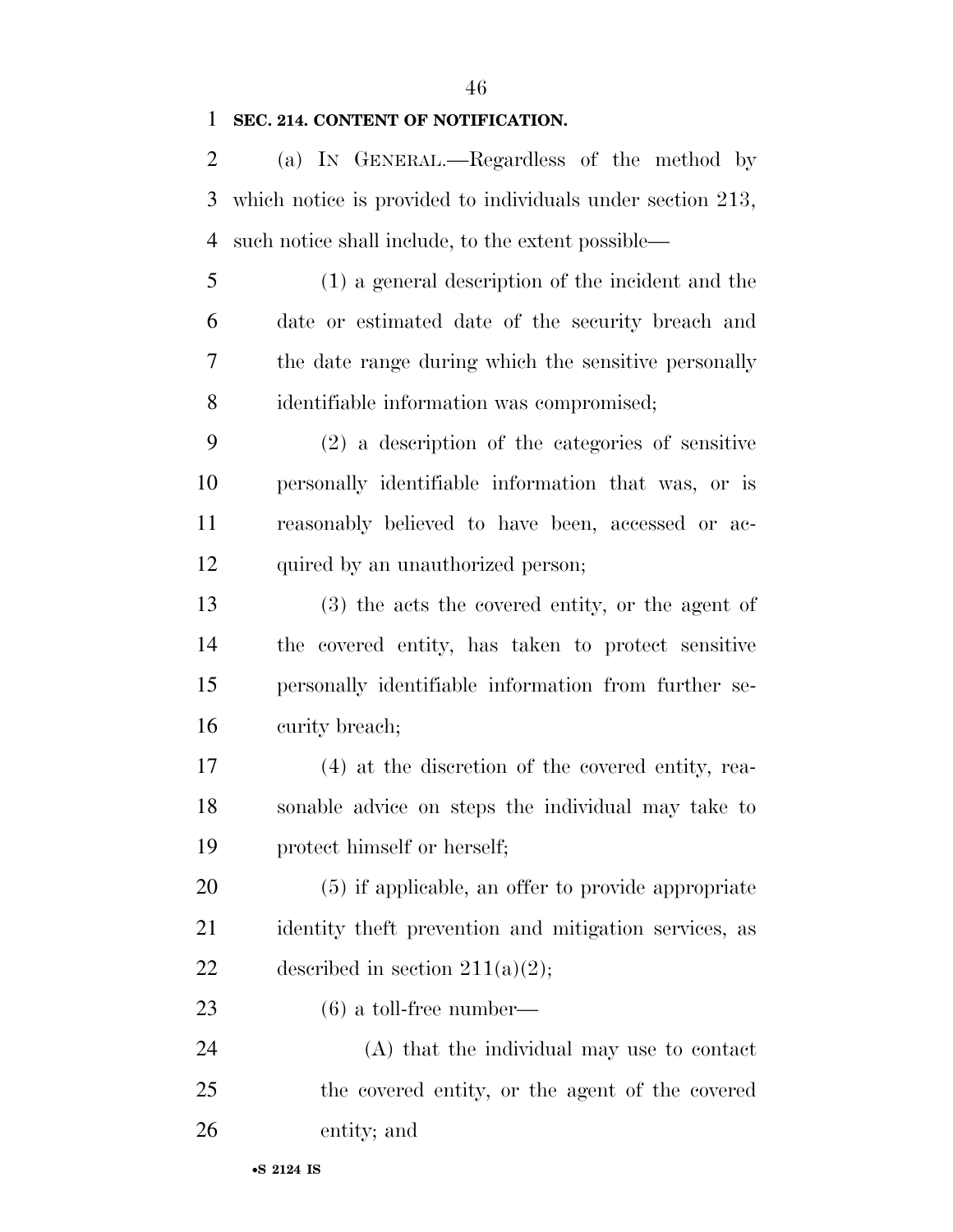(B) from which the individual may learn what types of sensitive personally identifiable information the covered entity maintained about that individual; and

 (7) the toll-free contact telephone numbers and addresses for the major credit reporting agencies if the sensitive personally identifiable information that was breached could be used to commit financial fraud or identity theft.

 (b) DIRECT BUSINESS RELATIONSHIP.—Regardless of whether a covered entity or a designated third party provides the notice required pursuant to section 211(b), such notice shall include the name of the covered entity that has the most direct relationship with the individual being notified.

### **SEC. 215. COORDINATION OF NOTIFICATION WITH CREDIT**

**REPORTING AGENCIES.** 

 If a covered entity is required to provide notification to more than 5,000 individuals under section 211(a) and the sensitive personally identifiable information that was breached could be used to commit financial fraud or iden- tity theft, the covered entity shall also notify all consumer reporting agencies that compile and maintain files on con-24 sumers on a nationwide basis (as defined in section  $603(p)$ ) 25 of the Fair Credit Reporting Act  $(15 \text{ U.S.C. } 1681a(p)))$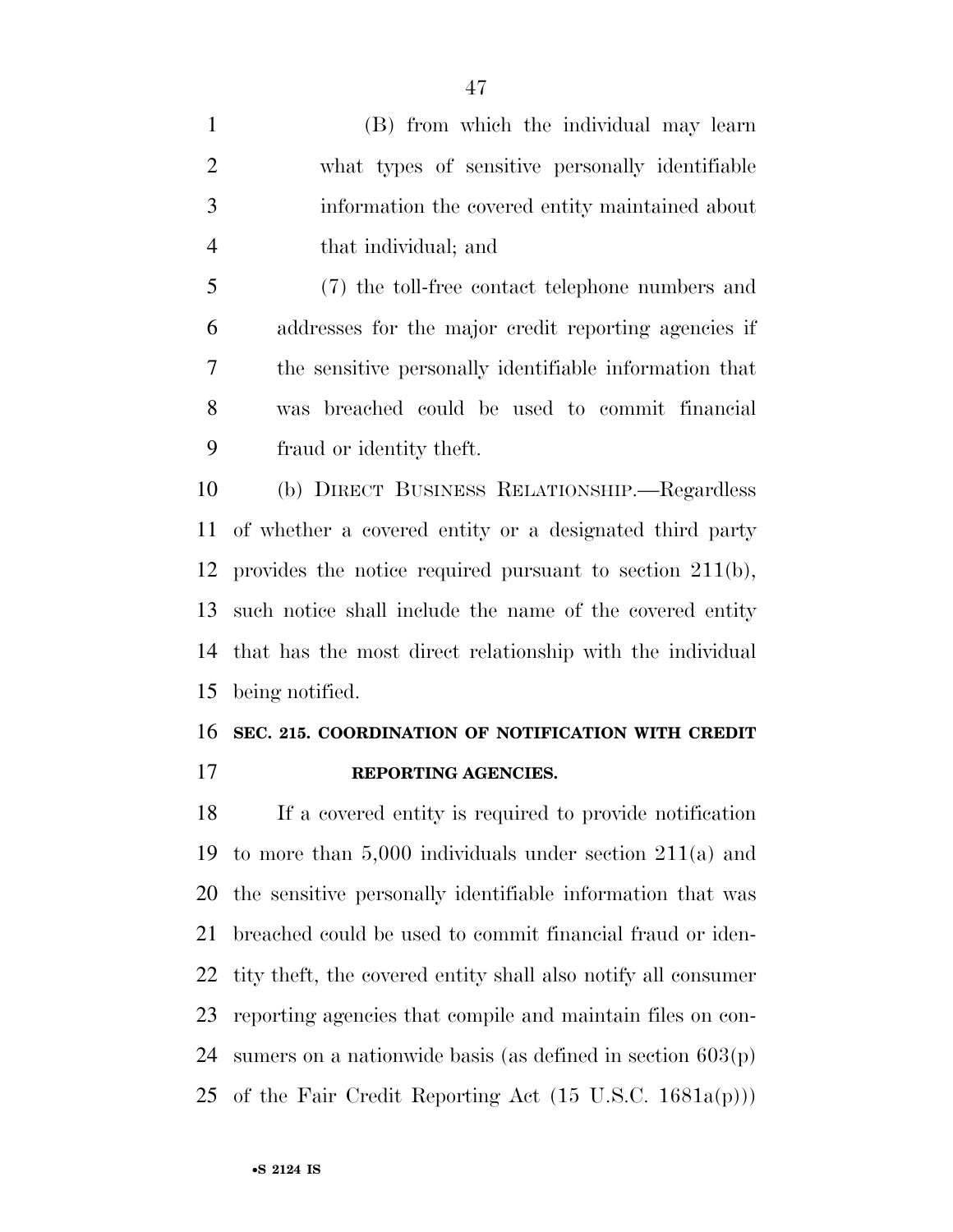of the timing and distribution of the notices. Such notice shall be given to the consumer credit reporting agencies without unreasonable delay and, if it will not delay notice to the affected individuals, prior to the distribution of no-tices to the affected individuals.

### **SEC. 216. NOTICE TO THE FEDERAL TRADE COMMISSION.**

 (a) IN GENERAL.—A covered entity required to pro- vide notification under section 211(a) shall provide a copy of the notification to the Federal Trade Commission not later than the date on which notice is provided to individ- uals required to be notified. The Federal Trade Commis- sion shall establish procedures to ensure the attorneys general of each State with affected residents receives a copy of the notice provided to it under this section.

 (b) PUBLIC DATABASE AND REPORT TO CON-GRESS.—The Federal Trade Commission shall—

 (1) maintain a public database on the website of the Federal Trade Commission of notifications re-ceived under subsection (a); and

 (2) on an annual basis, submit a report to Con- gress on the notifications received under subsection (a).

### **SEC. 217. NOTICE TO LAW ENFORCEMENT.**

 (a) DESIGNATION OF GOVERNMENT ENTITY TO RE-CEIVE NOTICE.—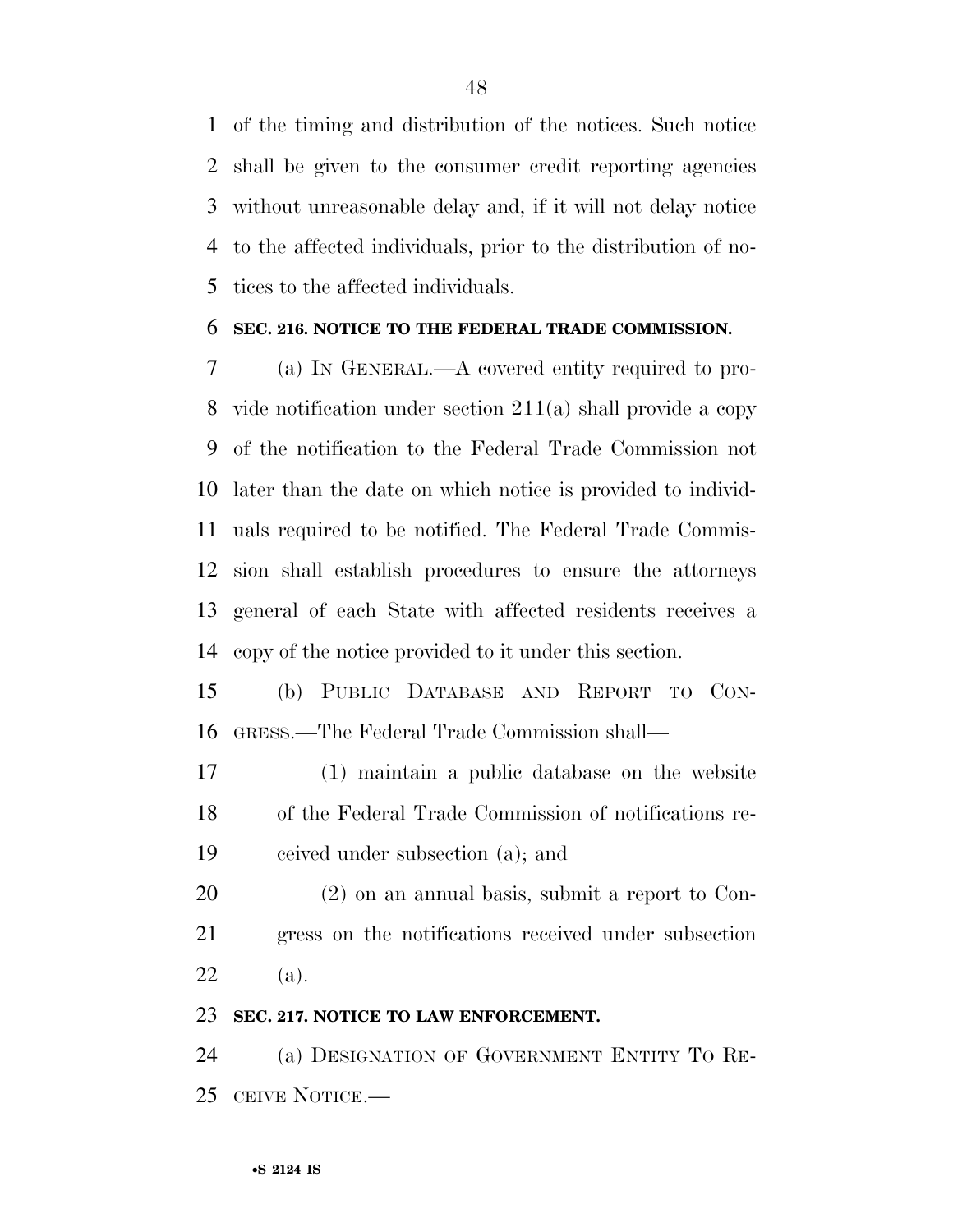| $\mathbf{1}$   | $(1)$ In GENERAL.—Not later than 60 days after               |
|----------------|--------------------------------------------------------------|
| $\overline{2}$ | the date of enactment of this Act, the Secretary of          |
| 3              | Homeland Security, in consultation with the Attor-           |
| $\overline{4}$ | ney General, shall designate a Federal Government            |
| 5              | entity to receive the notices required under section         |
| 6              | 211 and this section.                                        |
| 7              | (2) RESPONSIBILITIES OF<br><b>THE</b><br>DESIGNATED          |
| 8              | ENTITY.—The designated entity shall—                         |
| 9              | (A) promptly provide the information that                    |
| 10             | it receives to the United States Secret Service              |
| 11             | or the Federal Bureau of Investigation for law               |
| 12             | enforcement purposes; and                                    |
| 13             | (B) provide the information described in                     |
| 14             | subparagraph (A) as appropriate to other Fed-                |
| 15             | eral agencies for law enforcement, national se-              |
| 16             | curity, or data security purposes.                           |
| 17             | (b) NOTICE.—A covered entity shall notify the des-           |
|                | 18 ignated entity of the fact that a security breach has oc- |
| 19             | curred if-                                                   |
| 20             | (1) the number of individuals whose sensitive                |
| 21             | personally identifying information was, or is reason-        |
| 22             | ably believed to have been, accessed or acquired by          |
| 23             | an unauthorized person exceeds $5,000;$                      |
| 24             | (2) the security breach involves a database,                 |
| 25             | networked or integrated databases, or other data             |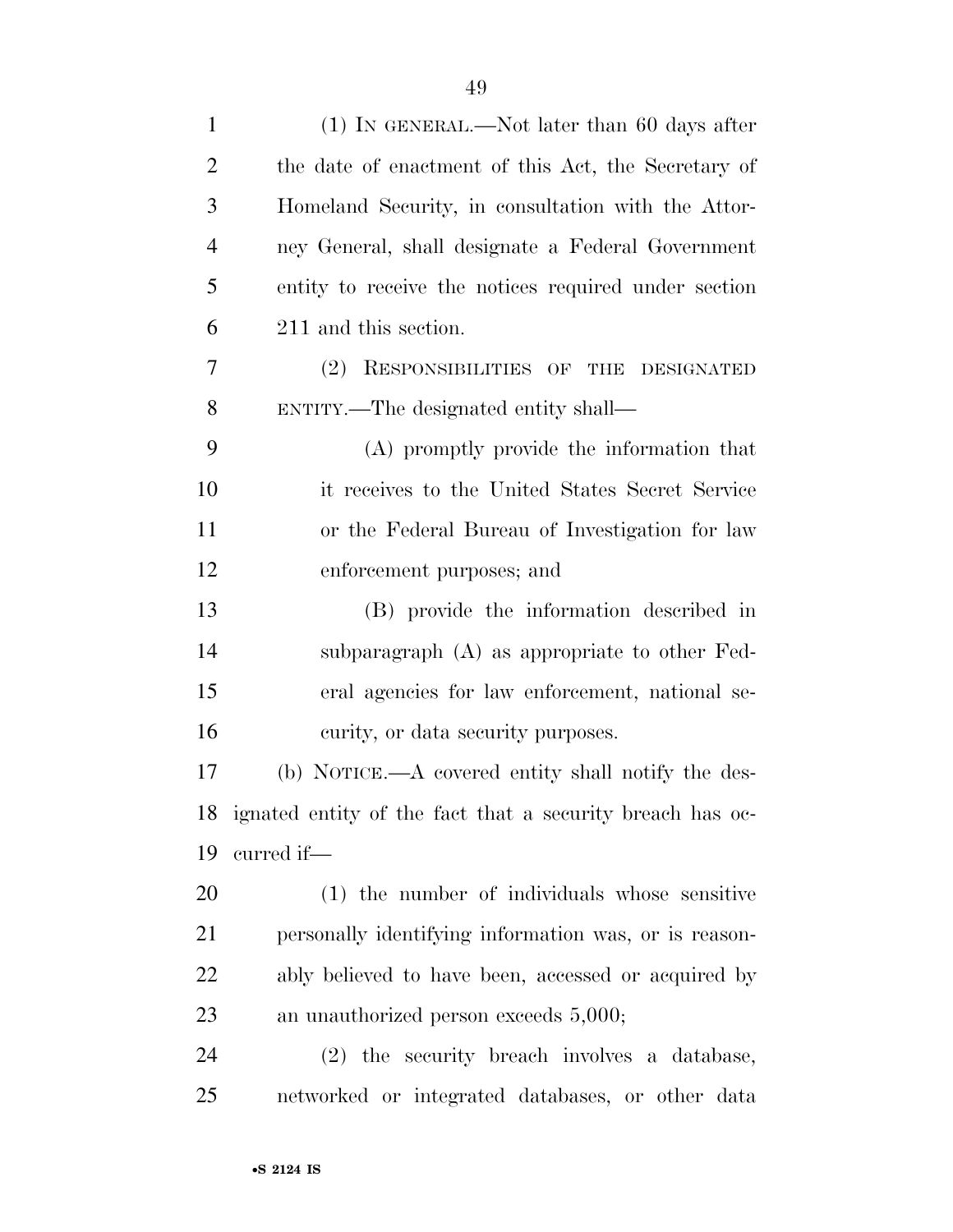system containing the sensitive personally identifi- able information of more than 500,000 individuals nationwide;

 (3) the security breach involves databases owned by the Federal Government; or

 (4) the security breach involves primarily sen- sitive personally identifiable information of individ- uals known to the covered entity to be employees and contractors of the Federal Government involved in national security or law enforcement.

 (c) DEPARTMENT OF JUSTICE REVIEW OF THRESH- OLDS FOR NOTICE.—The Attorney General, in consulta- tion with the Secretary of Homeland Security, after notice and the opportunity for public comment, and in a manner consistent with this section, shall promulgate regulations, as necessary, under section 553 of title 5, United States Code, to adjust the thresholds for notice to law enforce- ment and national security authorities under subsection (a) and to facilitate the purposes of this section.

 (d) TIMING.—The notice required under subsection (b) shall be provided as promptly as possible, but such notice must be provided not less than 48 hours before no- tice is provided to an individual pursuant to section 211, or not later than 7 days after the discovery of the events requiring notice, whichever occurs first. For each breach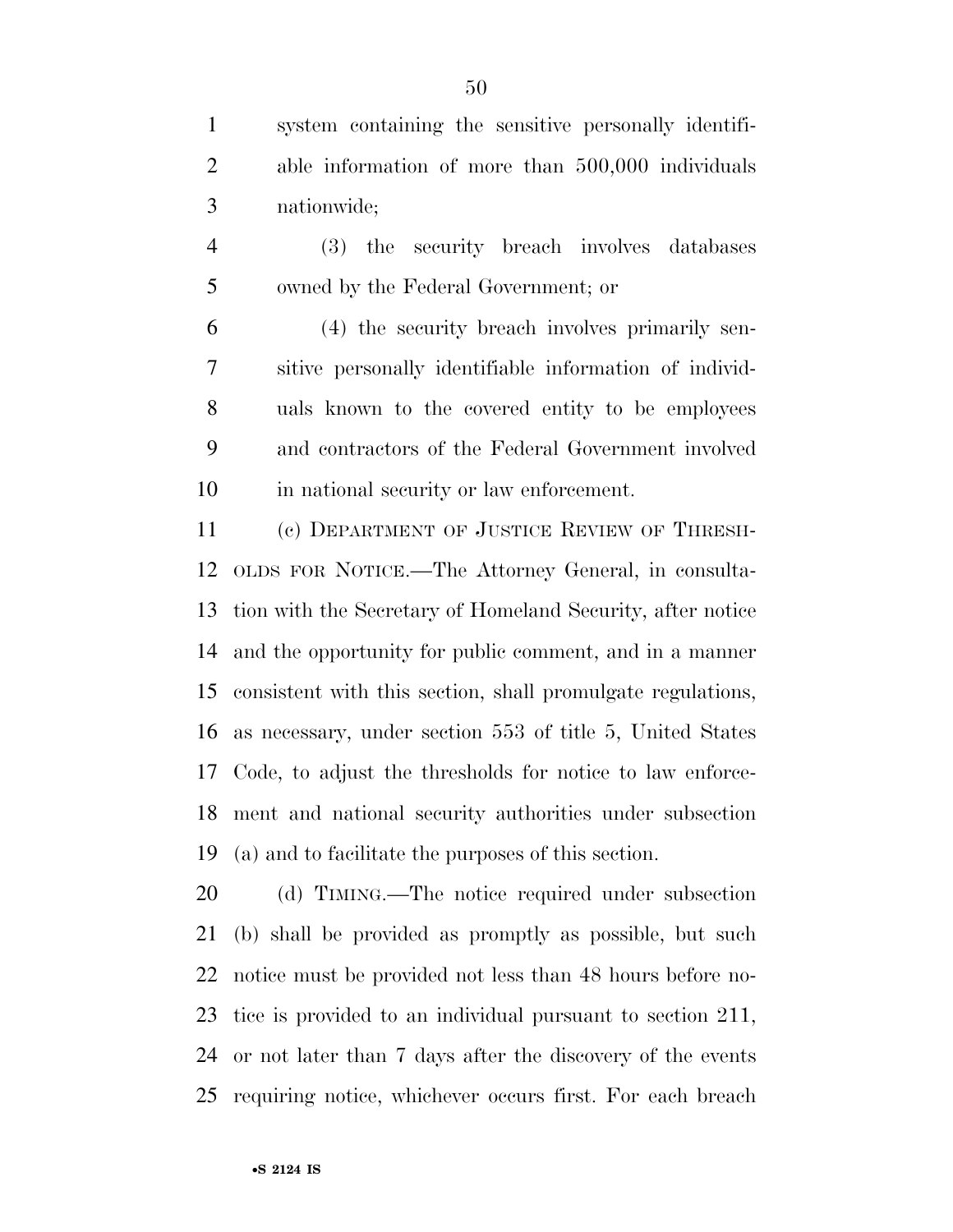requiring notice under this subsection, a copy of the notice to individuals required under section 211 shall also be pro- vided to the designated entity not later than the date on which the notice is provided to affected individuals.

### **SEC. 218. FEDERAL ENFORCEMENT.**

 (a) IN GENERAL.—The Attorney General and the Federal Trade Commission may enforce civil violations of this subtitle.

 (b) CIVIL ACTIONS BY THE ATTORNEY GENERAL OF 10 THE UNITED STATES.

 (1) IN GENERAL.—The Attorney General may bring a civil action in the appropriate United States district court against any covered entity that en- gages in conduct constituting a violation of this sub- title and, upon proof of such conduct by a prepon- derance of the evidence, the covered entity shall be subject to a civil penalty in an amount not greater than the product of the number of violations of this subtitle and \$16,500. Each failure to provide notifi- cation to an individual as required under this sub-21 title shall be treated as a separate violation.

 (2) DETERMINATIONS.—The determination of whether a violation of a provision of this subtitle has occurred, and if so, the amount of the penalty to be imposed, if any, shall be made by the court sitting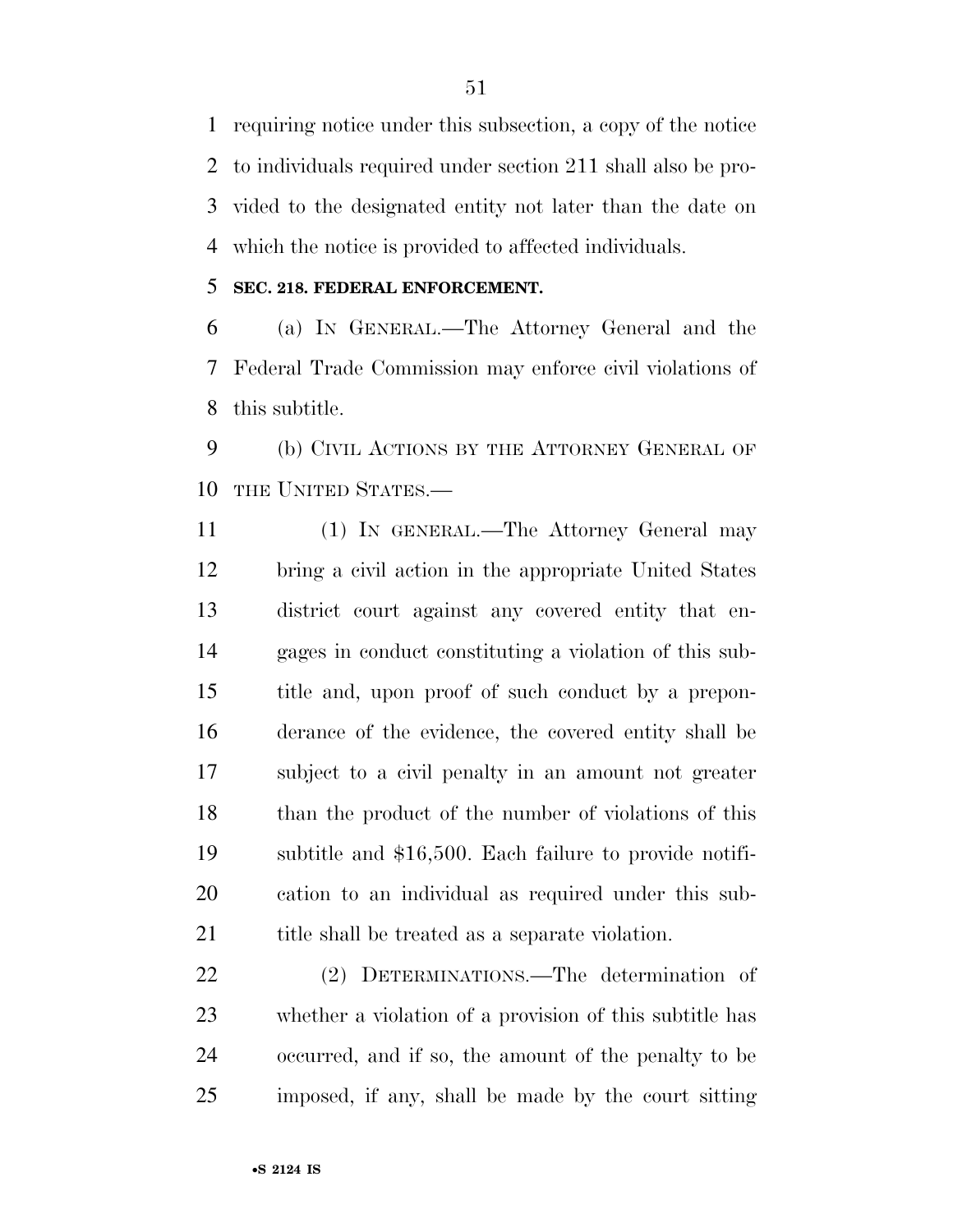as the finder of fact. The determination of whether a violation of a provision of this subtitle was willful or intentional, and if so, the amount of the addi- tional penalty to be imposed, if any, shall be made by the court sitting as the finder of fact. (3) ADDITIONAL PENALTY LIMIT.—If a court determines under paragraph (2) that a violation of a provision of this subtitle was willful or intentional and imposes an additional penalty, the court may not impose an additional penalty in an amount that exceeds \$10,000,000. (c) INJUNCTIVE ACTIONS BY THE ATTORNEY GEN- ERAL.— (1) IN GENERAL.—If it appears that a covered entity has engaged, or is engaged, in any act or practice constituting a violation of this subtitle, the Attorney General may petition an appropriate dis-18 trict court of the United States for an order— (A) enjoining such act or practice; or (B) enforcing compliance with this subtitle. 21 (2) ISSUANCE OF ORDER.—A court may issue an order under paragraph (1), if the court finds that the conduct in question constitutes a violation of this subtitle.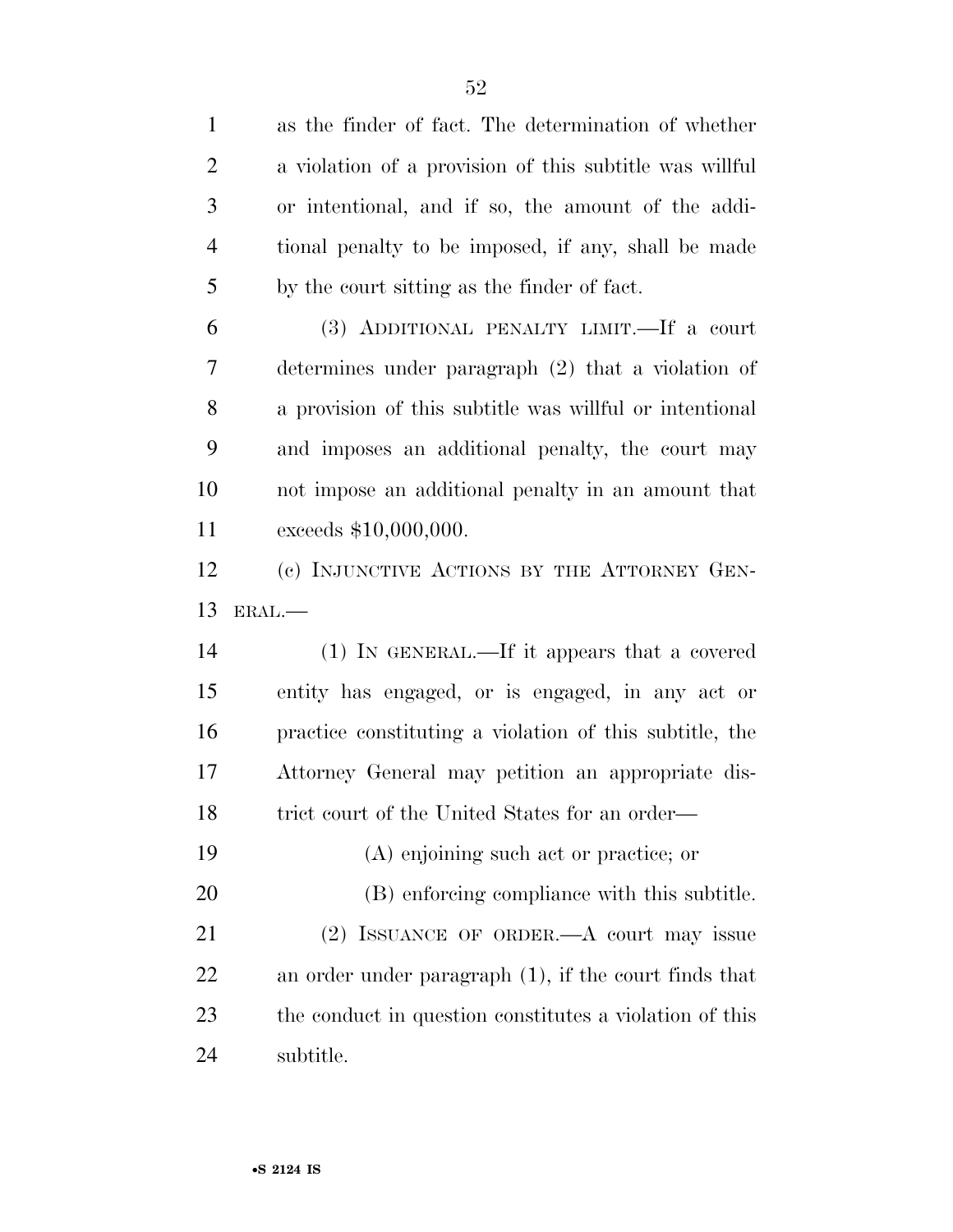(d) CIVIL ACTIONS BY THE FEDERAL TRADE COM-MISSION.—

 (1) IN GENERAL.—Compliance with the require- ments imposed under this subtitle may be enforced under the Federal Trade Commission Act (15 U.S.C. 41 et seq.) by the Federal Trade Commission with respect to business entities subject to this Act. All of the functions and powers of the Federal Trade Commission under the Federal Trade Commission Act are available to the Commission to enforce com- pliance by any person with the requirements imposed under this title.

13 (2) CIVIL PENALTIES.—

 (A) IN GENERAL.—Any covered entity that violates this subtitle shall be subject to a civil penalty in the amount that is not greater than the product of the number of violations of this subtitle and \$16,500. Each failure to provide notification to an individual as required under this subtitle shall be treated as a separate viola-21 tion.

 (B) DETERMINATIONS.—The determina- tion of whether a violation of a provision of this subtitle has occurred, and if so, the amount of 25 the penalty to be imposed, if any, shall be made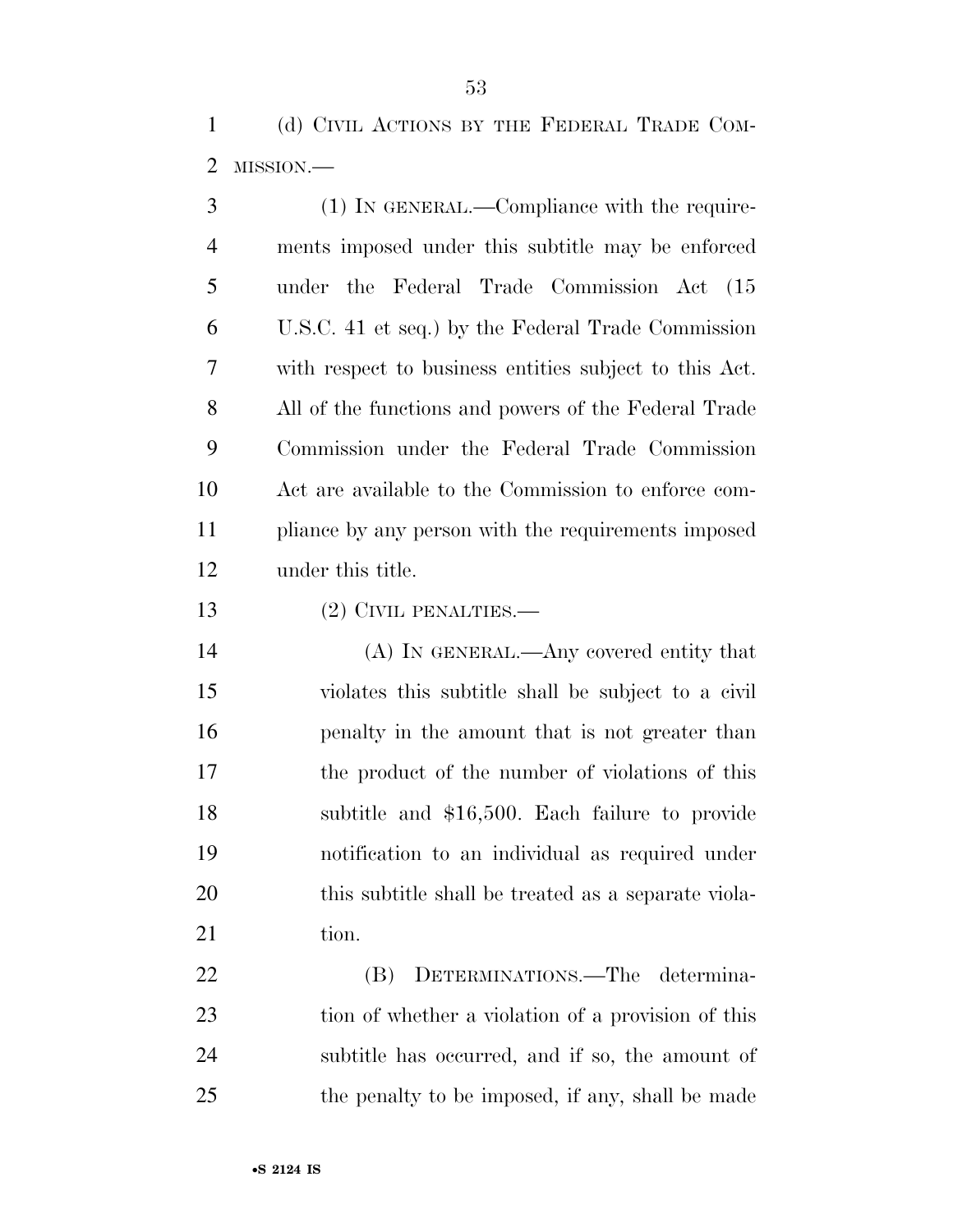by the court sitting as the finder of fact. The determination of whether a violation of a provi- sion of this subtitle was willful or intentional, and if so, the amount of the additional penalty to be imposed, if any, shall be made by the court sitting as the finder of fact.

 (C) ADDITIONAL PENALTY LIMIT.—If a court determines under subparagraph (B) that a violation of a provision of this subtitle was willful or intentional and imposes an additional penalty, the court may not impose an additional penalty in an amount that exceeds \$10,000,000.

 (3) UNFAIR OR DECEPTIVE ACTS OR PRAC- TICES.—For the purpose of the exercise by the Fed- eral Trade Commission of its functions and powers under the Federal Trade Commission Act, a viola- tion of any requirement or prohibition imposed under this title shall constitute an unfair or decep- tive act or practice in commerce in violation of a 21 regulation under section  $18(a)(1)(B)$  of the Federal 22 Trade Commission Act  $(15 \text{ U.S.C. } 57a(a)(I)(B))$  re- garding unfair or deceptive acts or practices and shall be subject to enforcement by the Federal Trade Commission under that Act with respect to any busi-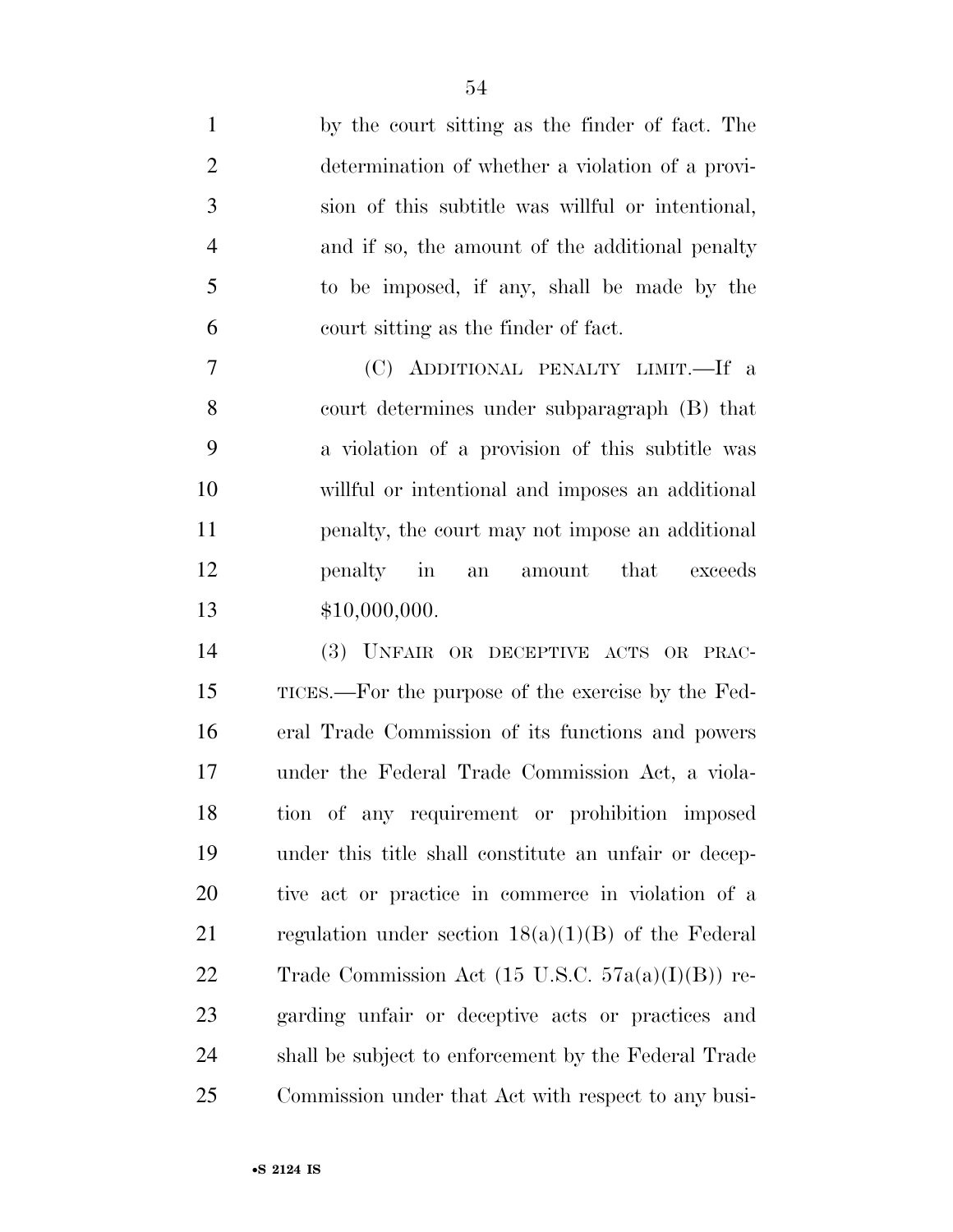| $\mathbf{1}$   | ness entity, irrespective of whether that business en- |
|----------------|--------------------------------------------------------|
| $\overline{2}$ | tity is engaged in commerce or meets any other ju-     |
| 3              | risdictional tests in the Federal Trade Commission     |
| $\overline{4}$ | Act.                                                   |
| 5              | (e) COORDINATION OF ENFORCEMENT.                       |
| 6              | (1) IN GENERAL.—When opening an investiga-             |
| 7              | tion, the Federal Trade Commission shall consult       |
| 8              | with the Attorney General.                             |
| 9              | (2) LIMITATION.—The Federal Trade Commis-              |
| 10             | sion may initiate investigations under this subsection |
| 11             | unless the Attorney General determines that such an    |
| 12             | investigation would impede an ongoing criminal in-     |
| 13             | vestigation or national security activity.             |
| 14             | (3) COORDINATION AGREEMENT.                            |
| 15             | $(A)$ In GENERAL.—In order to avoid con-               |
| 16             | flicts and promote consistency regarding the en-       |
| 17             | forcement and litigation of matters under this         |
| 18             | Act, not later than 180 days after the enact-          |
| 19             | ment of this Act, the Attorney General and the         |
| 20             | Federal Trade Commission shall enter into an           |
| 21             | agreement for coordination regarding the en-           |
| 22             | forcement of this Act.                                 |
| 23             | REQUIREMENT.—The coordination<br>(B)                   |
| 24             | agreement entered into under subparagraph (A)          |
| 25             | shall include provisions to ensure that parallel       |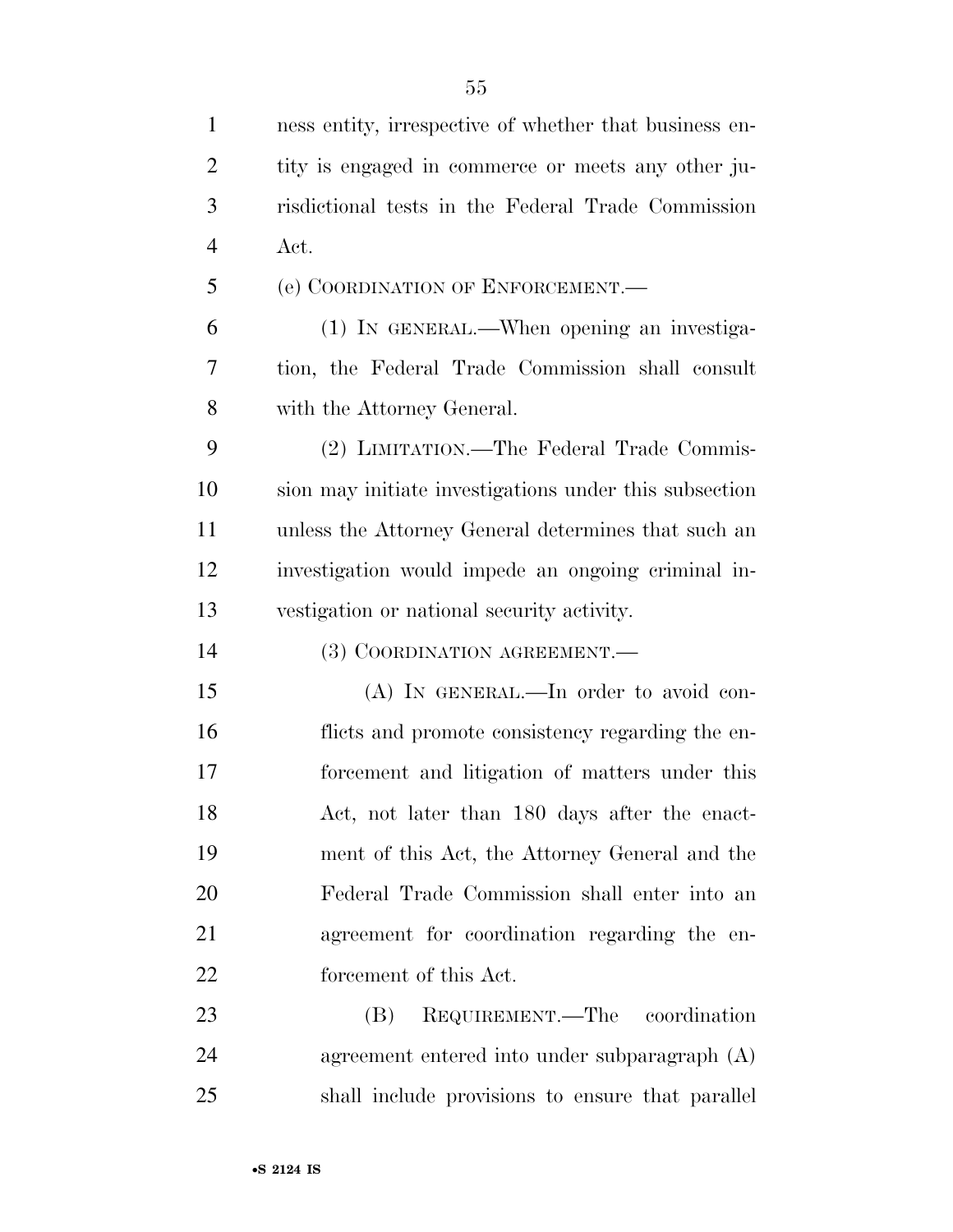investigations and proceedings under this sec-2 tion are conducted in a manner that avoids con- flicts and does not impede the ability of the At- torney General to prosecute violations of Fed-eral criminal laws.

 (f) RULEMAKING.—The Federal Trade Commission may, in consultation with the Attorney General, issue such other regulations as it determines to be necessary to carry out this subtitle. All regulations promulgated under this Act shall be issued in accordance with section 553 of title 5, United States Code.

 (g) OTHER RIGHTS AND REMEDIES.—The rights and remedies available under this subtitle are cumulative and shall not affect any other rights and remedies available under law.

 (h) FRAUD ALERT.—Section 605A(b)(1) of the Fair Credit Reporting Act (15 U.S.C. 1681c–1(b)(1)) is amended by inserting '', or evidence that the consumer has received notice that the consumer's financial informa- tion has or may have been compromised,'' after ''identity theft report''.

### **SEC. 219. ENFORCEMENT BY STATE ATTORNEYS GENERAL.**

- 23 (a) IN GENERAL.—
- (1) CIVIL ACTIONS.—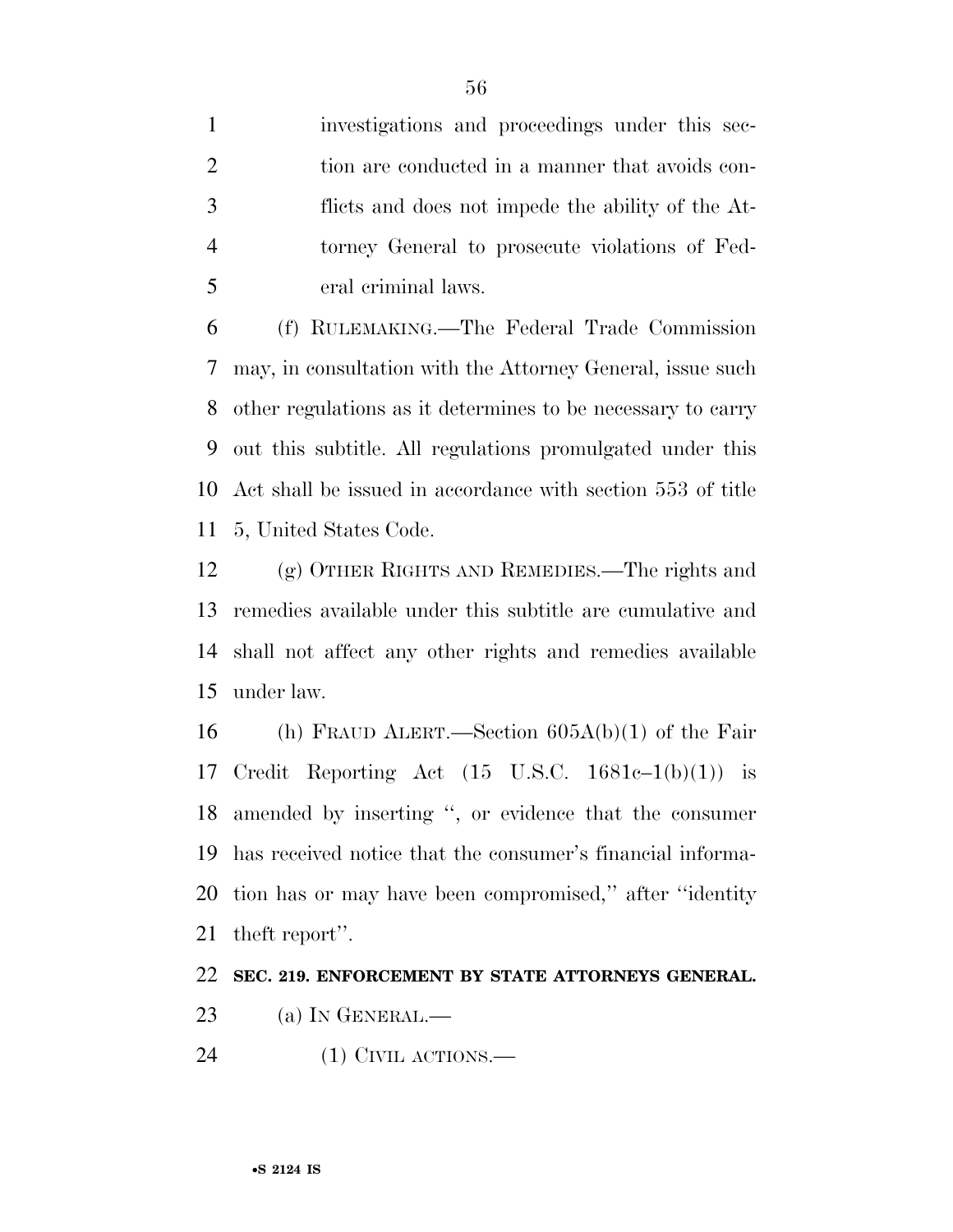| $\mathbf{1}$   | (A) In GENERAL.—In any case in which               |
|----------------|----------------------------------------------------|
| $\overline{2}$ | the attorney general of a State or any State or    |
| 3              | local law enforcement agency authorized by the     |
| $\overline{4}$ | State attorney general or by State statute to      |
| 5              | prosecute violations of consumer protection law,   |
| 6              | has reason to believe that a covered entity has    |
| 7              | violated this subtitle, the State, as parents      |
| 8              | patriae, may bring a civil action on behalf of     |
| 9              | the residents of the State to-                     |
| 10             | (i) enjoin that practice;                          |
| 11             | (ii) enforce compliance with this sub-             |
| 12             | title; or                                          |
| 13             | (iii) impose a civil penalty in an                 |
| 14             | amount not greater than the product of             |
| 15             | the number of violations of this subtitle          |
| 16             | and \$16,500.                                      |
| 17             | (B) FAILURE<br>TO PROVIDE<br>NOTIFICA-             |
| 18             | TION.—For purposes of subparagraph (A)(iii),       |
| 19             | each failure to provide notification to an indi-   |
| 20             | vidual as required under this subtitle shall be    |
| 21             | treated as a separate violation.                   |
| 22             | (2) PENALTY DETERMINATIONS.—                       |
| 23             | DETERMINATIONS.—The determina-<br>(A)              |
| 24             | tion of whether a violation of a provision of this |
| 25             | subtitle has occurred, and if so, the amount of    |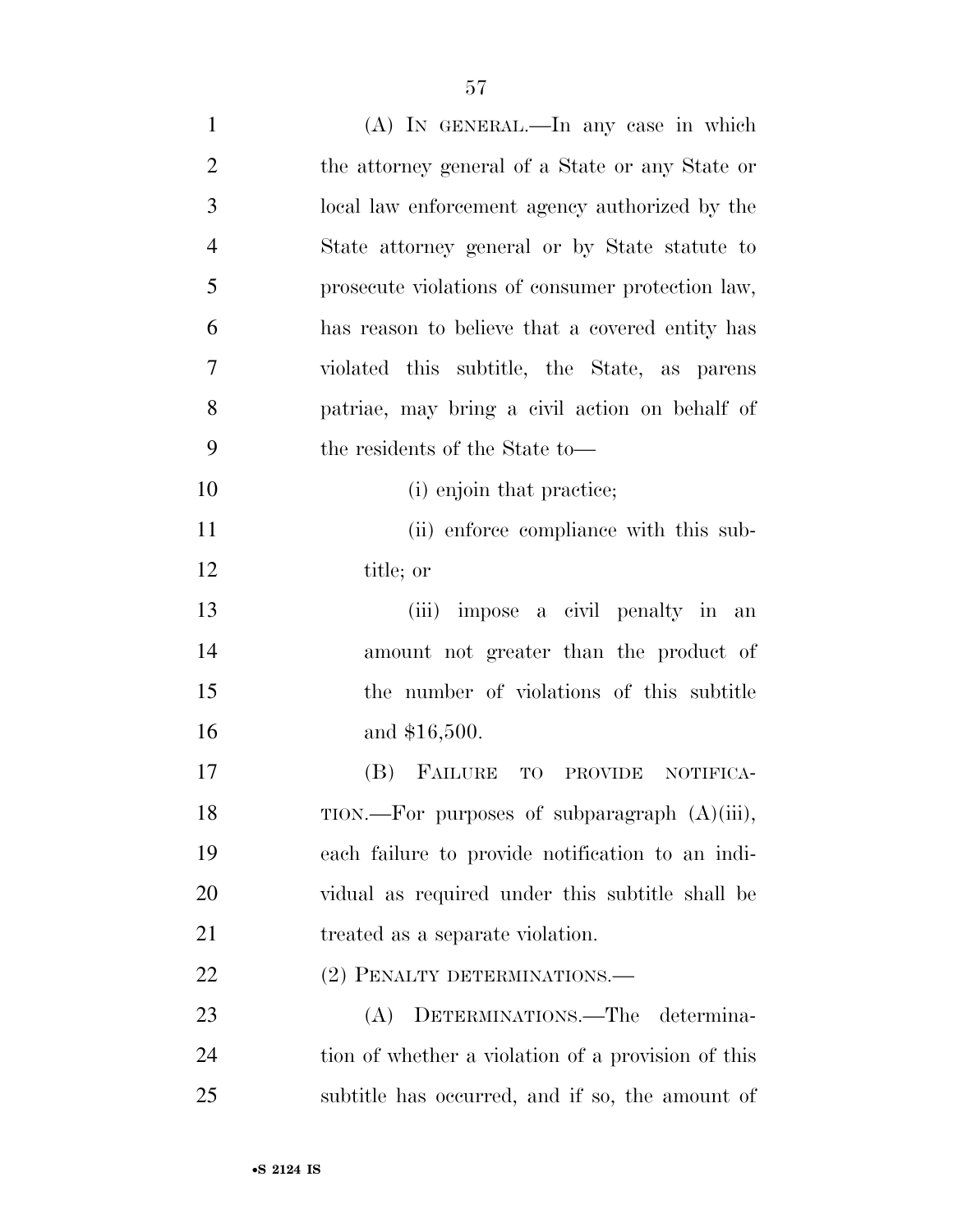| $\mathbf{1}$   | the penalty to be imposed, if any, shall be made      |
|----------------|-------------------------------------------------------|
| $\overline{2}$ | by the court sitting as the finder of fact. The       |
| 3              | determination of whether a violation of a provi-      |
| $\overline{4}$ | sion of this subtitle was willful or intentional,     |
| 5              | and if so, the amount of the additional penalty       |
| 6              | to be imposed, if any, shall be made by the           |
| 7              | court sitting as the finder of fact.                  |
| 8              | (B) ADDITIONAL PENALTY LIMIT.—If a                    |
| 9              | court determines under subparagraph (A) that          |
| 10             | a violation of a provision of this subtitle was       |
| 11             | willful or intentional and imposes an additional      |
| 12             | penalty, the court may not impose an additional       |
| 13             | penalty in<br>that<br>exceeds<br>amount<br>${\rm an}$ |
| 14             | \$10,000,000.                                         |
| 15             | $(3)$ NOTICE.—                                        |
| 16             | (A) IN GENERAL.—Before filing an action               |
| 17             | under paragraph $(1)$ , the attorney general of       |
| 18             | the State involved shall provide to the Attorney      |
| 19             | General of the United States and the Federal          |
| 20             | Trade Commission—                                     |
| 21             | (i) written notice of the action; and                 |
| 22             | (ii) a copy of the complaint for the ac-              |
| 23             | tion.                                                 |
| 24             | $(B)$ EXEMPTION.—                                     |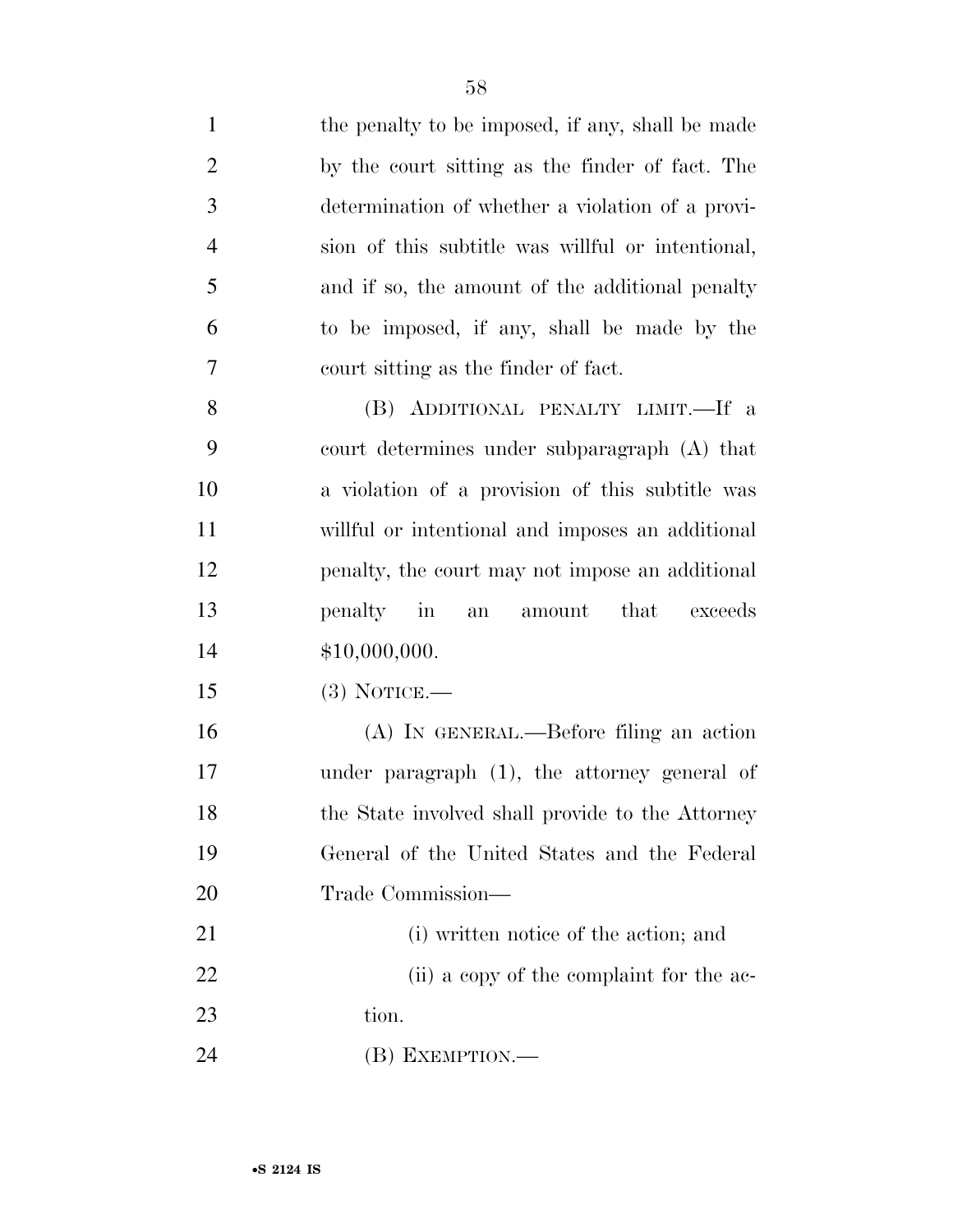| $\mathbf{1}$   | (i) IN GENERAL.—Subparagraph $(A)$                       |
|----------------|----------------------------------------------------------|
| $\overline{2}$ | shall not apply with respect to the filing of            |
| 3              | an action by an attorney general of a State              |
| $\overline{4}$ | under this subtitle, if the State attorney               |
| 5              | general determines that it is not feasible to            |
| 6              | provide the notice described in such sub-                |
| 7              | paragraph before the filing of the action.               |
| 8              | (ii) NOTIFICATION.—In an action de-                      |
| 9              | scribed in clause (i), the attorney general              |
| 10             | of a State shall provide notice and a copy               |
| 11             | of the complaint to the Attorney General                 |
| 12             | of the United States and the Federal                     |
| 13             | Trade Commission at the time the State                   |
| 14             | attorney general files the action.                       |
| 15             | (b) FEDERAL PROCEEDINGS.—Upon receiving notice           |
| 16             | under subsection $(a)(2)$ , the Attorney General and the |
| 17             | Federal Trade Commission shall have the right to-        |
| 18             | $(1)$ move to stay the action, pending the final         |
| 19             | disposition of a pending Federal proceeding or ac-       |
| 20             | tion;                                                    |
| 21             | (2) initiate an action in the appropriate United         |
| 22             | States district court under section 218 and move to      |
| 23             | consolidate all pending actions, including State ac-     |
| 24             | tions, in such court;                                    |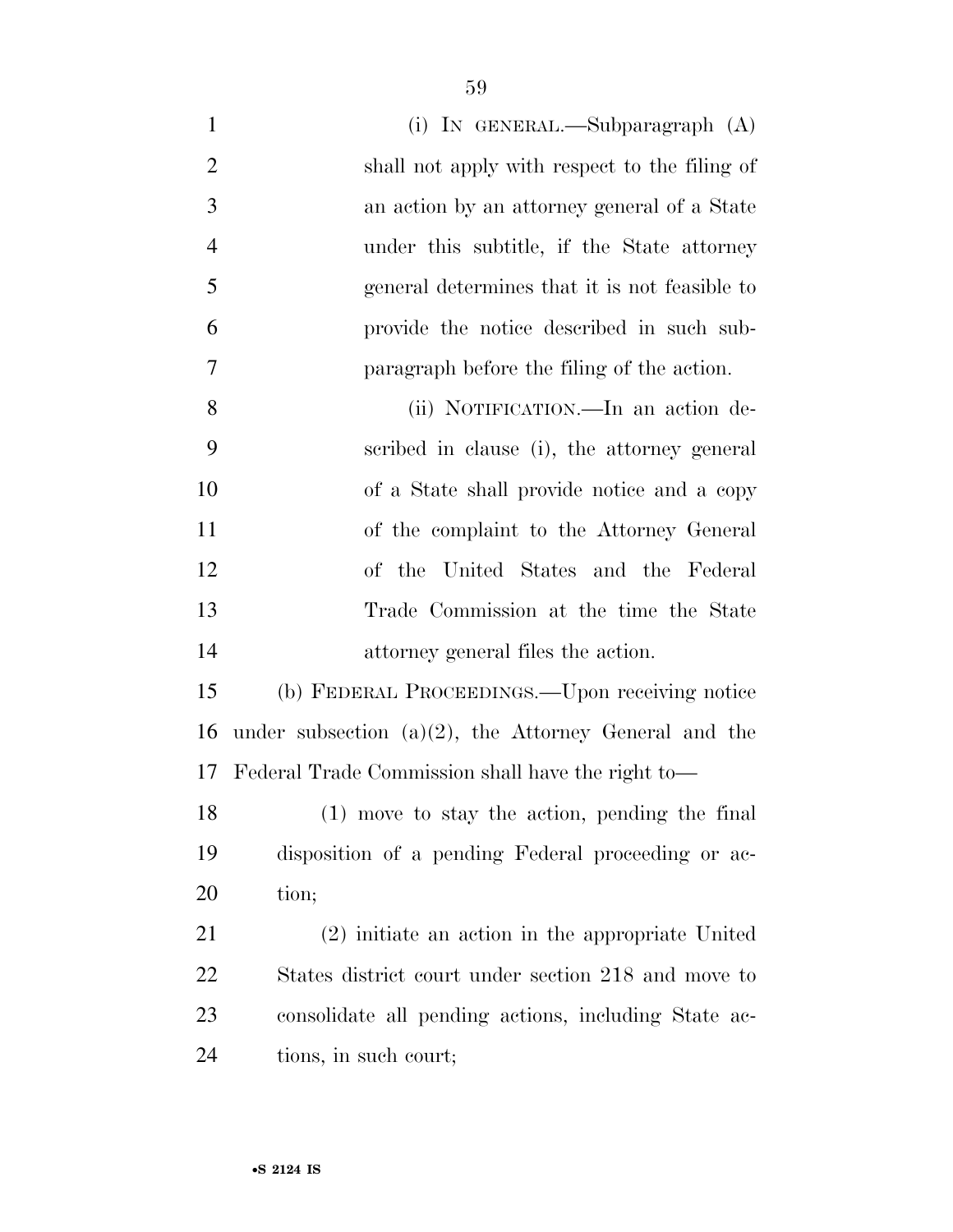(3) intervene in an action brought under sub-2 section (a) $(2)$ ; and

(4) file petitions for appeal.

 (c) PENDING PROCEEDINGS.—If the Attorney Gen- eral or the Federal Trade Commission initiates a criminal proceeding or civil action for a violation of a provision of this subtitle, or any regulations thereunder, no attorney general of a State may bring an action for a violation of a provision of this subtitle against a defendant named in the Federal criminal proceeding or civil action.

 (d) CONSTRUCTION.—For purposes of bringing any civil action under subsection (a), nothing in this subtitle regarding notification shall be construed to prevent an at- torney general of a State from exercising the powers con- ferred on such attorney general by the laws of that State to—

(1) conduct investigations;

(2) administer oaths or affirmations; or

 (3) compel the attendance of witnesses or the production of documentary and other evidence.

(e) VENUE; SERVICE OF PROCESS.—

 (1) VENUE.—Any action brought under sub-section (a) may be brought in—

 (A) the district court of the United States that meets applicable requirements relating to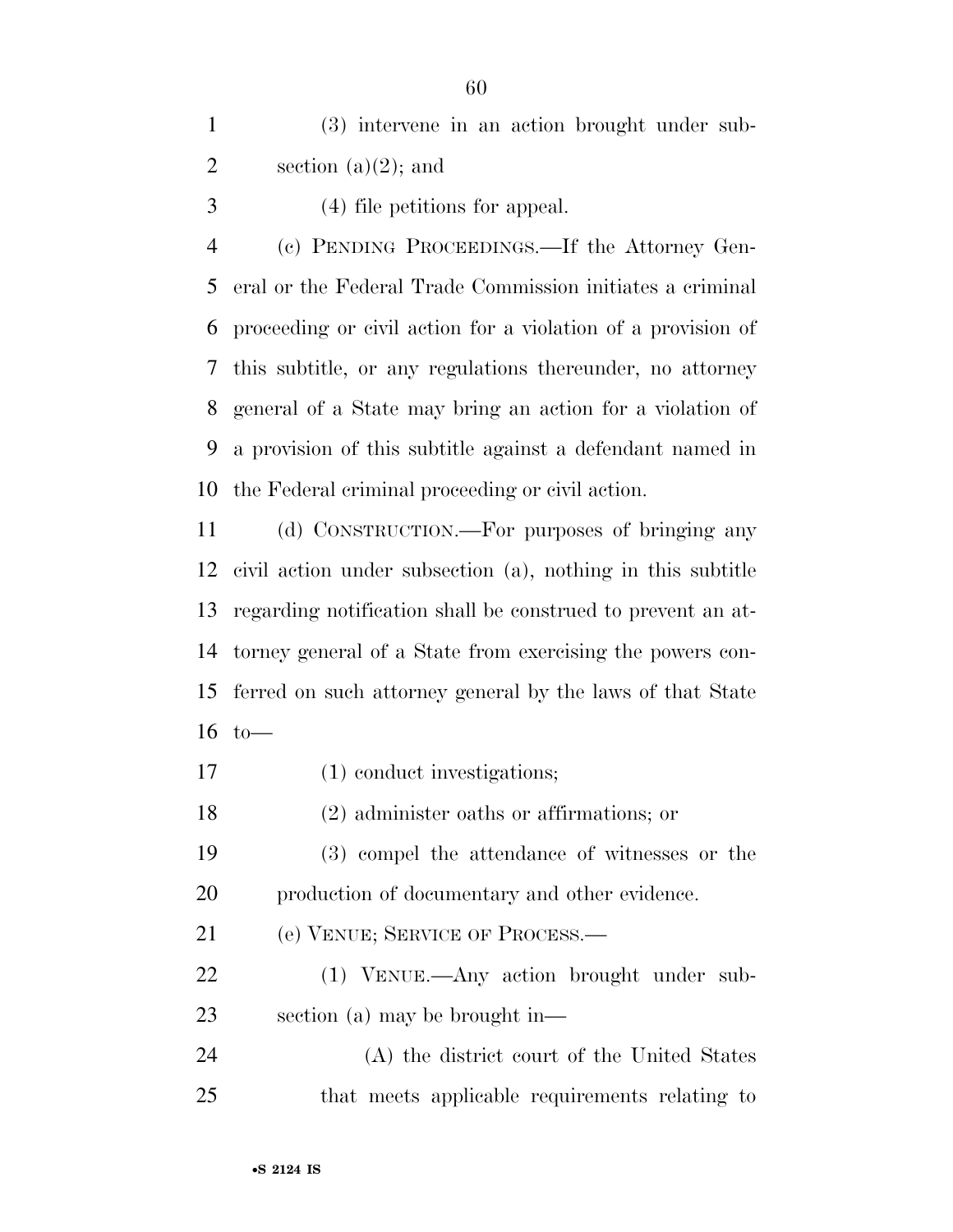| $\mathbf{1}$   | venue under section 1391 of title 28, United                    |
|----------------|-----------------------------------------------------------------|
| $\overline{2}$ | States Code; or                                                 |
| 3              | (B) another court of competent jurisdic-                        |
| $\overline{4}$ | tion.                                                           |
| 5              | (2)<br>SERVICE OF PROCESS.—In an<br>action                      |
| 6              | brought under subsection (a), process may be served             |
| 7              | in any district in which the defendant—                         |
| 8              | $(A)$ is an inhabitant; or                                      |
| 9              | (B) may be found.                                               |
| 10             | (f) NO PRIVATE CAUSE OF ACTION.—Nothing in this                 |
| 11             | subtitle establishes a private cause of action against a        |
| 12             | business entity for violation of any provision of this sub-     |
|                |                                                                 |
| 13             | title.                                                          |
| 14             | SEC. 220. EFFECT ON FEDERAL AND STATE LAW.                      |
| 15             | (a) PREEMPTION.—For a covered entity that is sub-               |
|                | 16 ject to this subtitle, the provisions of this subtitle shall |
| 17             | supersede any other provision of Federal law, or any provi-     |
|                | 18 sions of the law of any State or political subdivision of    |
| 19             | a State requiring notification of a security breach of sen-     |
| 20             | sitive personally identifiable information, which is less       |
| 21             | stringent than the requirements of this subtitle.               |
| <u>22</u>      | (b) CONSUMER PROTECTION LAWS.—Except as pro-                    |
| 23             | vided in subsection (a), this section shall not be construed    |
| 24             | to limit the enforcement of any State consumer protection       |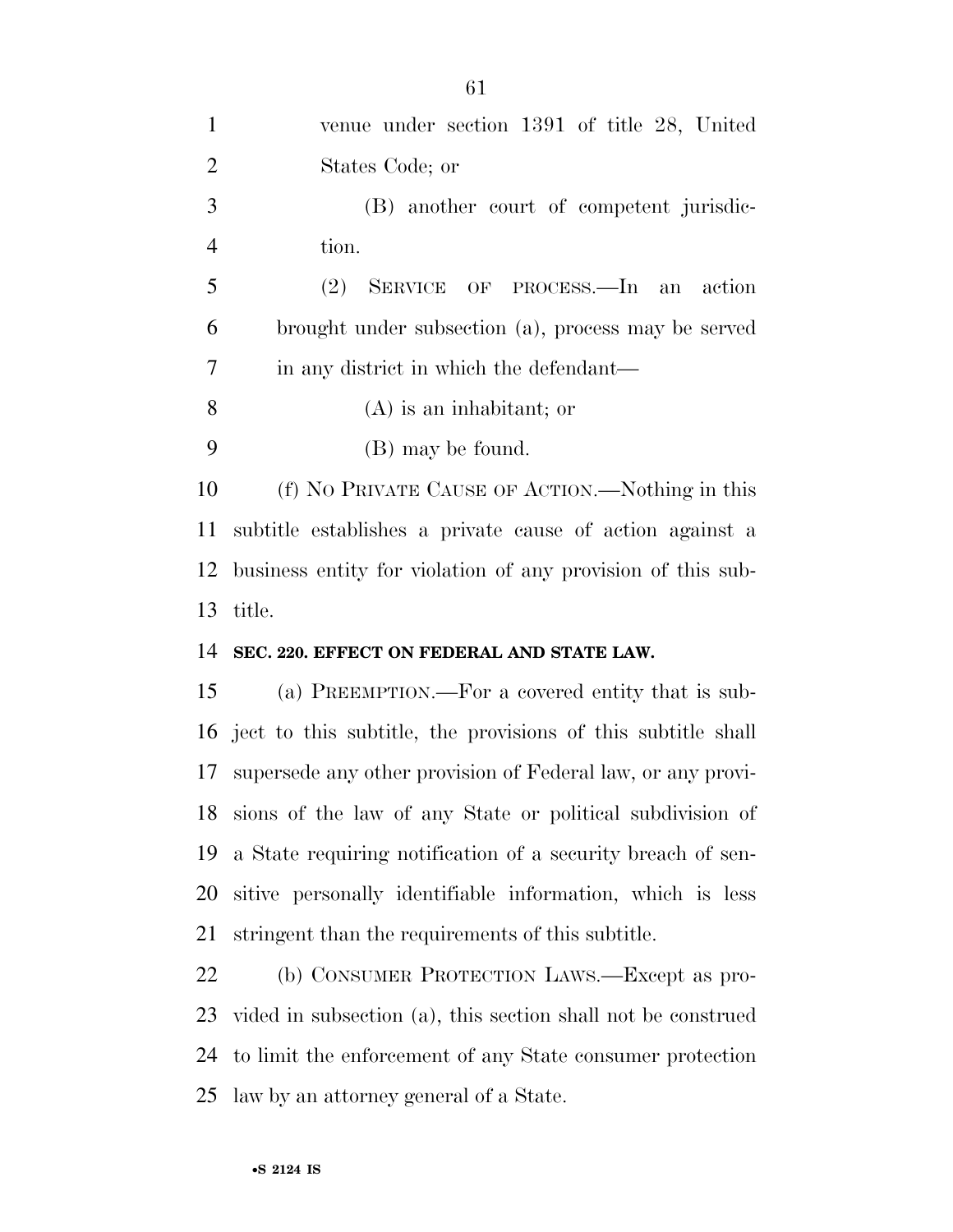(c) PROTECTION OF CERTAIN STATE LAWS.—Noth- ing in this Act shall be construed to preempt the applica-bility of—

- (1) State trespass, contract, or tort law; or
- (2) any other State law to the extent that the law relates to acts of fraud.

 (d) PRESERVATION OF FTC AUTHORITY.—Nothing in this Act may be construed in any way to limit the au- thority of the Federal Trade Commission under any other provision of law.

 (e) PRESERVATION OF FCC AUTHORITY.—Nothing in this Act may be construed in any way to limit the au- thority of the Federal Communications Commission under any other provision of law.

### **SEC. 221. REPORTING ON EXEMPTIONS.**

 Not later than 18 months after the date of enactment of this Act, and upon the request by Congress thereafter, the Attorney General, in consultation with the Secretary of Homeland Security, shall submit a report to Congress on the number and nature of security breaches subject to the national security and law enforcement exemptions 22 under section  $212(a)$ .